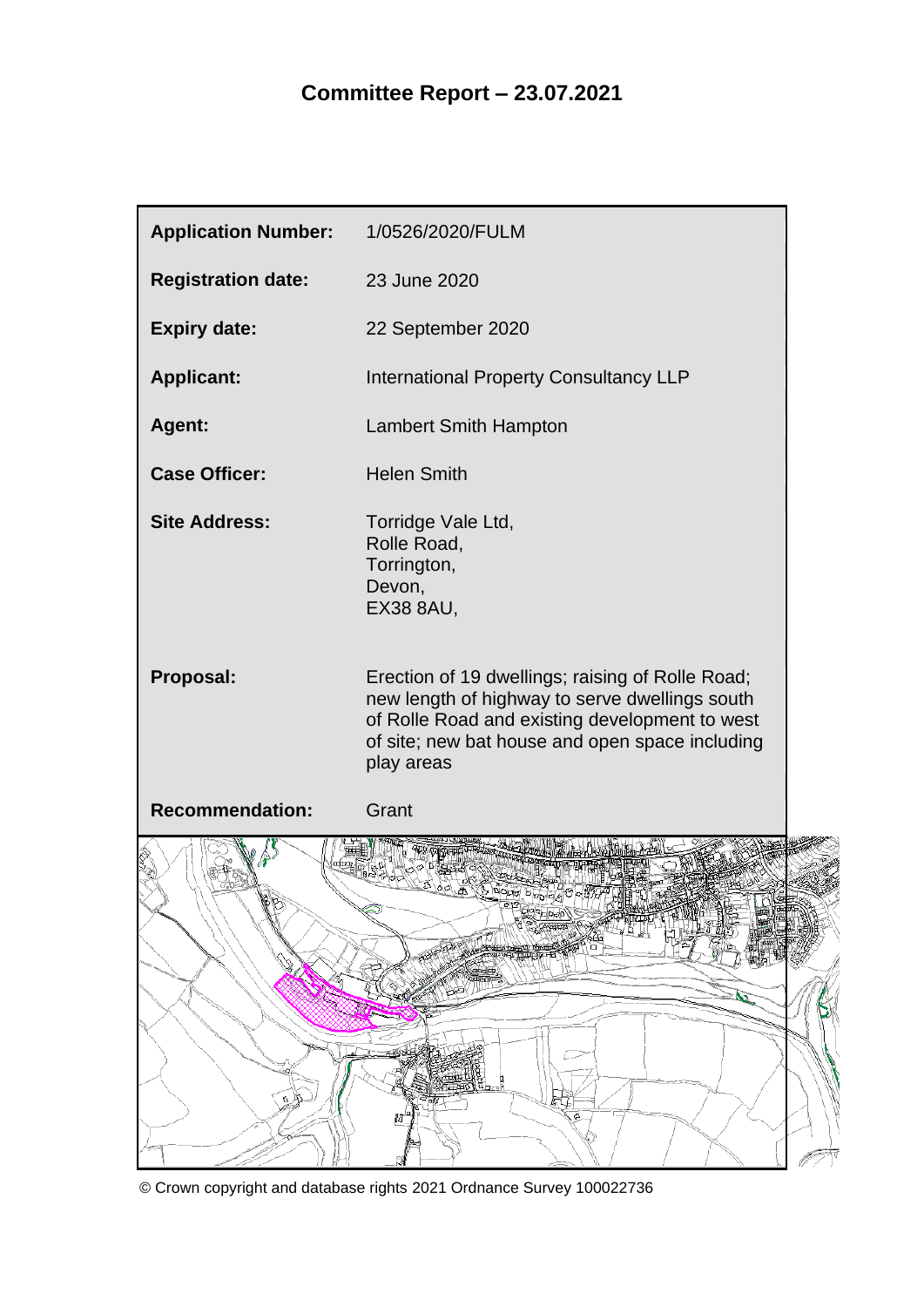#### **Reason for referral:**

The application has been called-in by Ward Member Cllr Cottle-Hunkin for the following reasons:

'*I would like to call in these applications to ensure the following issues are agreed if the planning application is to be granted:*

*It has to be absolutely clear and definite that the old creamery site will be demolished and cleared before any building work can commence on any of the locations on or around the site. Any developer must not be allowed to build on the 'easy' parts of the application sites until this demolition and clearance has taken place.*

*The derelict buildings are a serious safety issue, with lives at risk (there have already been a number of deaths on the site), and it is a huge burden on our emergency services. This has been exacerbated since lockdown and there have been 28 incidents/call outs so far this year. The owner must ensure optimum safety of the site ASAP. There are currently a number of locations which have no barriers, meaning there is nothing at all to stop trespassers should they wish to enter. As well as improving the physical barriers, the owner should install CCTV with police access which would then act as a deterrent to antisocial behaviour and dangerous activity.*

*I would also like any approval of the applications to provide the inclusion of a cycle route link through from the Tarka trail at the Puffing Billy through to Mill St, as this is something which is important to the economic regeneration of the town and currently has funding from the County Council.*

*On top of this, if at all viable, there should be an element of affordable housing which is much-needed in Great Torrington, and Torridge as a whole.'*

#### **Relevant History:**

| <b>Application No.</b><br>1/0547/1981 | <b>Description</b><br><b>RE-HOUSING OF PRESENT</b><br><b>MILK PROCESSING PLANT</b>                                                                                                                                                                                                        | <b>Status</b><br><b>PER</b> | <b>Closed</b><br>19.05.1981 |
|---------------------------------------|-------------------------------------------------------------------------------------------------------------------------------------------------------------------------------------------------------------------------------------------------------------------------------------------|-----------------------------|-----------------------------|
| 1/0499/1983                           | <b>ERECTION OF BUILDINGS</b><br>AND PLANT TO PROVIDE<br><b>NEW SPRAY DRYER</b><br><b>BUILDING AND PLANT,</b><br><b>NEW MILK RECEPTION</b><br><b>BAY AND SILOS AND</b><br><b>ALTERATIONS TO</b><br><b>EXISTING BUILDINGS AND</b><br><b>VEHICULAR ACCESSES TO</b><br><b>PROVIDE FOR THE</b> | <b>PER</b>                  | 25.04.1984                  |
| 1/1999/1989                           | <b>REFURBISHMENT OF</b><br><b>ALTERATIONS AND</b><br><b>EXTENSION TO WEST</b><br><b>STORE TO FORM</b><br><b>ADDITIONAL STORAGE</b><br><b>AREA</b>                                                                                                                                         | <b>PER</b>                  | 01.11.1989                  |
| 1/0959/1990                           | <b>ERECTION OF A BANK OF</b><br><b>THREE SILOS</b>                                                                                                                                                                                                                                        | <b>PER</b>                  | 10.07.1990                  |
| 1/0960/1990                           | <b>ERECTION OF A BANK OF</b><br><b>TEN MILK INTAKE SILOS</b>                                                                                                                                                                                                                              | <b>PER</b>                  | 10.07.1990                  |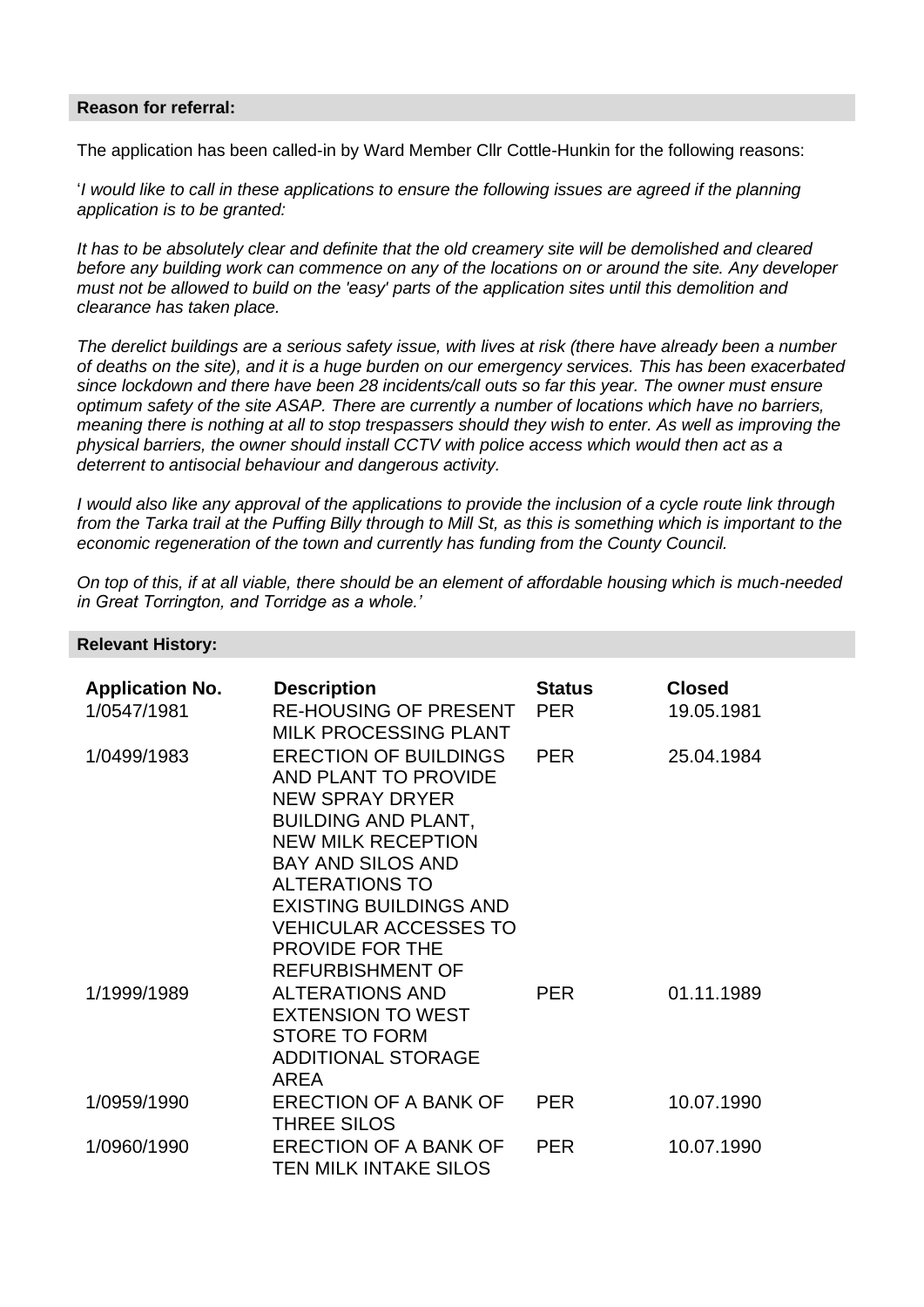|                  | <b>AND THREE ADDITIONAL</b><br><b>SILOS</b>                                                                                                                                                                                                                                                                                                                                                                                                                                                                                                                                                                                                                                   |            |            |
|------------------|-------------------------------------------------------------------------------------------------------------------------------------------------------------------------------------------------------------------------------------------------------------------------------------------------------------------------------------------------------------------------------------------------------------------------------------------------------------------------------------------------------------------------------------------------------------------------------------------------------------------------------------------------------------------------------|------------|------------|
| 1/0961/1990      | <b>ERECTION OF FAT FILLED</b><br>PLANT BUILDING AND<br>POWDER SILO BUILDING                                                                                                                                                                                                                                                                                                                                                                                                                                                                                                                                                                                                   | <b>PER</b> | 10.07.1990 |
| 1/0456/1994      | 1.2 X O.9 METRES<br><b>HOARDING</b>                                                                                                                                                                                                                                                                                                                                                                                                                                                                                                                                                                                                                                           | <b>PER</b> | 25.10.1994 |
| 1/1673/1997      | PROPOSED CHANGE OF<br><b>USE FOR STORK 2</b><br><b>BUILDING FROM GENERAL</b><br><b>INDUSTRIAL USE TO</b><br><b>STORAGE AND</b><br><b>DISTRIBUTION AND</b><br>PROPOSED REDUCTION IN<br><b>BUILDING HEIGHT</b>                                                                                                                                                                                                                                                                                                                                                                                                                                                                  | <b>PER</b> | 05.01.1998 |
| 1/0059/1998      | CHANGE OF USE TO MILK<br>PROCESSING AND<br><b>ASSOCIATED DAIRY</b><br>PRODUCTS AND THE<br><b>ERECTION OF PLANS</b><br><b>ROOMS AND SILOS</b>                                                                                                                                                                                                                                                                                                                                                                                                                                                                                                                                  | <b>PER</b> | 25.03.1998 |
| 1/0587/2015/OUTM | Hybrid full application for the<br>erection of 13 dwellings on<br>northern part of site with new<br>access to Limer's Hill, outline<br>application for the erection of<br>up to 136 dwellings, up to<br>200m2 of retail (A1)<br>floorspace, bat house and<br>adaption of existing building<br>on southern part of the site to<br>accommodate 5 units of B1,<br>B2, B8 or mixed B class uses<br>(approx $1,300m2$ ) with<br>access via the existing 3<br>other accesses off Limer's Hill<br>together with open space;<br>drainage, road and other<br>infrastructure, all following the<br>demolition buildings and<br>structures on site" (Affecting<br>a Public right of way) | <b>WDN</b> | 09.01.2018 |
| 1/0039/2016/OUTM | Hybrid full application for the<br>erection of 13 dwellings on<br>northern part of site with new<br>access to Limer's Hill, outline<br>application for the erection of<br>up to 136 dwellings, up to<br>200m2 of retail (A1)<br>floorspace, bat house and<br>adaption of existing building<br>on southern part of the site to                                                                                                                                                                                                                                                                                                                                                 | <b>PER</b> | 20.06.2017 |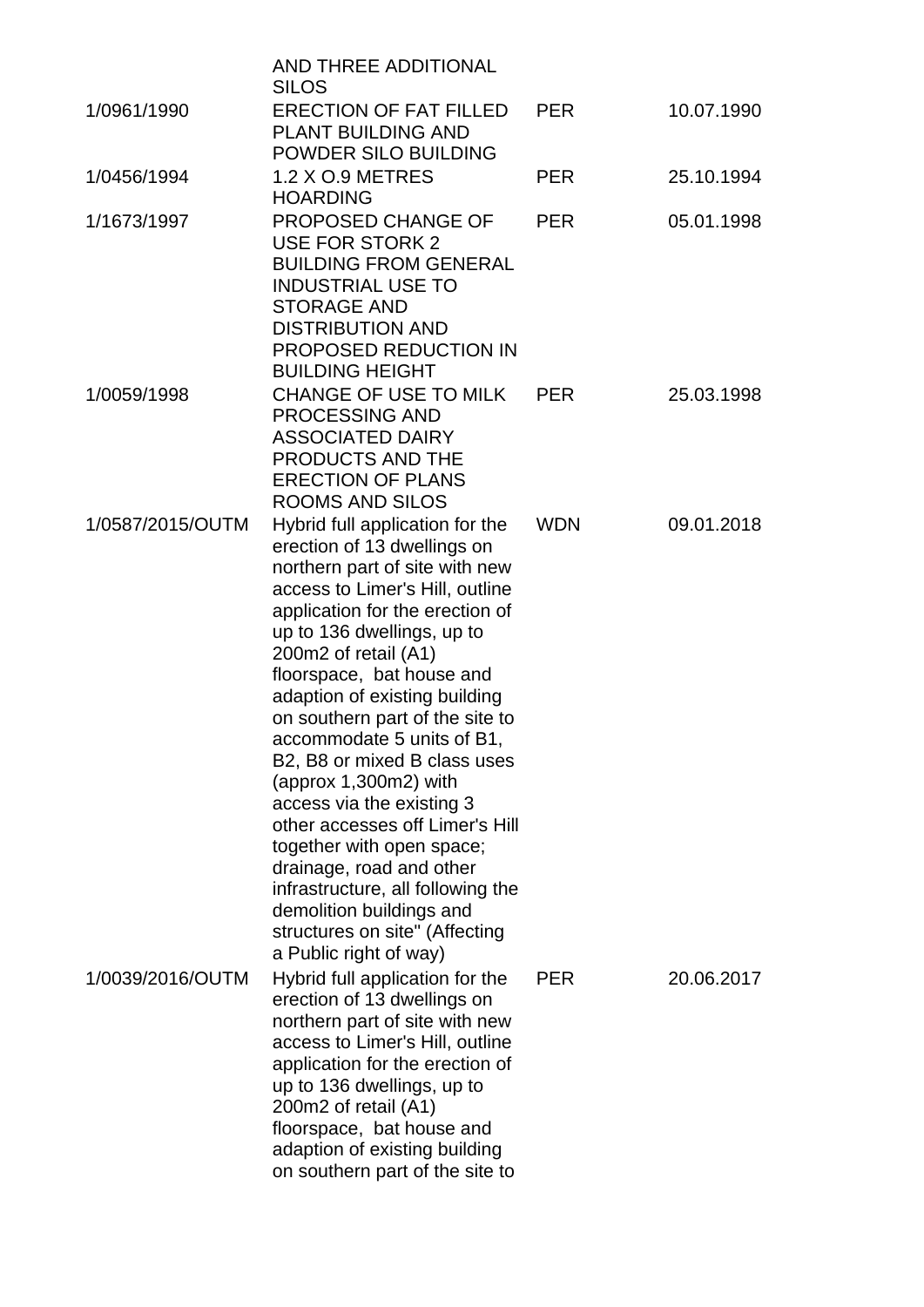|                  | accommodate 5 units of B1,<br>B2, B8 or mixed B class uses<br>(approx 1,300m2) with<br>access via the existing 3<br>other accesses off Limer's Hill<br>together with open space;<br>drainage, road and other<br>infrastructure, all following the<br>demolition buildings and<br>structures on site" (Affecting<br>a Public right of way) -<br>resubmission of<br>1/0587/2015/OUTM                                                                                                                                    |            |            |
|------------------|-----------------------------------------------------------------------------------------------------------------------------------------------------------------------------------------------------------------------------------------------------------------------------------------------------------------------------------------------------------------------------------------------------------------------------------------------------------------------------------------------------------------------|------------|------------|
| 1/0193/2019/FUL  | Conversion of existing<br>building to bat house                                                                                                                                                                                                                                                                                                                                                                                                                                                                       | <b>PER</b> | 08.05.2019 |
| 1/0194/2019/DIS  | Discharge of condition<br>1,6,15,16,17 and 26 of<br>application<br>1/0039/2016/OUTM                                                                                                                                                                                                                                                                                                                                                                                                                                   | <b>PER</b> | 09.07.2019 |
| 1/0525/2020/DIS  | Discharge of conditions 7, 8,<br>9, 10, 14, 17, 18, 19, 20, 22,<br>23, 24, 27, 28 and 30 of<br>planning permission<br>1/0039/2016/OUTM                                                                                                                                                                                                                                                                                                                                                                                | <b>PCO</b> |            |
| 1/0528/2020/REMM | Reserved matters application<br>for appearance, landscaping,<br>layout and scale for<br>construction of 71 dwellings<br>and 4 retail units to the north<br>and south of Rolle Road<br>pursuant to<br>1/0039/2016/OUTM<br>(amended plans, FRA<br>addendum and amended<br>description)                                                                                                                                                                                                                                  | <b>PCO</b> |            |
| 1/0661/2020/AEA  | <b>Additional Environmental</b><br>Approval pursuant to<br>permission<br>1/0039/2016/OUTM: Hybrid<br>full application for the<br>erection of 13 dwellings on<br>northern part of site with new<br>access to Limer's Hill, outline<br>application for the erection of<br>up to 136 dwellings, up to<br>200m2 of retail (A1)<br>floorspace, bat house and<br>adaption of existing building<br>on southern part of the site to<br>accommodate 5 units of B1,<br>B2, B8 or mixed B class uses<br>(approx $1,300m2$ ) with | <b>PCO</b> |            |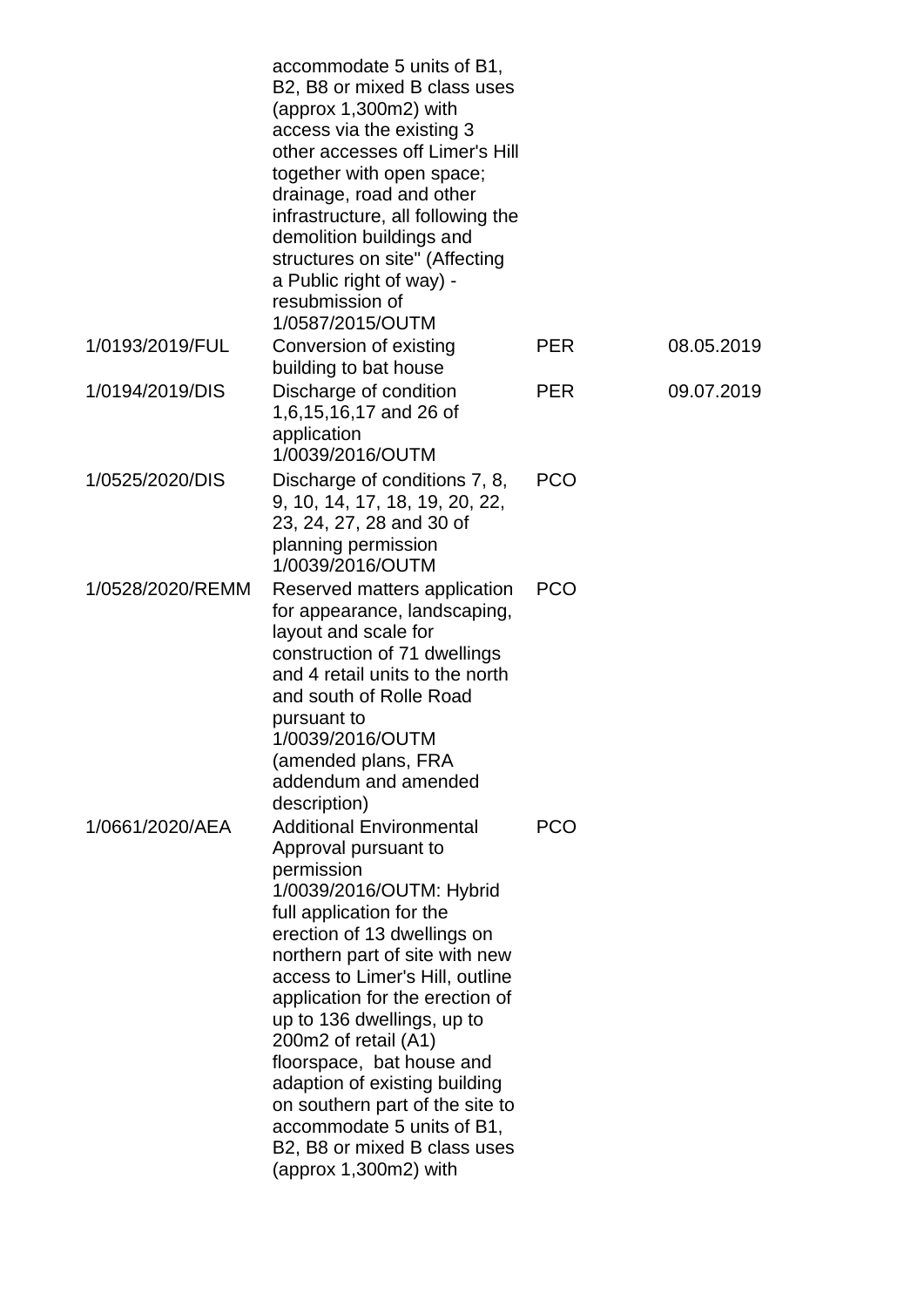access via the existing 3 other accesses off Limer's Hill together with open space; drainage, road and other infrastructure, all following the demolition buildings and structures on site" (Affecting a Public right of way) resubmission of 1/0587/2015/OUTM

### **Site Description & Proposal**

The Site

The site subject to this full planning application (known as Torridge Vale) comprises an existing industrial building and hardstanding, along with a large area of overgrown scrub which extends down towards the River Torridge. Rolle Road, the improvement of which is included within the overall master plan proposal, is also included within the Torridge Vale site. Rolle Road runs along the northern edge of the Torridge Vale site and is broadly level, finished in concrete.

The site falls partly within flood zones 2 and 3.

### The Proposal

This full planning application seeks permission for 19 dwellings and a number of associated works, which would include:

. A new length of highway (to serve dwellings and existing development to the west);

. A second bat house is proposed via the conversion of an extant derelict building between the buildings south of Rolle Road and the river Torridge; and

. Open space (including play areas).

The dwellings would be provided as 16 x 2-beds and 3 x 3-bed in a linear form to the south of Rolle Road and a new vehicular highway.

The site overall will be re-profiled (to "fit" with the Reserved Matters details in relation to the extant permission) and this involves the raising of Rolle Road by approximately 1.3 - 1.5 metres. A dedicated area of landscaping will be provided between Rolle Road and the new access road.

#### **Consultee representations:**

## **Great Torrington Town Council:**

## *First Response*:

Yesterday Great Torrington Town Council held a Planning Committee meeting at which they reviewed applications 1/0524/2020/FULM, 1/0526/2020/FULM and 1/0528/2020/REMM: all of which relate to The Creamery site in Great Torrington.

Due to the nature of these three applications being interlinked, Members chose to review them as a group rather than individually, and as a result, the comments outlined below are applicable to all 3 applications referenced above. During their review Members gave full consideration to presentation made by the public and took into account the length of time the site has been derelict and the impact this is having on the local area and emergency services.

Members voted not to object to the 3 applications subject to the following:

i. The proposal is considered as one application and that no development should commence until the site has been cleared and any contamination removed. The northern part of the application site should not be given full planning permission in isolation from the rest of the site.

ii. Any development of this scale demands a reasonable level of affordable housing. Members commented that although they would prefer the development to include affordable housing, they realise that this may not be a viable proposition.

iii. Members actively support local employment opportunities at the site, therefore to satisfy the need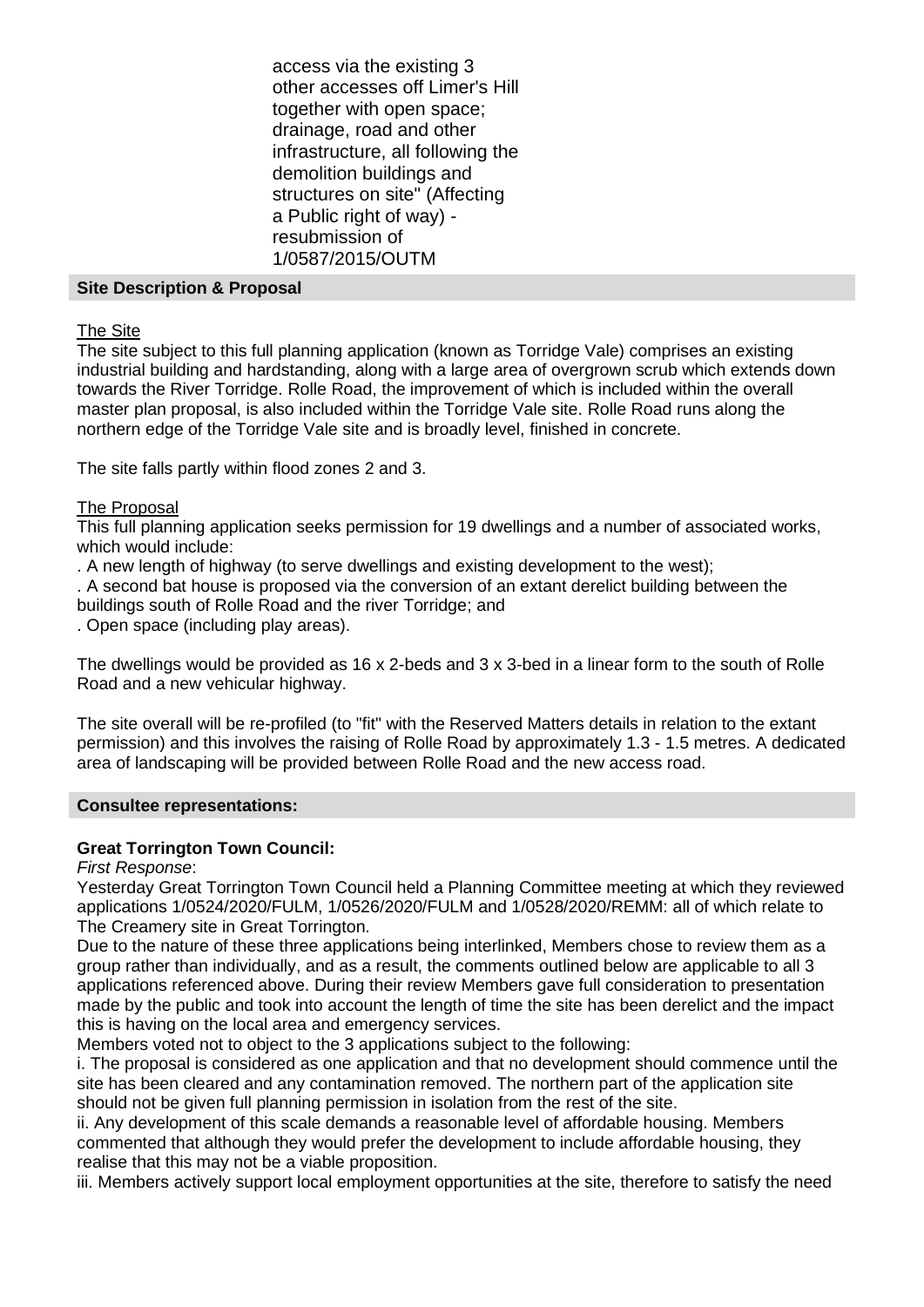for local employment requirements, consideration should be given to live-work units as well as retaining the existing commercial facilities.

iv. Land outside of the development site is protected, in particular Rolle Road. This area is of local environmental importance and will form an important part of the future development of local amenities for both tourists and local residents.

v. Devon County Council Highways satisfies itself that the proposed access/egress to all parts of the site is safe for existing road users of Limer's Hill and the proposed development.

vi. Although signage has already been placed at the bottom of Mill Street at the junction with Limer's Hill restricting access to Mill Street for HGVs, this restriction must be enforced during the construction phase of the development. Members also suggested DCC Highways should be asked to consider the need to restrict access into Mill Street for access only in the longer term.

vii. Members raised concerns at the location and size of the recreation sites.

viii. The views of the Commons Conservators must be considered with due weighting regarding aspects of the application which may impinge on the Commons.

ix. The Environment Agency and Devon County Council's Flood Risk teams are satisfied with the recommendations proposed to mitigate against flooding.

x. The applicant submits an Active Travel Plan to address Members' concerns regarding an overreliance on car travel to- and from- the site and the unrealistic walking/cycling times quoted in the Transport Assessment.

Please do not hesitate to contact us if you have any queries about the above comments.

### *Second response*

Following the recent publication of the Viability Assessment for the above-named planning applications associated with The Creamery site in Great Torrington, Members of Great Torrington Town Council's Planning Committee reviewed the document during a Planning Committee Meeting yesterday, 16th September 2020.

Members noted that the Viability Assessment concludes that the scheme is marginal and that there is no surplus available for developer contributions and/or Affordable Housing. The report also outlines the profit estimated to be generated as a result of this proposed development which has been set at 18.5% of gross development value: the national Planning Practice Guidance makes the assumption that 15-20% of gross development value may be considered a suitable return to developers. Members requested that as the estimated profit for this development is at the higher end of this range, the developer be asked to reconsider the inclusion of Affordable Housing and/or Section 106 Contributions by reducing the profit margin for the development.

#### *Third Response*:

Due to the nature of these applications, Members chose to review them as a group rather than individually and as a result the comments outlined below apply to all 3 applications.

Members voted not to object to the 3 applications subject to the following considerations:

- i. The proposal is considered as one application and that no development should commence until the site has been cleared and any contamination removed. The northern part of the application site should not be given full planning permission in isolation from the rest of the site.
- ii. Any development of this scale demands a reasonable level of affordable housing. Members requested that although it may not currently be deemed a viable proposition to include affordable housing in this development, this situation is reassessed throughout the demolition and construction of this site in order to determine whether affordable housing can be considered at a later stage.
- iii. Members actively support local employment opportunities at the site, therefore to satisfy the need for local employment requirements, consideration should be given to live-work units as well as retaining the existing commercial facilities.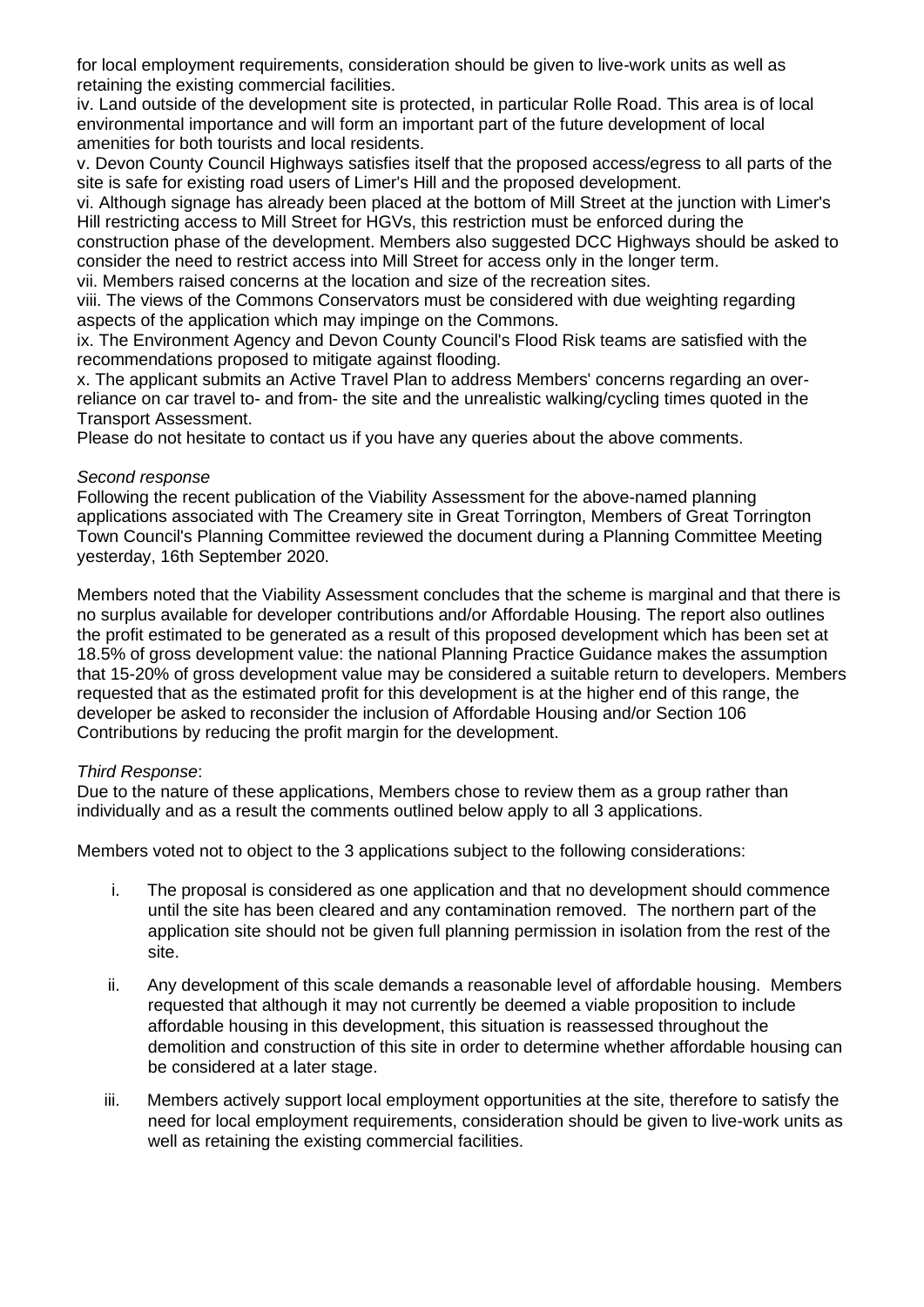- iv. The views of the Commons Conservators must be considered with due weighting regarding aspects of the application which may impinge on the Commons, including Rolle Road. This area is of local environmental importance and will form an important part of the future development of local amenities for both tourists and local residents.
- v. Devon County Council Highways satisfies itself that the proposed access/egress to all parts of the site is safe for existing road users of Limer's Hill and the proposed development.
- vi. Although signage has already been placed at the bottom of Mill Street at the junction with Limer's Hill restricting access to Mill Street for HGVs, this restriction must be enforced during the construction phase of the development. Members also suggested DCC Highways should be asked to consider the need to restrict access into Mill Street for access only in the longer term.
- vii. Members raised concerns at the location and size of the recreation sites.
- viii. The Environment Agency and Devon County Council's Flood Risk Team are satisfied with the recommendations proposed to mitigate against flooding.
- ix. The applicant submits an Active Travel Plan to address Members' concerns over an overreliance on car travel to- and from- the site and the unrealistic walking/cycling times quoted in the Transport Assessment.

## **DCC Archaeology Section:**

### *First Response*:

I refer to the above application and your recent consultation. This planning application is supported by a Historic Impact Assessment prepared by L.P. Archaeology (report ref: LP2798- HIAv1.1, dated September 2019) and the Historic Environment Team would concur with the recommendations set out in paragraphs 6.1.3.9 and 7.6 of this document that the archaeological mitigation for the proposed development can be secured by the application of an appropriately worded condition applied to any consent that may be granted.

Alternatively, the application could be supported by the submission of a Written Scheme of Investigation (WSI) setting out a programme of archaeological work to be undertaken in mitigation for the loss of heritage assets with archaeological interest. The WSI should be based on national standards and guidance and be approved by the Historic Environment Team.

If a Written Scheme of Investigation is not submitted prior to determination the Historic Environment Team would advise, for the above reasons and in accordance with Policy DM07 of the North Devon and Torridge Local Plan 2011 - 2031 and paragraph 199 of the National Planning Policy Framework (2019), that any consent your Authority may be minded to issue should carry the condition as worded below, based on model Condition 55 as set out in Appendix A of Circular 11/95, whereby:

'No development shall take place until the developer has secured the implementation of a programme of archaeological work in accordance with a written scheme of investigation (WSI) which has been submitted to and approved in writing by the Local Planning Authority. The development shall be carried out at all times in accordance with the approved scheme, or such other details as may be subsequently agreed in writing by the Local Planning Authority. Reason: To ensure, in accordance with Policy DM07 of the North Devon and Torridge Local Plan 2011 - 2031 and paragraph 199 of the National Planning Policy Framework (2019), that an appropriate record is made of archaeological evidence that may be affected by the development'

This pre-commencement condition is required to ensure that the archaeological works are agreed and implemented prior to any disturbance of archaeological deposits by the commencement of preparatory and/or construction works.

I would envisage a suitable programme of work as taking the form of a staged programme of archaeological works, commencing with the excavation of a series of evaluative trenches to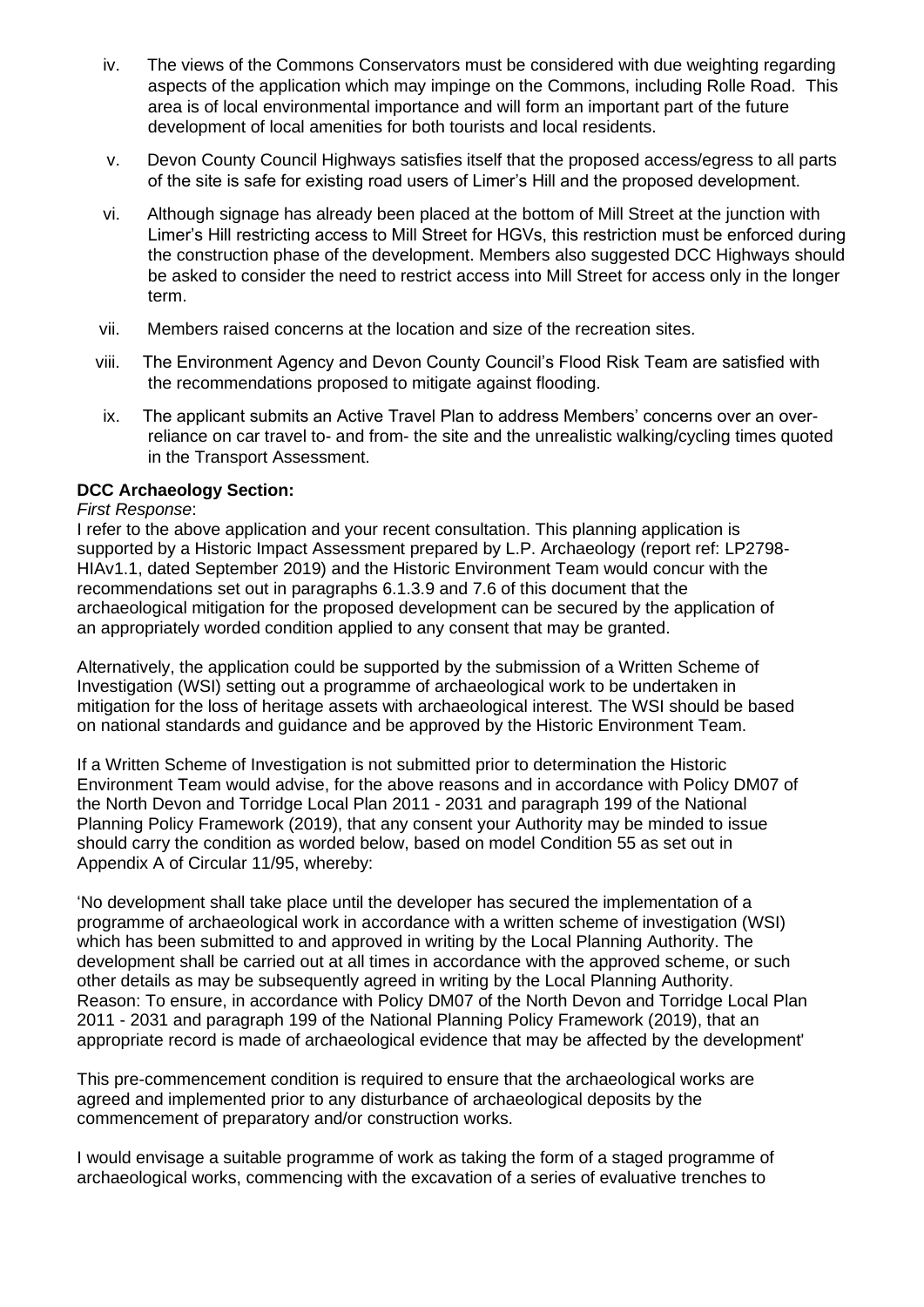determine the presence and significance of any heritage assets with archaeological interest that will be affected by the development. Based on the results of this initial stage of works the requirement and scope of any further archaeological mitigation can be determined and implemented either in advance of or during construction works. This archaeological mitigation work may take the form of full area excavation in advance of groundworks or the monitoring and recording of groundworks associated with the construction of the proposed development to allow for the identification, investigation and recording of any exposed archaeological or artefactual deposits. The results of the fieldwork and any post-excavation analysis undertaken would need to be presented in an appropriately detailed and illustrated report, and the finds and archive deposited in accordance with relevant national and local guidelines. I will be happy to discuss this further with you, the applicant or their agent. The Historic Environment Team can also provide the applicant with advice of the scope of the works required, as well as contact details for archaeological contractors who would be able to undertake this work. Provision of detailed advice to non-householder developers may incur a charge. For further information on the historic environment and planning, and our charging schedule please refer the applicant

https://new.devon.gov.uk/historicenvironment/development-management!. to:

### *Second response*

I can confirm that the programme of archaeological works as described in the revised Written Scheme of Investigation (WSI) submitted by your organisation - L P Archaeology - (document ref: LP3759B-WSI-vl.4) is acceptable to the Historic Environment Team.

The acceptance of the WSI by this office does not represent the discharge of the condition that may be applied to the consent granted.

However, should this document be submitted in support of this planning application prior to its determination by the Planning Authority the Historic Environment Team would withdraw its previous advice and instead recommend to the Planning Authority that any consent that may be granted by the Planning Authority should be conditional upon the following worded condition:

'The development shall proceed in accordance with the Written Scheme of Investigation prepared by LP Archaeology (document ref: LP3759B-WSI-vl.4) and submitted in support of this planning application. The development shall be carried out at all times in accordance with the approved scheme, or such other details as may be subsequently agreed in writing by the Local Planning Authority.

Reason; To ensure, in accordance with Policy DM07 of the North Devon and Torridge Local Plan 2011 - 2031 and paragraph 199 of the National Planning Policy Framework (2019), that an appropriate record is made of archaeological evidence that may be affected by the development' I will be happy to discuss this further with you, the applicant or their agent.'

## **Devon County Council (Highways):**

*First Response*:

Observations:

With regards to the access for the development, given the speed/volume count that was provided, I am satisfied with what has been included and I would be able to offer a condition accordingly.

Further clarification is required in terms a swept path analysis for the turning head at the western most part of the site. This is required to ensure turning manoeuvres are achievable for a vehicle up to the size of a standard refuse vehicle.

I note on the drawings that a "reinforced soil slope' runs adjacent to Rolle Road as well as along the southern boundary of the dwellings numbered 100 to 128. Bearing in mind its proximity to the highway, if these features are in excess of 600mm in height then an Approval in Principle (AlP) will be required and the applicant should make an approach to the relevant DCC department to ensure this process is undertaken.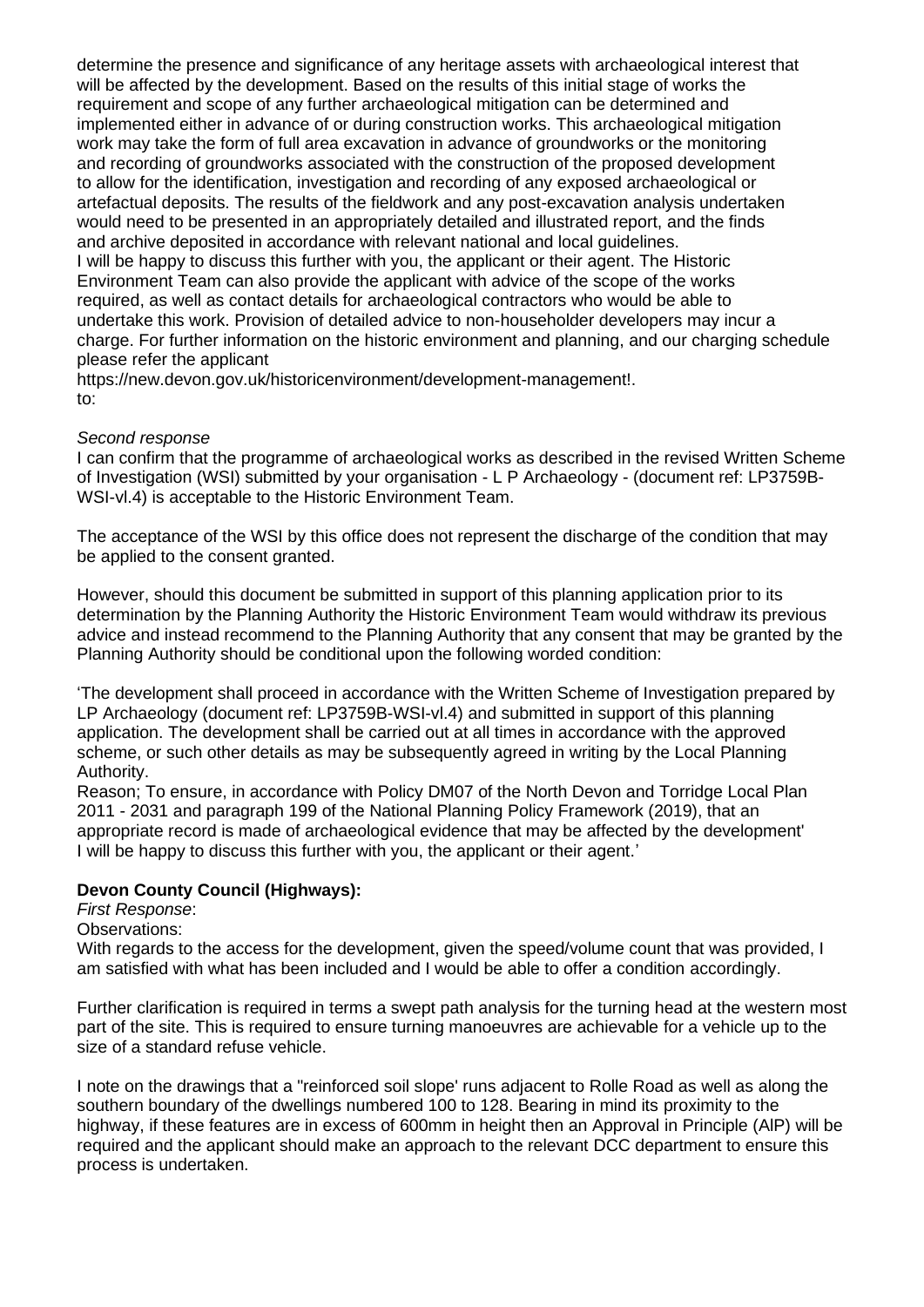I note the intention is to have a 'loading bay' opposite the retail unit. At Section 38 stage, recommendations will need to be provided as to how this will remain free of regular parking, although I believe it would be pertinent to discuss these options at this point.

I understand the intention is for the internal highway layout to be offered for adoption.

However, I would add that the Highway Authority would only adopt the internal spine road and adjacent footways. Private arrangements will need to be made for the ongoing maintenance any trees, 'green areas', private drives and parking areas.

As it stands, I require the drawing noted above to demonstrate suitable turning options.

### *Second Response*:

### Observations:

Further to my previous recommendation, I can confirm receipt of the swept path analysis for this proposed development. These are acceptable.

As a result, and notwithstanding the comments in my previous recommendation, I can confirm that I am satisfied that the proposed development offers 'safe and suitable' access and that the cumulative impact of the development is not 'severe', as are the tests of the National Planning Policy Framework (NPPF).

Recommend approval subject to conditions.

## **Environmental Protection Officer:**

In relation to the above application, the Environmental Protection Team has no objections in principle.

The phase 1 contamination survey is very detailed and comprehensive, identifying areas of the wider locality that contain contaminated materials as well as other areas, including the application site, that will require further investigation. Given the former contaminative use of the wider locality and the confirmed presence of contamination, the Environmental Protection Team concurs with the recommendations for further intrusive ground works, incorporating the application site, to confirm or otherwise the presence of contamination. A scheme of remediation will be required should any contamination be identified to ensure the application site is suitable for habitable use. Should planning consent be granted, the Environmental Protection Team recommends the imposition of the Authority's full standard contaminated land condition.

The application site is located in close proximity to existing residential properties which may be adversely affected from noise and dust during construction works should planning consent be granted. A Construction Environmental Management Plan should be produced by the applicant that demonstrates measures that will be adhered to during construction to prevent or minimise disturbance to neighbouring dwellings. Should planning consent be granted, the Environmental Protection Team recommends the imposition of the following condition:

Prior to the commencement of development, including any site clearance, groundworks or construction within each sub-phase (save such preliminary or minor works that the Local Planning Authority may agree in writing), a Construction Environmental Management Plan (CEMP) to manage the impacts of construction during the life of the works, shall be submitted to and approved in writing by the Local Planning Authority. For the avoidance of doubt, the CMP shall include:-

a) measures to regulate the routing of construction traffic;

b) the times within which traffic can enter and leave the site;

c) the importation of spoil and soil on site;

d) the removal /disposal of materials from site, including soil and vegetation;

e) the location and covering of stockpiles;

f) details of measures to prevent mud from vehicles leaving the site and must include wheelwashing facilities

g) control of fugitive dust from demolition, earthworks and construction activities; dust suppression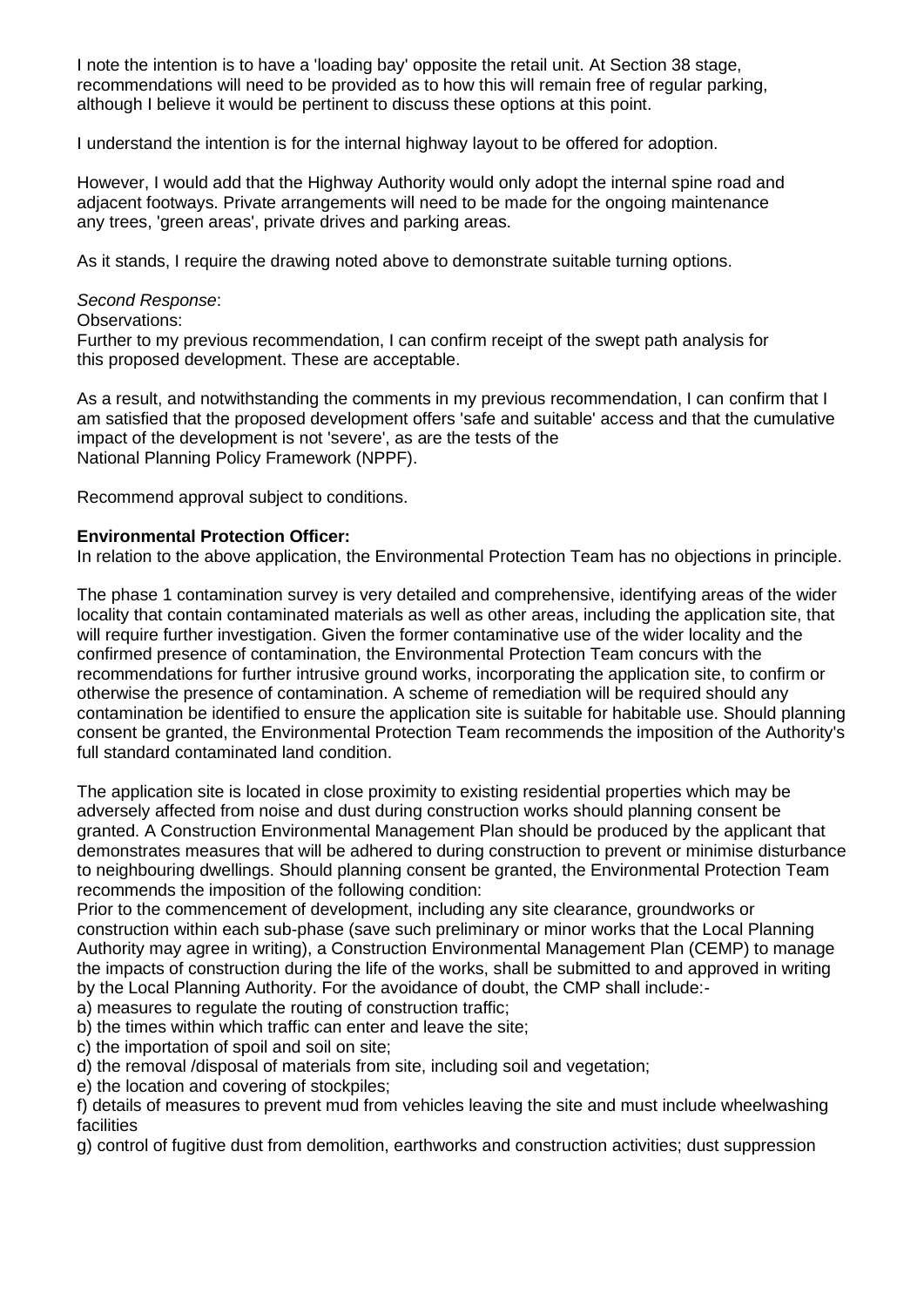h) impact assessments and associated mitigation measures in relation to noise, vibration, dust and lighting. (Assessments must be carried out by suitably qualified persons and the plan should demonstrate the adoption and use of best practice to reduce impacts)

i) details of any site construction office, compound and ancillary facility buildings j) specified parking arrangements for vehicles associated with the construction works and the provision made for access thereto;

k) a point of contact (such as a Construction Liaison Officer/site manager) and details of how complaints will be addressed

The details so approved and any subsequent amendments as shall be agreed in writing by the Local Planning Authority shall be complied with in full and monitored by the applicants to ensure continuing compliance during the construction of the development.

In addition to the above, operating hours (construction works and deliveries) should be restricted to Monday to Friday 0700 to 1900 hours and Saturdays 0800 to 1300 hours only with no works on Sundays and Bank Holidays in order to protect residential amenity.

The application site contains buildings which will be demolished as part of the proposed development. The Phase 1 Report alludes to the presence of asbestos containing materials, whether within existing building structures or fly tipped, throughout the application site and adjacent land. Asbestos is potentially very harmful to human, particularly if asbestos fibres are released to air when damaged or removed and subsequently inhaled or ingested. Given the significant amount of asbestos that potentially exists within the application site and wider locality, an appropriate survey must be undertaken to identify asbestos containing materials and the subsequent measures to remove and dispose of such materials. Should planning consent be granted, the Environmental Protection Team recommends the imposition of the following condition:

Prior to demolition of the existing buildings, the structures and land shall be surveyed by a competent person for the presence and identification of materials containing asbestos. The removal and disposal of asbestos containing materials must be carried out in accordance with the Control of Asbestos Regulations 2012, HSG248 and other relevant guidance by a suitably qualified contractor with an appropriate waste carrier licence.

## **Designing Out Crime Officer - DC&D Police:**

Thank you for this application, 1 of 3 pertaining to the former Torridge Vale Ltd site, the other 2 being 0524 and 0528 respectively.

The general layout proposed will provide both active frontages and good overlooking to the new internal streets which is welcome.

The inclusion of a brief Crime & Disorder Statement (Section 13 of Design & Access Statement) is noted.

The security element within the Building Regulations, namely Approved Document Q (ADQ) creates security requirements in relation to all new dwellings, including those resulting from a change of use, for example commercial, warehouse or barns undergoing conversion into dwellings. It also applies to conservation areas.

All doors at the entrance to a building, including garage doors where there is a connecting door to the dwelling and all ground floor, basement and other easily accessible windows, including roof lights, must be shown to have been manufactured to a design that has been tested to an acceptable security standard i.e. PAS 24 - 2016 or equivalent.

To assist the process in ensuring compliance with the requirements of ADQ it is recommended that all doors and windows are sourced from a Secured by Design (SBD) member company. SBD requires that doors and windows are not only tested to meet PAS 24 (2016) standard by the product manufacturer, but independent third-party certification from a UKAS accredited independent thirdparty certification authority is also in place, thus reducing much time and effort in establishing the provenance of non SBD approved products. SBD also incorporates a bespoke element to assist in the crime prevention approach with regard to listed buildings and heritage status.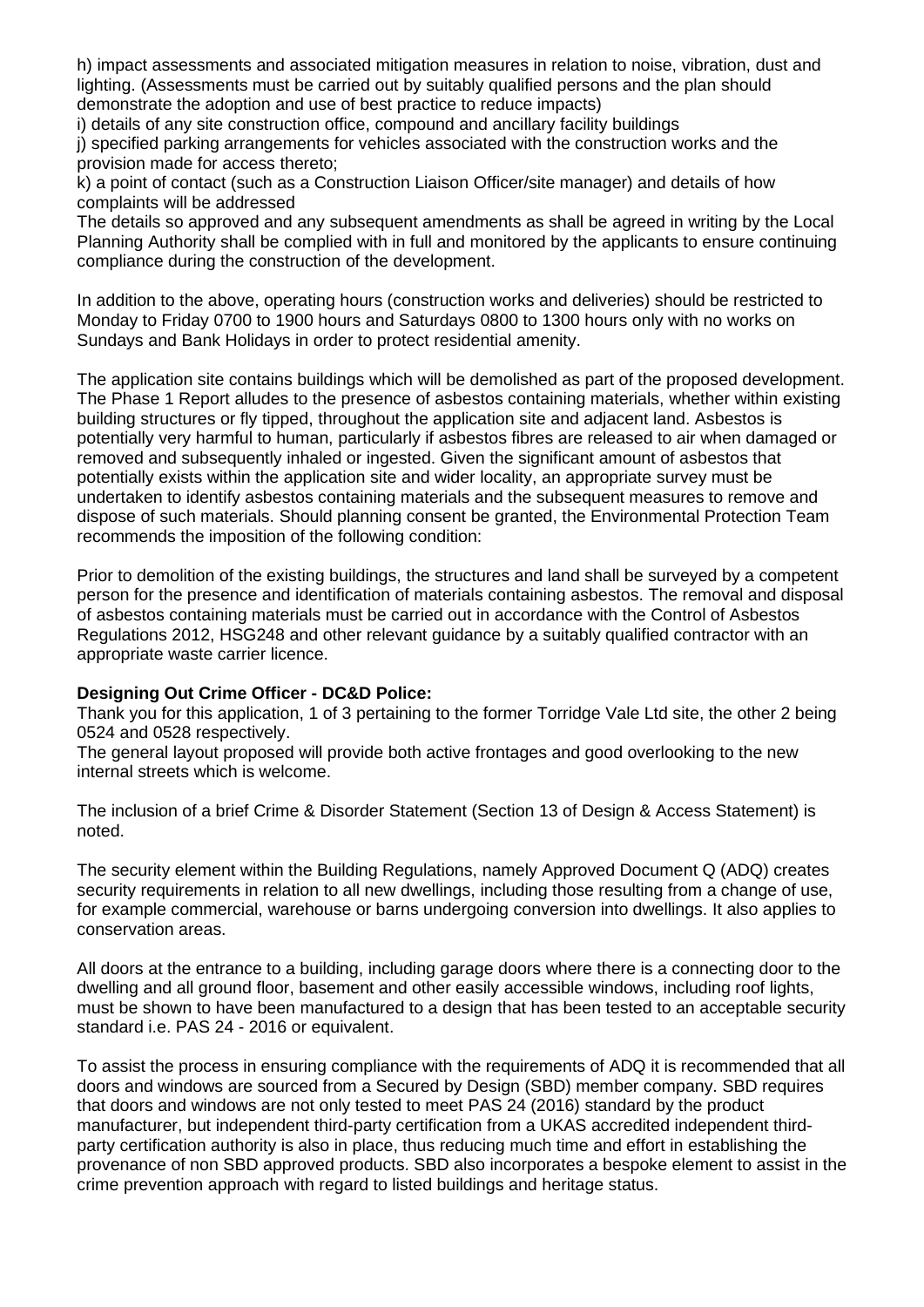Secured by Design (SBD) is a crime prevention initiative managed by Police Crime Prevention Initiatives Limited on behalf of the UK police services. SBD aims to reduce crime, the fear of crime and opportunities for antisocial behaviour and conflict within developments by applying the attributes of Environmental Design, as follows, in conjunction with appropriate physical security measures.

Access and movement: Places with well-defined and well used routes, with spaces and entrances that provide for convenient movement without compromising security

Structure: Places that are structured so that different uses do not cause conflict

Surveillance: Places where all publicly accessible spaces are overlooked, have a purpose and managed to prevent creating problem areas which can attract the antisocial to gather, dumping and dog fouling etc

Ownership: Places that promote a sense of ownership, respect, territorial responsibility and **Community** 

Physical protection: Places that include necessary, well-designed security features as laid out in SBD Homes 2016

Activity - Places where the level of human activity is appropriate to the location and creates a reduced risk of crime and a sense of safety at all times.

Management and maintenance - Places that are designed with management and maintenance in mind, to discourage crime and ASB.

### Generic Advice

Boundary treatments are mentioned but there is no detail as to heights and type proposed across the development.

Perimeter security is one the basic principles of crime prevention, being the first line of defence against unwanted trespassers, as such all rear boundary treatments must be 1.8m high, as a minimum requirement, and be solid and robust to prevent being breached. Close boarded fencing or walls would be deemed appropriate. If more surveillance is required or 1.8m would feel too closed in for smaller gardens, then a l.5m solid structure with a .3m trellis topping would be acceptable. It is accepted that on some occasion's gradients of land or other permanent solid structures can have an impact on the need, choice and height of boundary treatments but these should be assessed on their own merits to ensure the boundary treatment is appropriate to any potential risk of trespass.

An early point to consider is that if existing hedgerow is likely to comprise new rear garden boundaries, as appears will be the case, then it must be fit for purpose. Hedges should be of a height and depth to provide a consistent and effective defensive boundary as soon as residents move in. If additional planting will be required to achieve this then temporary fencing may be required until such planting has matured. Any hedge must be of a type which does not undergo radical seasonal change which would affect its security function.

Routes for pedestrians, cyclists and vehicles should be integrated and assist easy, intuitive wayfinding through the application of inclusive design by increasing activity and therefore natural surveillance, a proven deterrent to crime and anti-social behaviour.

Public footpaths should not run immediately next to doors and windows, therefore defensive space should be created to separate a path from a building elevation. This is particularly important in areas with a known graffiti or anti-social behaviour problem.

## 0526/2020 Site Specific Recommendations.

The front boundaries of plots 99 & 100 will require clear definition with for example either hedging or railings to prevent unwanted access by users of the public open space, LEAP and LAP. I note the proposed rear boundaries are an ornamental hedge atop the reinforced soil slope. I have serious concerns that this leaves the rear of these dwellings vulnerable and will likely result in residents installing their own boundary protection. In line with advice given above, I recommend that this boundary be secured with fencing, for example 1500 close board with a 300mm trellis.

I recommend both the LEAP and Lap are moved back towards the centre of the open space. This would increase the surveillance form the nearby dwellings and reduce potential noise issues.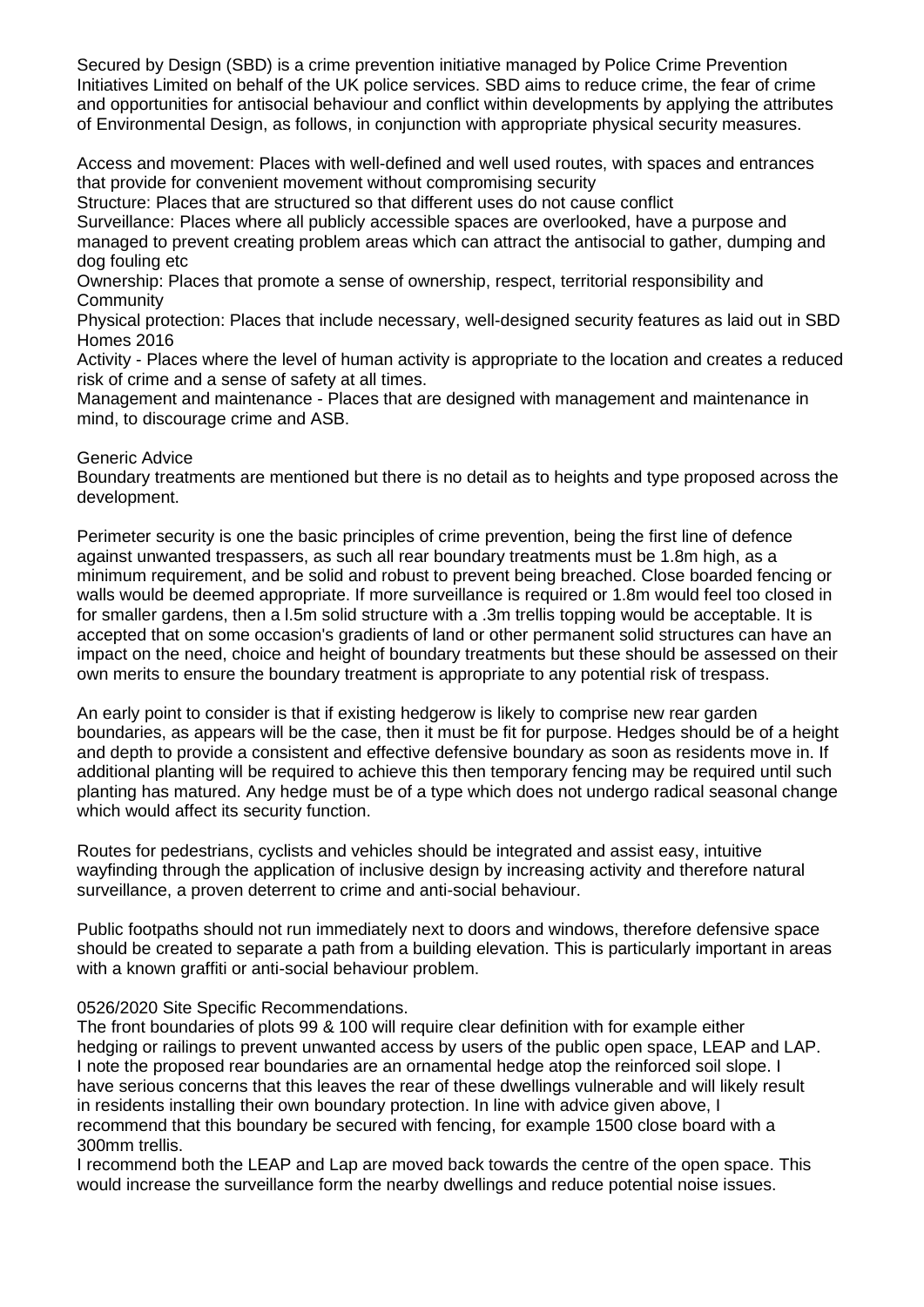Fencing at a minimum height of 1200mm around the play areas can often discourage casual entry, provide a safe clean play area and reduce damage to the equipment.

### **Devon County Council - Flood Risk Management:**

*First Response*:

Recommendation:

At this stage, we object to this planning application because we believe it does not satisfactorily conform to Policy ST03 of North Devon and Torridge Local Plan 2011 - 2031. The applicant will therefore be required to submit additional information in order to demonstrate that all aspects of the proposed surface water drainage management system have been considered.

#### Observations:

The proposed attenuation basins should be located outside of the flood zones. The drawing indicating the Predicted Flood Extents With Development illustrates that at least the eastern basin falls into Flood Zone 3.

The applicant should confirm if the intention is to discharge at 319 I/s for all return periods? We would expect to see a significant betterment, more than 50%, for each return period event for example 1 year, 30 year and 100 year.

The applicant should provide further information on the design of the detention basins for example, details of side slopes and freeboard. We would expect side slopes to be maximum 1 in 3 and less steep if possible and a freeboard of 300 mm above the design water level (100 year plus 40%). The applicant should also state whether a sediment forebay is being proposed within the basin.

It appears that not all the appendices to the Flood Risk Assessment and Drainage Strategy have been uploaded. I am unable to check the calculations but note that the report states that the IH 124 method was adjusted for the known impermeable site conditions in Section 7.1.9. We do not support altering of soil values in calculations, although I can not actually see any calculations with the submission.

The applicant must submit details of the exceedance pathways and overland flow routes across the site in the event of rainfall in excess of the design standard of the surface water drainage management system.

#### *Second response*

Recommendation:

Our objection is withdrawn and we have no in-principle objections to the above planning application at this stage, assuming that the following pre-commencement planning conditions are imposed on any approved permission:

. No development hereby permitted shall commence until the following information has been submitted to and approved in writing by the Local Planning Authority:

(a) Detailed proposals for the management of surface water and silt runoff from the site during construction of the development hereby permitted.

(b) Proposals for the adoption and maintenance of the permanent surface water drainage system.

No building hereby permitted shall be occupied until the works have been approved and implemented in accordance with the details under (a) - (b) above.

Reason: The above conditions are required to ensure the proposed surface water drainage system will operate effectively and will not cause an increase in flood risk either on the site, adjacent land or downstream in line with SuDS for Devon Guidance (2017) and national policies, including NPPF and PPG. The conditions should be pre-commencement since it is essential that the proposed surface water drainage system is shown to be feasible before works begin to avoid redesign / unnecessary delays during construction when site layout is fixed.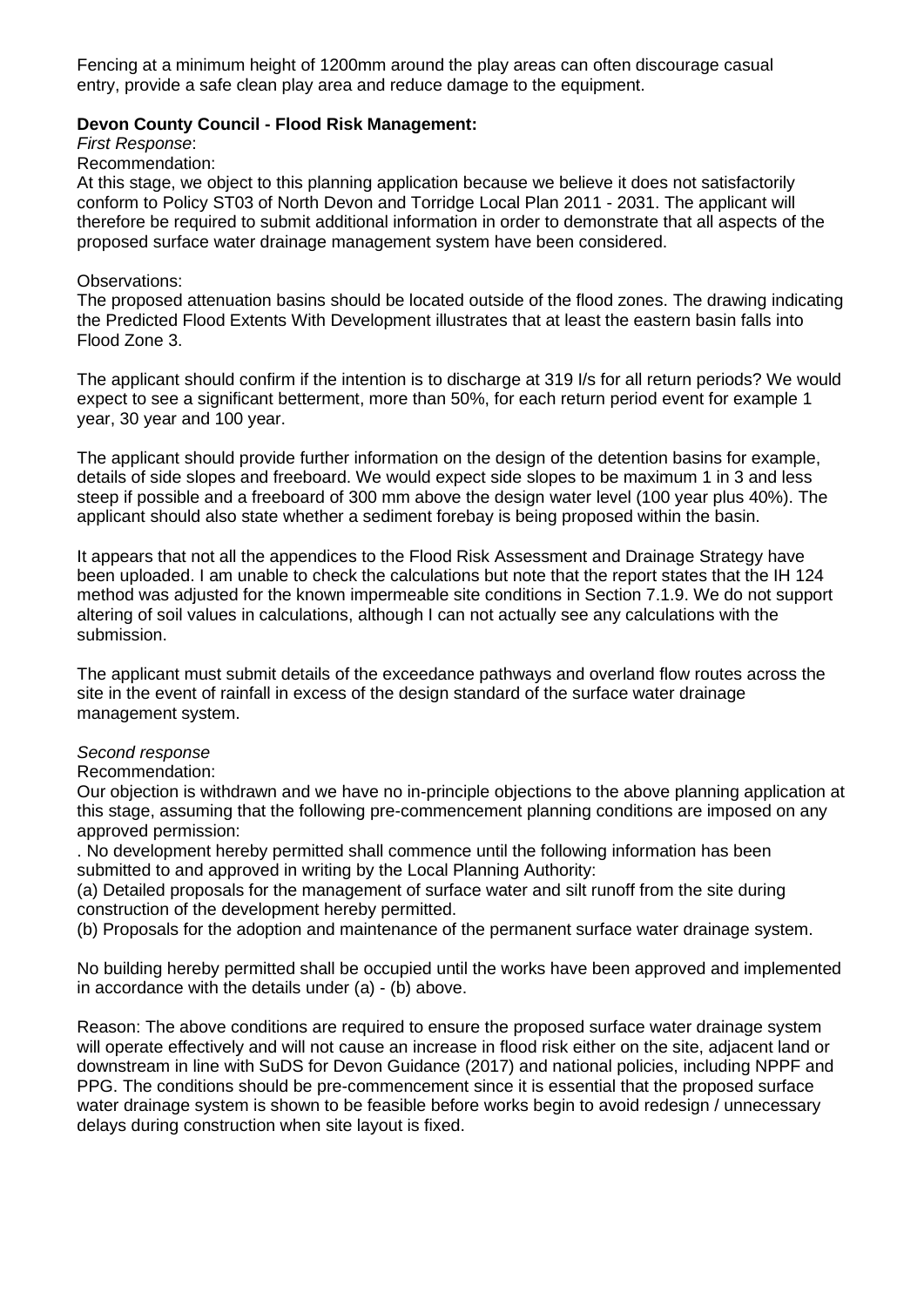Observations:

Following my previous consultation response FRM/TO/0526/2020, dated 31.07.2020, the applicant has submitted additional information in relation to the surface water drainage aspects of the above planning application, for which I am grateful.

. Great Torrington, The Creamery, Drainage Strategy Drawing Number AT2395 106A

. The Creamery, Limers Hill, Great Torrington Redevelopment, Flood Risk Assessment & Drainage Strategy Addendum dated 2nd December 2020

. Great Torrington, The Creamery, Foul & Surface Water Drainage Layout Torridge Vale East, Drawing

Number AT2395 114A

. Great Torrington, The Creamery, Foul & Surface Water Drainage Layout Torridge Vale Central, Drawing Number AT2395 113A

. Great Torrington, The Creamery, Foul & Surface Water Drainage Layout Torridge Vale West, Drawing Number AT2395 112

. Great Torrington, The Creamery, Foul & Surface Water Drainage Layout Creamery East Drawing Number AT2395 111

. Great Torrington, The Creamery, Foul & Surface Water Drainage Layout Creamery West Drawing Number AT2395 110

The applicant has removed the basin due to the presence of the flood zones and it has been replaced with a box culvert to provide surface water attenuation at the site. The runoff will be treated via vortex separator upstream of the attenuation device. The runoff will be restricted to provide at least a 30% betterment on all return periods and will discharge into the river. The applicant has submitted model outputs to demonstrate that the proposed surface water drainage strategy is designed for up to the 1 in 100 year plus 40% event in line with national and local guidance.

The applicant has also produced exceedance overland flow route plans indicating how exceedance events, very rare events above the design standard, will be safely managed at the site. There is a flow exceedance route down a footway between plots 48 and 49 on the Great Torrington, The Creamery, Foul & Surface Water Drainage Layout Creamery East Drawing Number AT2395 111. The flow route / footpath should not be modified or altered in any way in the future as it is essential for flood routing purposes.

## **South West Water:**

I refer to the above application and would advise that South West Water has no objection. For information a public sewer lies within the site as shown on the attached which will required diversion if development is proposed within 3m of it or the intention is to have it retained in private areas.

## **Chief Education Officer:**

We note that the proposed 19 family type dwellings will generate an additional 4.75 primary pupils and 2.85 secondary pupils which would have a direct impact on Great Torrington Bluecoat Church of England Primary School and Great Torrington School.

In order to make the development acceptable in planning terms, an education contribution to mitigate its impact will be requested. This is set out below:

The designated primary school for this development is Great Torrington Bluecoat Church of England Primary School. When factoring in approved but not yet implemented developments in the area we have forecast that the school is over capacity and therefore a contribution towards new primary education provision in the area would be required. The contribution sought towards primary would £92,230 (based on the DfE new build rate of £19,417 per pupil). This contribution will relate directly to providing education facilities for those living in the development.

In addition, as a new primary school is required, we would also need to request a proportionate land contribution of 10sqm per family-type dwelling. Based upon a land value of £440,000 per hectare, this land contribution would equate to £8,360 and would be used to assist in the procurement of the new school site.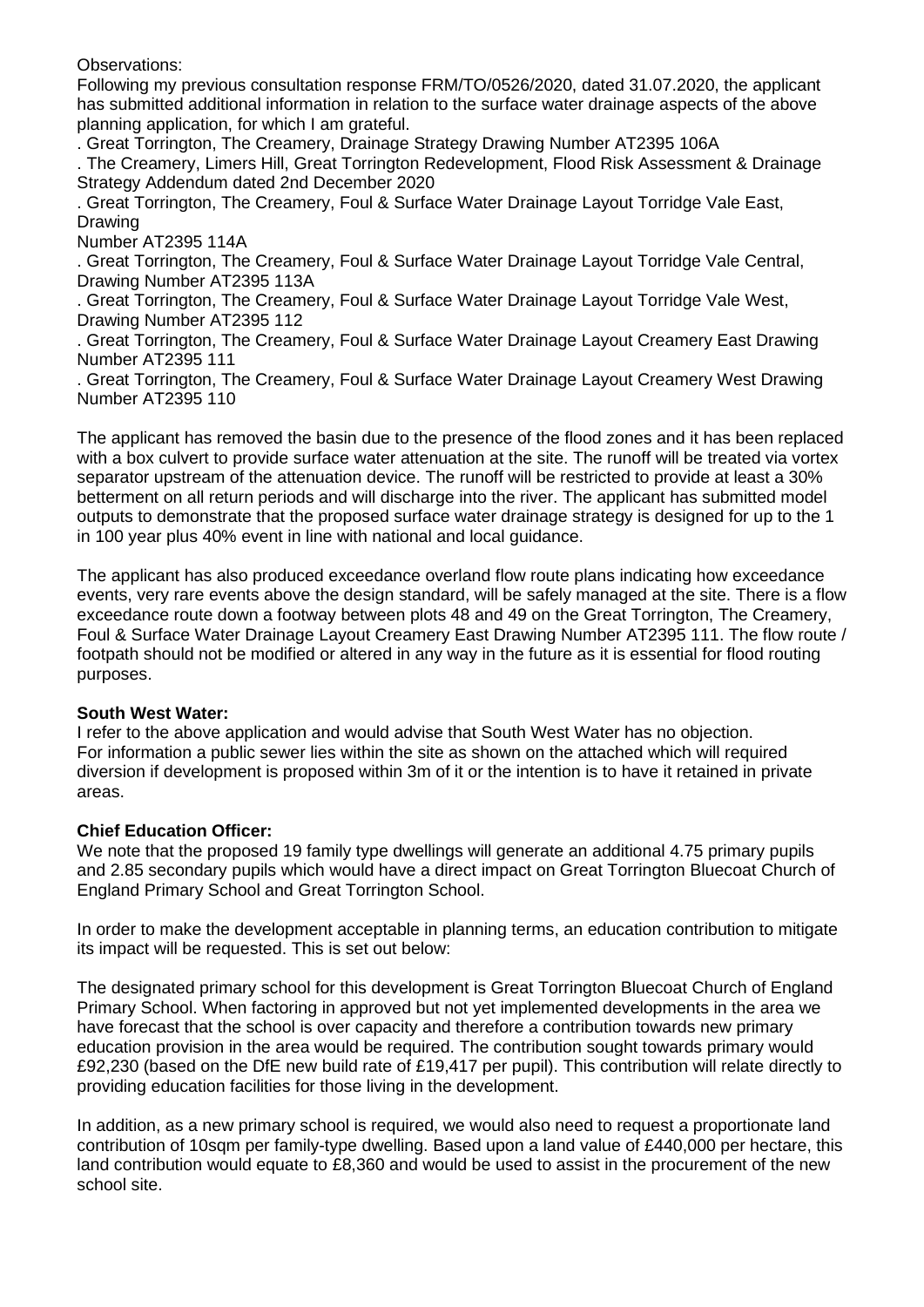The designated secondary school for this development is Great Torrington School. When factoring in approved but not yet implemented developments in the area we have forecast that the school is over capacity and therefore Devon County Council will seek a contribution directly towards additional education infrastructure at the local secondary school that serves the address of the proposed development. The contribution sought towards secondary would be £64,162 (based on the DfE extension rate of £22,513 per pupil). This contribution will relate directly to providing education facilities for those living in the development.

In addition, a contribution towards Early Years provision is needed to ensure delivery of provision for 2, 3 and 4 year olds. This is calculated as £4,750 (based on £250 per dwelling). This will be used to provide early years provision for children likely to be generated by the proposed development.

All contributions will be subject to indexation using BCIS, it should be noted that education infrastructure contributions are based on March 2019 prices and any indexation applied to contributions requested should be applied from this date.

The amount requested is based on established educational formulae (which related to the number of primary and secondary age children that are likely to be living in this type of accommodation) and is considered that this is an appropriate methodology to ensure that the contribution is fairly and reasonably related in scale to the development proposed which complies with Cil Regulation 122. In addition to the contribution figures quoted above, the County Council would wish to recover legal costs incurred as a result of the preparation and completion of the Agreement. legal costs are not expected to exceed £500.00 where the agreement relates solely to the education contribution. However, if the agreement involves other issues or if the matter becomes protracted, the legal costs are likely to be in excess of this sum.

### **Conservation Officer:**

The proposal to replace the mix of buildings at the creamery is the re-use of this edge of settlement industrial site and has been agreed in outline under the reference 1/0039/2016.

The principal of redevelopment on this site has been accepted.

The buildings as constructed were contemporary in their time and the current proposal seeks a contemporary design to sit opposite the cluster of listed buidlings at the bottom of Mill Street and nearby Toll House and Bridge.

The mass and scale of the buildings have been designed to be similar to those removed however are relocated within the site.

The routeway following Rolle Road is being retained within the site and so the layout and form of the site will be similar to that which exists given that as an industrial site the buildings were adapted and replaced over time. Photographs show the modernisation of the site post war and the increase in the scale of the industrial buildings on site. The scale of the development will be lessened by the demolition of the current buildings and while there are additional dwellings on the extended site it is the setting of the listed buildings which are under consideration in this consultation.

The proposal to reuse historic elements such as the date stone, of the dairy building are welcome and add some reference to the previous use of the site.

The current building complex which forms the gateway to the site via Rolle road as stated, is very clear in its post war style and while the current proposal does not make such an architectural statement, the scale and design are no more harmful on the setting of the cluster of listed buildings than the current state of the existing. The listed cottages and the pub have always been closely related to the use of the land adjoining in occupancy and use. The cottages were owned by Lord Rolle and the land behind by Mr Sandford who are both historic figures associated with the application site. The setting of the listed buildings will alter but the listed cluster of building are experienced as part of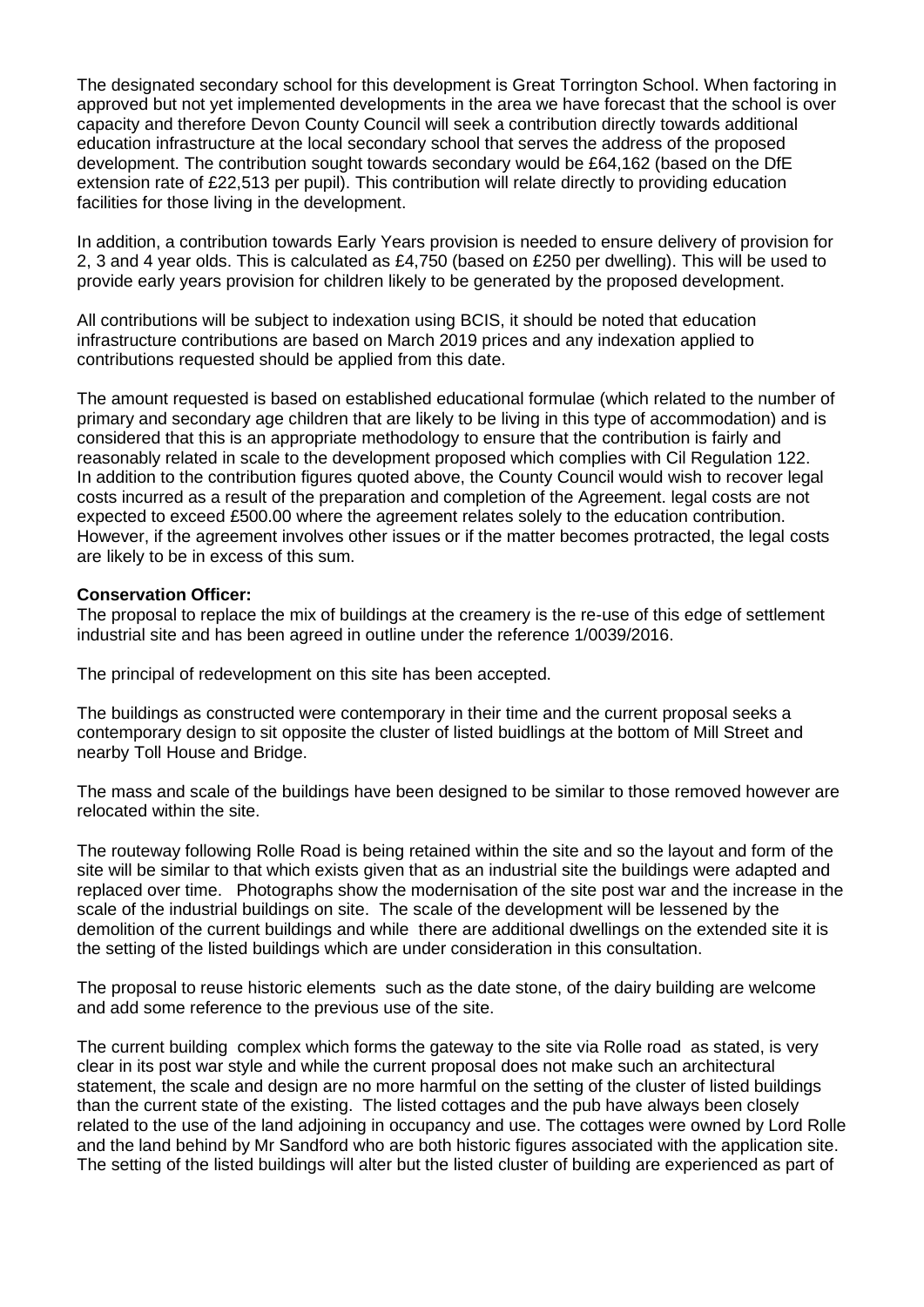the industrial site and defined by the sense of enclosure that occurs with the cottages, warehouse and pub on the higher side of the road and the industrial buildings on the lower side. The significance of the buildings as structures in relation to each other will not be altered by this scheme.

## **Planning, Transport & Environment Group Devon County Council:**

I am contacting you in the County Council's role as the Waste Planning Authority with regard to the above planning application.

Paragraph 8 of the National Planning Policy for Waste and Policy W4 of the Devon Waste Plan requires major development proposals to be accompanied by a Waste Audit Statement. The application is not supported by any such statement and it is therefore recommended that a condition is attached to any consent to require the submission of a statement in advance of the commencement of development.

Devon County Council has published a Waste Management and Infrastructure SPD that provides guidance on the production of Waste Audit Statements. This includes a template set out in Appendix B, a construction, demolition and excavation waste checklist (page 14) and an operational waste checklist (page 17). Following the guidance provided in the SPD will enable the applicant to produce a comprehensive waste audit statement that is in accordance with Policy W4: Waste Prevention of the Devon Waste Plan. This can be found online at: https://www.devon.gov.uk/planning/planningpolicies/minerals-and-waste-policy/supplementary-planning-document Please do not hesitate to get in touch should you have any queries in relation to our comments.

# **Natural England:**

Natural England has no comments to make on this application.

Natural England has not assessed this application for impacts on protected species. Natural England has published Standing Advice which you can use to assess impacts on protected species or you may wish to consult your own ecology services for advice.

Priority Habitat as identified on Section 41 list of the Natural Environmental and Rural Communities (NERC) Act 2006:

The consultation documents indicate that this development includes an area of priority habitat, as listed on Section 41 of the Natural Environmental and Rural Communities (NERC) Act 2006. Natural England and the Forestry Commission have also published standing advice on ancient woodland and veteran trees which you can use to assess any impacts on ancient woodland.

The lack of comment from Natural England does not imply that there are no impacts on the natural environment, but only that the application is not likely to result in significant impacts on statutory designated nature conservation sites or landscapes. It is for the local planning authority to determine whether or not this application is consistent with national and local policies on the natural environment. Other bodies and individuals may be able to provide information and advice on the environmental value of this site and the impacts of the proposal to assist the decision making process. We advise LPAs to obtain specialist ecological or other environmental advice when determining the environmental impacts of development. We recommend referring to our SSSI Impact Risk Zones (available on Magic and as a downloadable dataset) prior to consultation with Natural England. Further guidance on when to consult Natural England on planning and development proposals is available on gov.uk at https://www.gov.uk/guidance/local-planning-authorities-get-environmental-advice

# **The Environment Agency:**

## *First Response*:

Thank you for consulting us on the above planning application. Given the overlaps between applications 1/0528/2020/REMM and 1/0526/2020/FULM, we have provided the same response for both applications.

Environment Agency position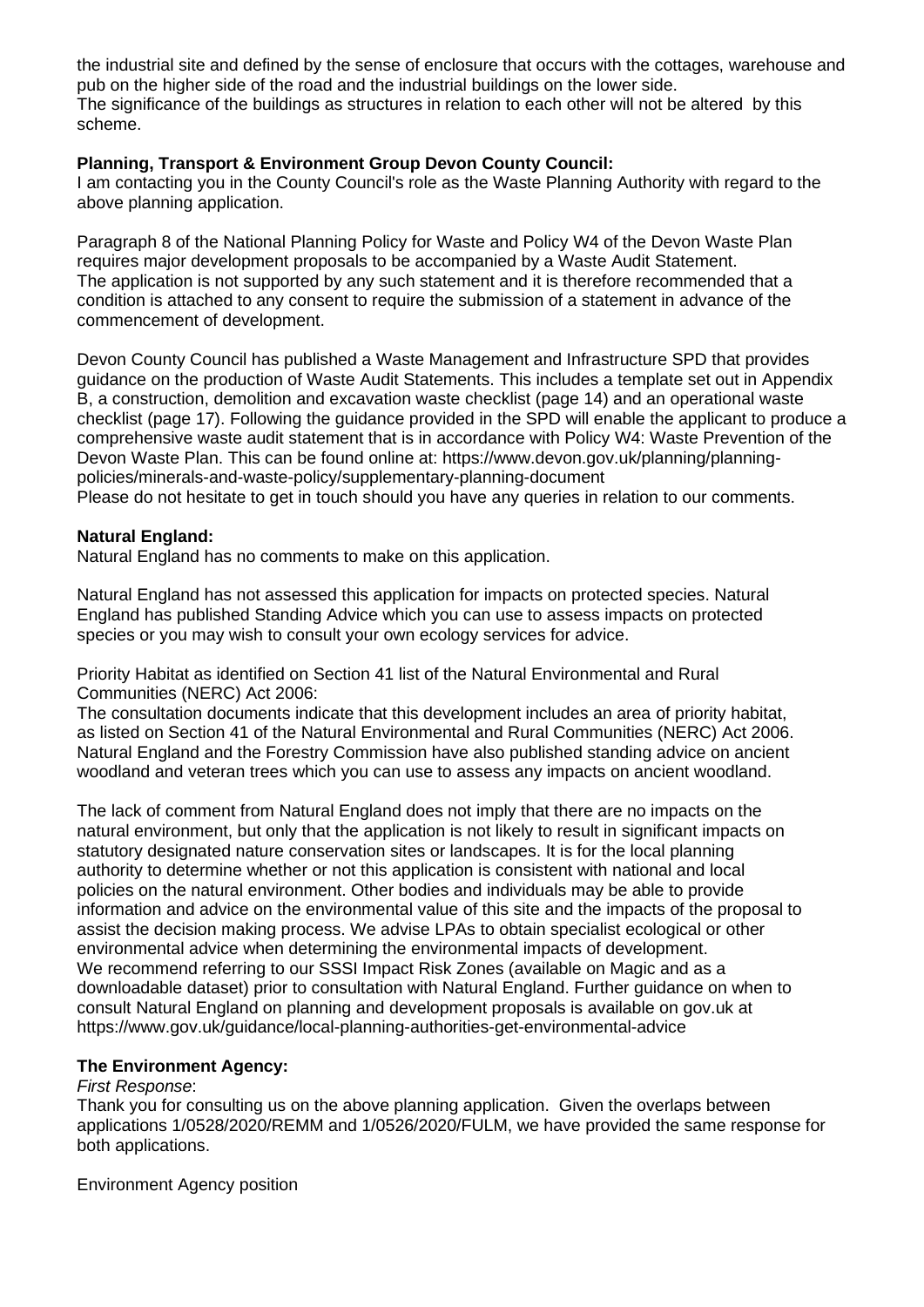We object to this proposal on grounds that insufficient information has been submitted to demonstrate that the proposed development will be safe from flooding over its lifetime and will not increase flood risk elsewhere. We recommend that the application is not determined until a satisfactory Flood Risk Assessment (FRA) has been submitted.

Before determining the application your Authority will need to be content that the flood risk Sequential Test has been satisfied for the additional residential development in accordance with the NPPF if you have not done so already. To aid your Authority, areas of the site proposed for new houses are a mixture of flood zones 2, 3a and 3b.

The reason for this position is set out below, together with advice on contaminated land, biodiversity, pollution prevention and waste.

### Reasons - Flood Risk

We met the consultants in May 2019 and, according to our notes, we stated that we had issues with development on the river side of Rolle Road. We also informed them that there were technical issues with our modelling through the site, which means the results needed to be interpreted and not taken as 100% accurate. This does not seem to have been taken on board in the current design.

We discussed some principles of possibly making development around Rolle Road (north and south) safe from flooding by raising finished floor levels and site levels, incorporating multi-layer gardens and providing safe access and egress routes. However, such principles could only be assessed after agreement had been reached on the design flood level and the required freeboard. At our meeting, we agreed that the agent would need to suggest design flood levels for us to agree, however we have had no correspondence on this matter following the meeting in May 2019.

To satisfy the Exception Test, it would need to be demonstrated that the proposed design would not increase flood risk to third parties. We consider that for the currently proposed level of change, this would need to be demonstrated by detailed modelling to show any impacts. The current cut and fill volumes (section 4.6 FRA) are not sufficient for the proposed degree of change to the floodplain.

To overcome our objection, and subject to agreeing a design flood level and minimum floor and site levels, we have the following main issues with the current design:-

o The proposed new houses extend out beyond the building line, on the river side of Rolle road. Our principle has always been to return the land south of the road, as much as possible, to floodplain, and to smooth out the brownfield development.

o Plots 120-126 narrow down the floodplain, extending out beyond the current building line and are likely to have a detrimental effect on flood flows.

o There are significant works proposed in the functional floodplain (south of Rolle Road) with road raising, SUDS ponds, reinforced walls, multi-level garden/opens spaces, and play areas with very limited details on current and proposed site levels.

o We and the LLFA are unlikely to permit a SUDS pond in flood zone 3.

o The FRA discusses that the decking and void space of the proposed houses, must remain accessible to flood flows throughout the lifetime of development. The council would have to be able to enforce this, so will need to confirm that they can or are willing to carry this out.

o We require adaption of our flood modelling to show pre and post flood depth and velocities change. Simply lowering an area of the floodplain does not necessary compensate for the full range of storms, and the impacts on third parties that will result from the development proposal.

At the current time we are unable to advise that the proposed development would be able to satisfy the second part of the Exception Test, which requires new development to be safe from flooding over its lifetime, not increase flood risk elsewhere and, where possible, reduce flood risk overall. If the Exception Test cannot be satisfied we are likely to maintain our objection to the application. Production of a revised FRA will not in itself result in the removal of an objection.

## Advice - Contaminated Land

We have reviewed the submitted Phase 1: Preliminary Contamination Assessment Report for the above site Reference: CR/TN/SR/17341/PCAR, dated 21/10/2019 by Ruddlesden geotechnical.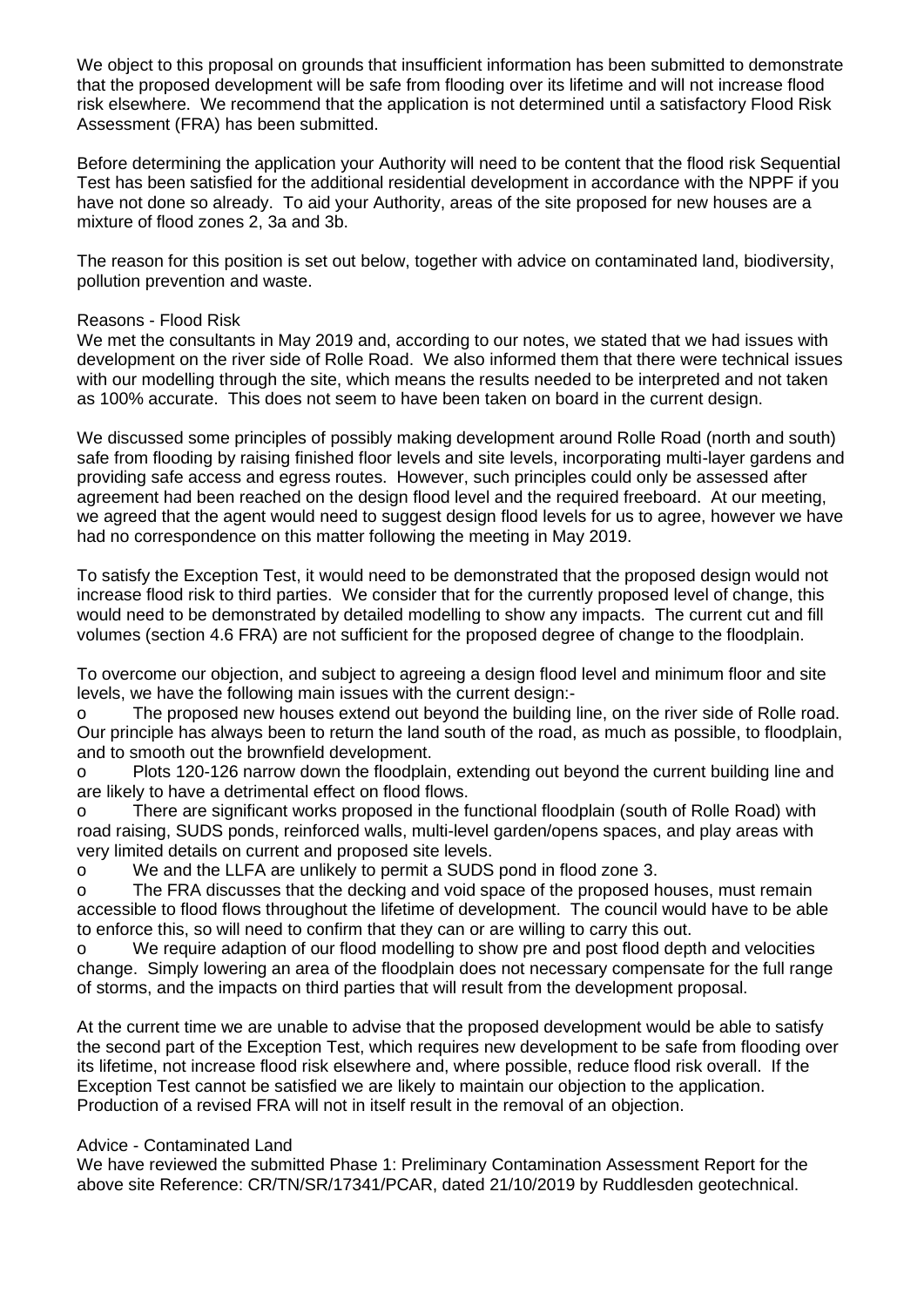The details of the report are comprehensive regarding the contamination on site and the off-site area. We agree with the recommendations made in section 5.3 of the report that an intrusive investigation be carried out to further quantify the risks identified. Should our flood risk concerns be resolved we would recommend that a condition is included within any permission granted to secure this further investigation.

### Advice - Biodiversity

We have reviewed the Ecological Impact Assessment by Ecological Surveys Ltd dated September 2019. We are satisfied with this report with regard to biodiversity matters within our remit, subject to the recommendations set out below. However, we recommend that you consult with Natural England to determine whether they are comfortable with the noted biodiversity loss (3%) as a result of the development, taking into account the proposed species enhancements.

There is a protected species present in the river at this location which will be particularly sensitive to any pollutants including sediments that enter the watercourse. We would recommend that any surface water drains are marked as leading to the river so that residents are aware during the operational phase.

In terms of maintenance, we would recommend that the proposed fence adjacent to the river incorporates a gate (locked) to allow for management of trees and/or Himalayan Balsam. We would recommend that the fence is no closer than 5m from bank top to allow for a healthy riparian zone to develop and protect the river bank from erosion. We would also recommend an inspection of tree health prior to the fence being constructed, this is primarily because the report mentioned Ash being included in the line of trees and we are seeing a lot of Ash dieback along our rivers. Trees become brittle and difficult to fell, as well as a potential issue to erosion or public safety should they fall of their own accord. Felling infected trees prior to the fence being installed, and suitable compensatory planting will also ensure maximum protection of the river habitat.

### Advice to applicant - Pollution Prevention

We refer the applicant to the advice contained within our Pollution Prevention Guidelines (PPGs), in particular PPG5 - Works and maintenance in or near water and PPG6 - Working at construction and demolition sites. These can be viewed via the following link:

https://www.gov.uk/government/collections/pollution-prevention-guidance-ppg.

We recommend that a Construction Environment Management Plan (CEMP) is produced to pull together and manage the pollution control and waste management requirements during the construction phase. A CEMP is best prepared with the main Contractor. It is a management system showing how the environmental risks are managed through the construction phase, in a similar way that Health and Safety risks are managed. We recommend that the CEMP is drafted using the guidance from PPG6.

https://www.gov.uk/government/publications/construction-and-demolition-sites-ppg6-prevent-pollution

## Advice to applicant - Waste

The developer must apply the waste hierarchy as a priority order of prevention, re-use, recycling before considering other recovery or disposal options. Government guidance on the waste hierarchy in England can be found here:

https://www.gov.uk/government/uploads/system/uploads/attachment\_data/file/69403/pb13530-wastehierarchy-guidance.pdf

Site Waste Management Plans (SWMP) are no longer a legal requirement, however, in terms of meeting the objectives of the waste hierarchy and your duty of care, they are a useful tool and considered to be best practice.

## Use of waste on-site

If materials that are potentially waste are to be used on-site, the applicant will need to ensure they can comply with the exclusion from the Waste Framework Directive (WFD) (article 2(1) (c)) for the use of, 'uncontaminated soil and other naturally occurring material excavated in the course of construction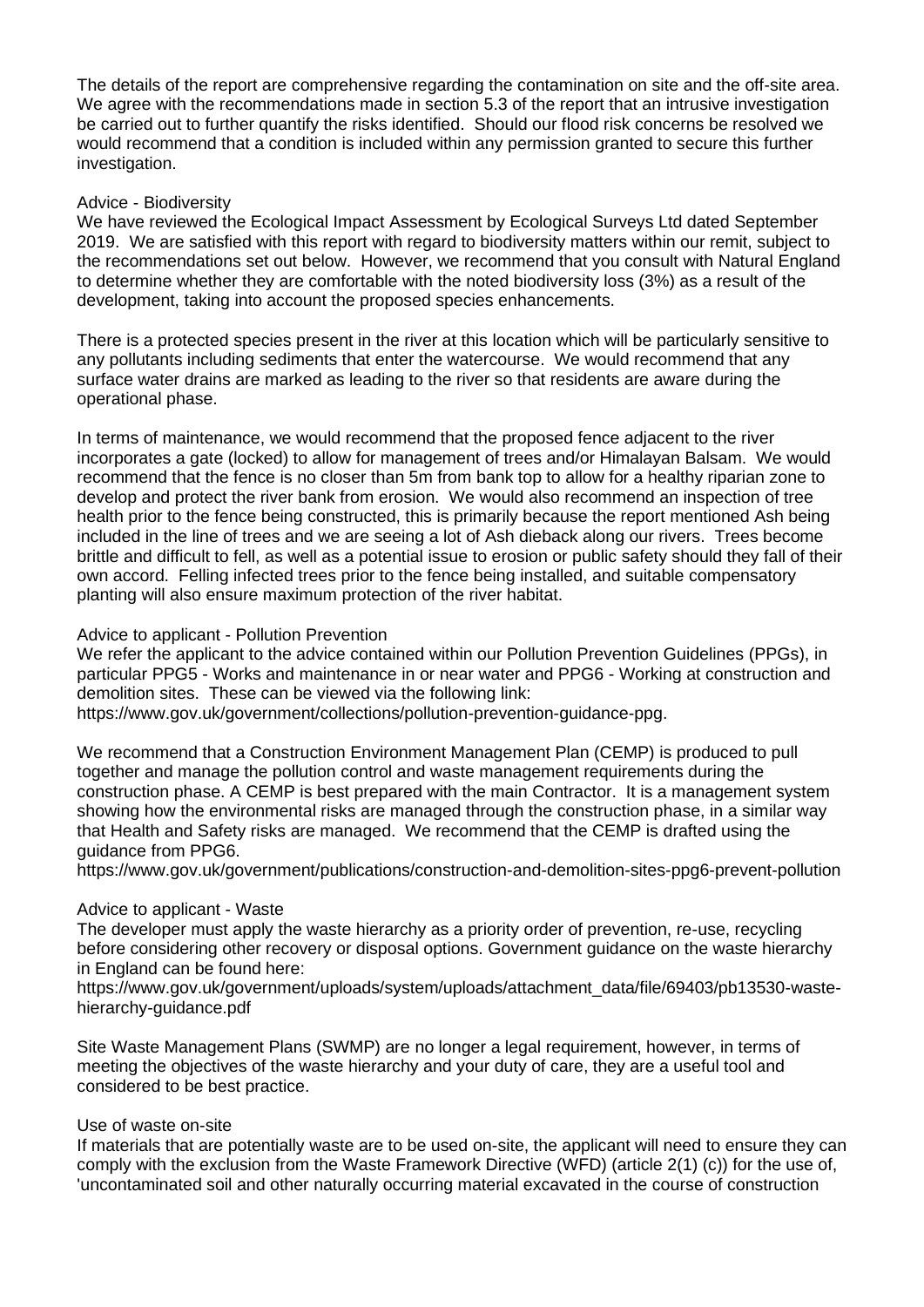activities, etc…' in order for the material not to be considered as waste. Meeting these criteria will mean waste permitting requirements do not apply.

Where the applicant cannot meet the criteria, they will be required to obtain the appropriate waste permit or exemption from us.

The applicant is advised to contact our National Permitting Service on 03708 506 506 for further advice and to discuss the issues likely to be raised. Should a permit be required, they should be aware that there is no guarantee that it will be granted.

#### Movement of waste off-site

The Environmental Protection (Duty of Care) Regulations 1991 for dealing with waste materials are applicable to any off-site movements of wastes. The code of practice applies to you if you produce, carry, keep, dispose of, treat, import or have control of waste in England or Wales.

The law requires anyone dealing with waste to keep it safe and make sure it's dealt with responsibly and only given to businesses authorised to take it. The code of practice can be found here: https://www.gov.uk//uploads/system/uploads/attachment\_data///waste-duty-care-code-practice-2016.pdf

In order to meet the applicant's objectives for the waste hierarchy and obligations under the duty of care, it is important that waste is properly classified. Some waste (e.g. wood and wood based products) may be either a hazardous or non-hazardous waste dependent upon whether or not they have had preservative treatments.

Proper classification of the waste both ensures compliance and enables the correct onward handling and treatment to be applied. In the case of treated wood, it may require high temperature incineration in a directive compliant facility. More information on this can be found here: https://www.gov.uk/howto-classify-different-types-of-waste

### Advice to the LPA

We will maintain our objection until the applicant has supplied information to demonstrate that the flood risks posed by the development can be satisfactorily addressed. We would like to be reconsulted on any information submitted to address our concerns and we will provide you with bespoke comments within 21 days of receiving formal re-consultation.

If you are minded to approve the application at this stage contrary to this advice, we request that you contact us to allow further discussion and/or representations from us.

#### *Second response*

Thank you for re-consulting us on the above planning application following the receipt of further information.

#### Environment Agency position

The development will only be acceptable if the flood risk Sequential and Exception Tests have been fully satisfied (see advice section below). If you are minded to approve the application following the application of these Tests, we recommend that conditions are included within any application granted in respect of:

- . Detailed design of the landscaping, site levels and road design south of Rolle Road;
- . Construction Method for works south of Rolle Road;
- . Site investigation and Remediation;
- . Unsuspected contamination; and
- . Construction Environment Management Plan (CEMP).

The suggested wording for these conditions and advice on flood risk, the Sequential and Exception Tests and Environmental Permitting is provided below. Please see our letter dated 30 July 2020 for advice relating to contaminated land, biodiversity, pollution prevention and waste.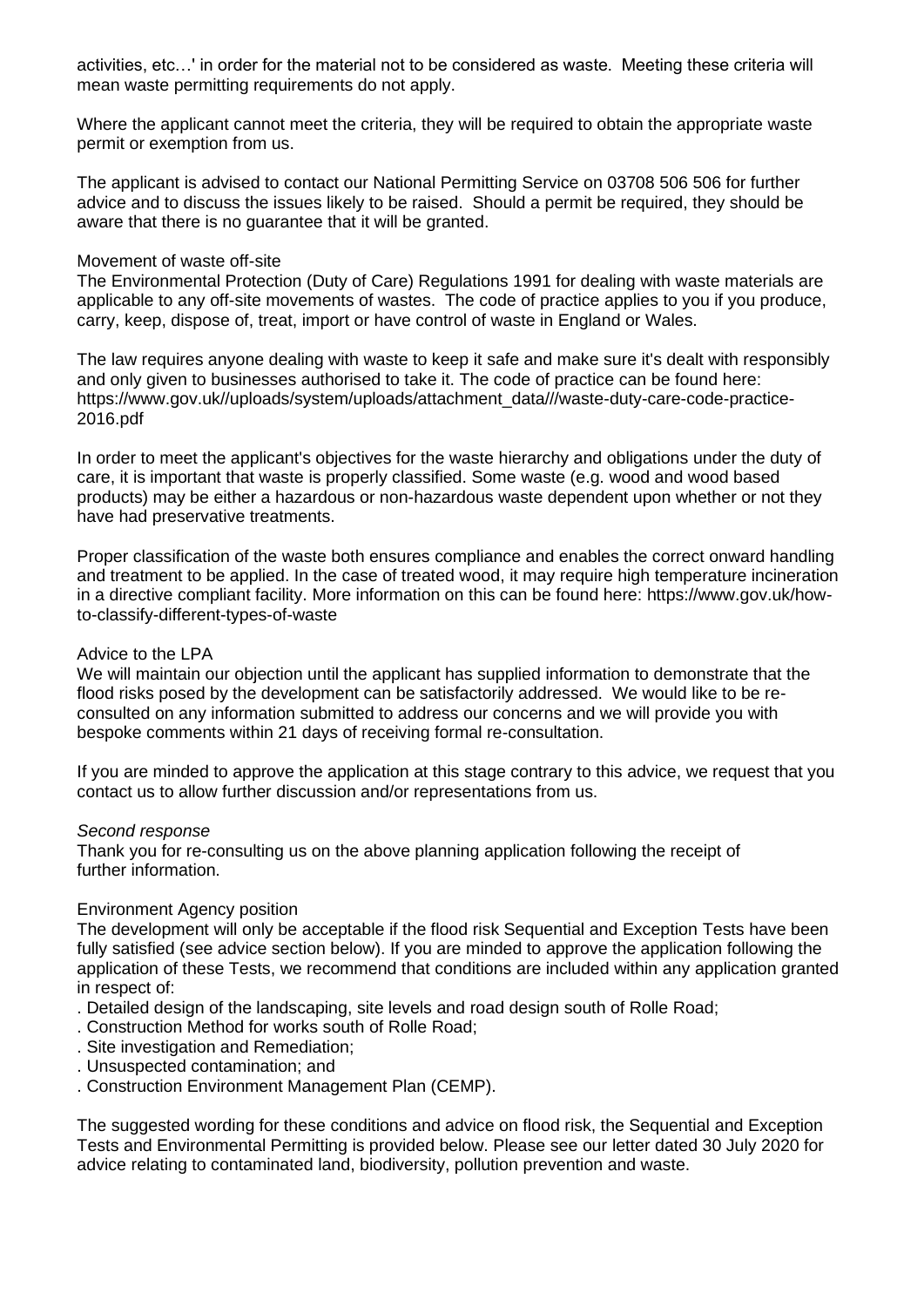Condition - Detailed design of the landscaping, site levels and road design south of Rolle Road The development hereby permitted shall not be commenced until such time as the detailed design of the landscaping, site levels and road design in the part of the site located south of Rolle Road have been submitted to and approved in writing by the local planning authority.

The scheme shall be fully implemented and subsequently maintained in accordance with the agreed details.

Reason: To ensure that flood risks are not increased to third parties.

Condition - Construction Method for works south of Rolle Road

The development hereby permitted shall not be commenced until such time as a detailed construction method statement, for the demolition/construction phase works in the part of the site located south of Rolle Road, has been submitted to and approved in writing by the local planning authority.

The scheme shall be fully implemented and subsequently maintained in accordance with the agreed details.

Reason: To ensure that flood risks are not increased to third parties

Condition - Site Investigation and Remediation

No development approved by this planning permission shall take place until a remediation strategy that includes the following components to deal with the risks associated with contamination of the site shall each be submitted to and approved, in writing, by the local planning authority:

- 1. A preliminary risk assessment which has identified:
- . all previous uses
- . potential contaminants associated with those uses
- . a conceptual model of the site indicating sources, pathways and receptors
- . potentially unacceptable risks arising from contamination at the site.

2. A site investigation scheme, based on (1) to provide information for a detailed assessment of the risk to all receptors that may be affected, including those off site.

3. The results of the site investigation and the detailed risk assessment referred to in (2) and, based on these, an options appraisal and remediation strategy giving full details of the remediation measures required and how they are to be undertaken.

4. A verification plan providing details of the data that will be collected in order to demonstrate that the works set out in the remediation strategy in (3) are complete and identifying any requirements for longer-term monitoring of pollutant linkages, maintenance and arrangements for contingency action.

Any changes to these components require the express written consent of the local planning authority. The scheme shall be implemented as approved.

Reasons: To ensure that the development does not contribute to, and is not put at unacceptable risk from or adversely affected by, unacceptable levels of water pollution from previously unidentified contamination sources at the development site. This is in line with paragraph 170 of the National Planning Policy Framework.

#### Condition - Unsuspected Contamination

If, during development, contamination not previously identified is found to be present at the site then no further development (unless otherwise agreed in writing with the local planning authority) shall be carried out until the developer has submitted a remediation strategy to the local planning authority detailing how this unsuspected contamination shall be dealt with and obtained written approval from the local planning authority. The remediation strategy shall be implemented as approved. Reasons: To ensure that the development does not contribute to, and is not put at unacceptable risk from or adversely affected by, unacceptable levels of water pollution from previously unidentified contamination sources at the development site. This is in line with paragraph 170 of the National Planning Policy Framework.

Condition - Construction Environment Management Plan (CEMP)

No development shall take place until a detailed Construction Environment Management Plan (CEMP) has been submitted to and approved in writing by the Local Planning Authority. This Plan shall include details of all permits, contingency plans and mitigation measures that shall be put in place to control the risk of pollution to air, soil and controlled waters, protect biodiversity and avoid, minimise and manage the productions of wastes with particular attention being paid to the constraints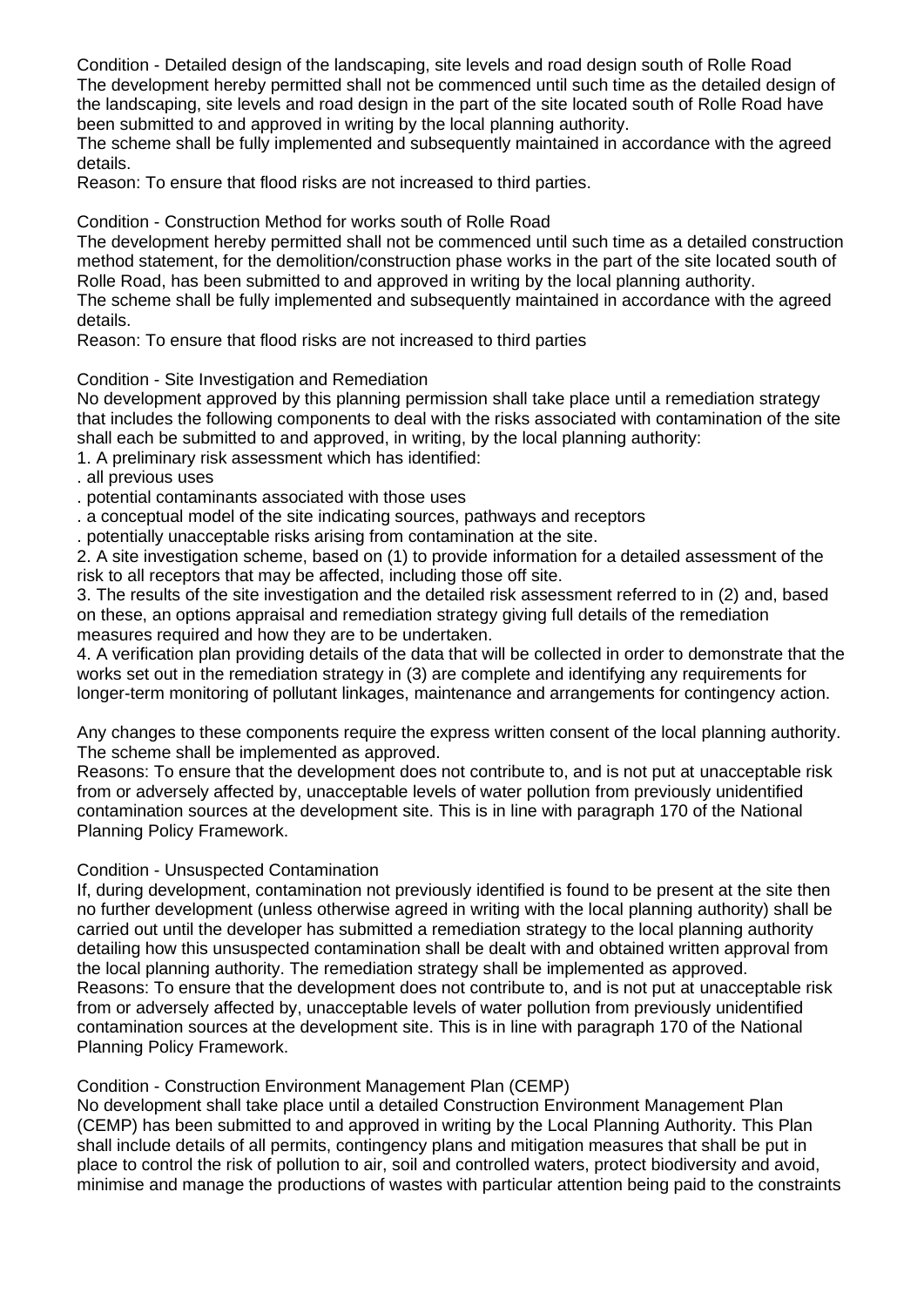and risks of the site. Thereafter the development shall be carried out in accordance with the approved details and any subsequent amendments shall be agreed in writing with the Local Planning Authority. Reason: To ensure that adequate measures are put in place to avoid or manage the risk of pollution or waste production during the course of the development works.

## Advice - Flood Risk

The revised site layout and FRA addendum (Dec 2020) addresses the majority of our flood risk concerns. However, there are still two issues that must be addressed.

1. The application for the new development south of the 'old' Rolle Road, needs to satisfy the Sequential Test. This site is in within flood zone 3a (plus flood zone 2), and the public open space aspects are within functional floodplain 3b.

2. Subject to passing the Sequential Test, the Exception Test also needs to be satisfied. We consider that the second part can be satisfied based on the revised design and subject to the above-mentioned planning conditions.

The removal of plots 120-126 has addressed our concerns regarding the negative impact of such development on the floodplain. In addition, the proposed additional land lowering between the plot gardens and the river, as well as the design of the gardens, decking and housing edge shape, is likely to result in a small betterment from the new design compared to the existing situation.

A condition(s) which provides a means to agree the detail design and construction method for the works South of Rolle Road, is required to ensure that flood risks are not increased to third parties. We have suggested that this can be split into 2 conditions, i.e. for demolition/construction phase and permanent works phase), but must be agreed before any works start on that phase.

# Advice - Flood risk sequential and exception tests

The site is located within Flood Zone 3 and therefore the Sequential Test must be applied in accordance with the NPPF (paragraphs 157-158). The aim of this test is to steer new development to land with the lowest probability of flooding (i.e. Flood Zone 1). Your Authority will need consider the Sequential Test and conclude whether there are any other sites for the development or whether there are any overriding reasons for the development of this site. Further guidance is set out in the Planning Practice Guidance (http://planningguidance.communities.gov.uk/blog/guidance/flood-risk-andcoastal-change/ - see 11, 12, 13 and 14).

If your Council are content that the Sequential Test can be satisfied, consistent with wider sustainability objectives, the Exception Test would then need to be applied and passed (see NPPF paragraphs 159-161). Your Authority will need to consider the first part in respect of whether the development offers any wider sustainability benefits that outweigh flood risk and we will advise you on the second part which requires the submission of a satisfactory FRA to demonstrate that the development will be safe over its lifetime. The NPPF states that both parts of this test should be satisfied for development to be permitted.

## Informative - Flood Risk Activity Permit

This proposal is located adjacent to a watercourse which is designated a main river at this location. Under the terms of the Environmental Permitting (England and Wales) Regulations 2010 a flood risk activity permit is required for any proposed works or structures, in, under, over or within eight metres of the top of the bank of the river.

We advise the applicant that any works south of Rolle Road be they permanent (final landscaping level, road design, house/gardens) or part of the temporary works (demolition, site safety, construction areas) will require a permits, in addition to any planning permission required. Further details and guidance on how to apply are available on the GOV.UK website: https://www.gov.uk/guidance/flood-risk-activities-environmental-permits.

# **DCC Rights Of Way:**

Devon County Council have asked that I comment on the above planning application. Please be aware that the application could affect footpaths Torrington 2 (Rolle Road) and 17 (section along the river bank).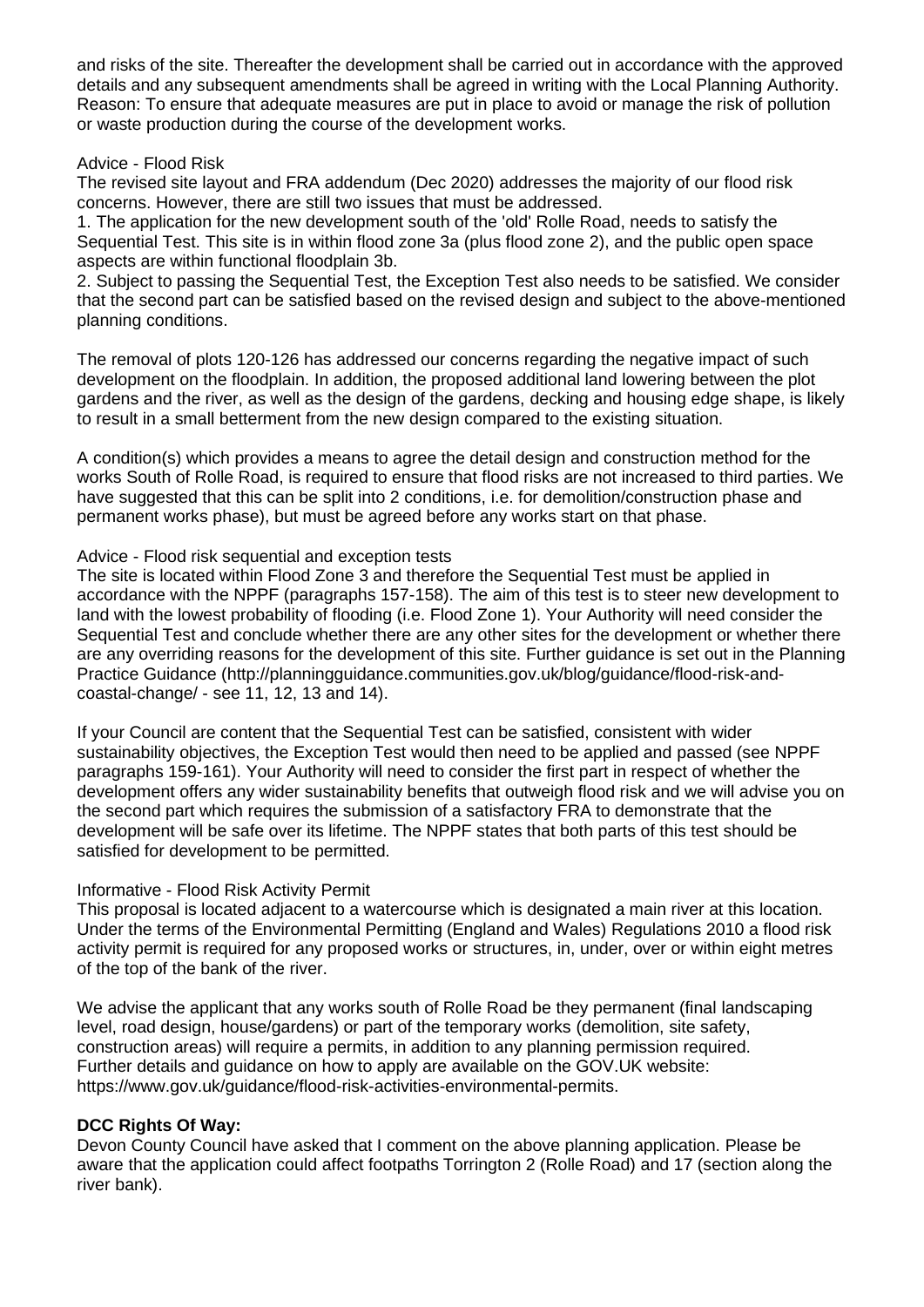After investigation it will be apparent that both these footpaths could be affected by the development with a definite effect on footpath 2 Rolle Road. Please be aware Devon County Council is working with Great Torrington Commons Conservators with regard to a cycle link scheme of which, we plan to incorporate sections of footpath 2 and we would not want this jeopardised. This proposal is a significant project for the area and could have serious ramifications for the immediate and wider footpath network, therefore, I would urge the applicant to contact Devon County Council, Public Rights of Way Planning Officer and Highways Development Team to ensure that legislation is met regarding Rights of Way and that any existing schemes can be safeguarded and if necessary incorporated in the development.

However, in the short term, we would remind the applicant that should the application be successful, that Planning Permission does not grant the right to close, alter or build over a Public Right of Way, in anyway, even temporarily. Therefore, the applicant must ensure that the way remains open and available to the public at all times, including during the period of construction activity such as with buildings materials, or spoil and contractor's vehicles and plant etc. Should it be necessary to permanently divert the path to enable development to take place, this can be achieved by the Local Planning Authority through section 257 of the Town and Country Planning Act 1990. If a temporary diversion or closure is required during construction works then the applicant may apply to DCC for a temporary closure order.

### **Representations:**

| Number of neighbours consulted:     | 59             |
|-------------------------------------|----------------|
| Number of representations received: | 1 <sup>C</sup> |
| Number of objection letters:        | 5.             |

a Number of letters of support: 0 D **Number of neutral representations: 4** 

The letters of representation raise the following matters:

- The need for the site to be cleared before any houses are built:
- Affordable housing should be provided or a review mechanism put in place;
- There should be no development to the south of Rolle Road;
- Appropriate health and safety measures must be put in place during construction;
- The Torrington Commons must be protected:
- Construction times must be restricted;
- Additional capacity should be provided at local schools, health centres etc;
- Concerns over surface water and flood risk impacts to neighbouring land;
- The development will be highly dependant on car usage and not enough is being done to promote walking and cycling;
- The Transport Assessment is flawed;
- There has been no design review of the proposal;
- The BfL12 assessment is inaccurate;
- There is no reference to sustainability and climate emergency;
- Impacts on residential amenity arising out of increased vehicle movements;
- Inadequate sewer system in the town;
- A full independent ecological review should be undertaken before any work in undertaken;
- The developer should provide a suitably surfaced walking and cycling route along Rolle Road to link Taddiport with the Tarka Trail and a further route linking the development with Torrington Town Centre;
- The access arrangements will be dangerous.

# **Policy Context:**

## **North Devon and Torridge Local Plan 2011-2031:**

DM01 (Amenity Considerations); DM02 (Environmental Protection); DM03 (Construction and Environmental Management); DM04 (Design Principles); DM05 (Highways); DM06 (Parking Provision); DM07 (Historic Environment); DM08A (Landscape and Seascape Character); DM08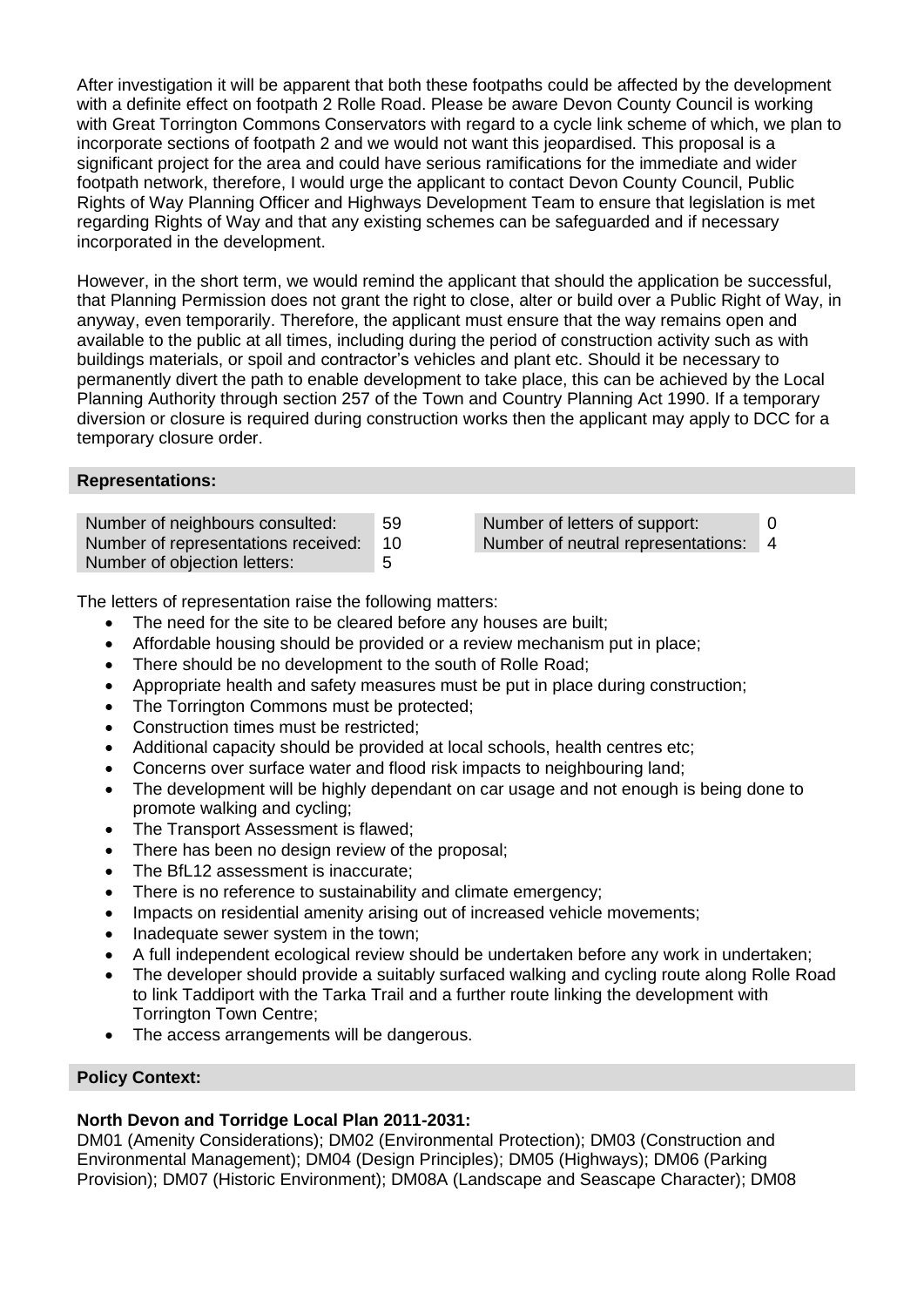(Biodiversity and Geodiversity); DM10 (Green Infrastructure Provision); DM13 (Safeguarding Employment Land); GTT01 (The Former Creamery Site); GTT (Great Torrington Spatial Vision and Development Strategy); ST01 (Principles of Sustainable Development); ST02 (Mitigating Climate Change); ST03 (Adapting to Climate Change and Strengthening Resilience); ST04 (Improving the Quality of Development); ST05 (Sustainable Construction and Buildings); ST06 (Spatial Development Strategy for Northern Devon's Strategic and Main Centres); ST07 (Spatial Development Strategy for Northern Devon's Rural Area); ST08 (Scale and Distribution of New Development in Northern Devon); ST10 (Transport Strategy); ST14 (Enhancing Environmental Assets); ST15 (Conserving Heritage Assets); ST17 (A Balanced Local Housing Market); ST18 (Affordable Housing on Development Sites); ST23 (Infrastructure);

# **Government Guidance:**

NERC (Natural Environment & Rural Communities); NPPF (National Planning Policy Framework); NPPG (National Planning Practice Guidance); WACA (Wildlife & Countryside Act 1981);

# **Great Torrington Neighbourhood Plan:**

Great Torrington Town Council submitted the Great Torrington Neighbourhood Plan (GTNP) proposal, which relates to the identified Neighbourhood Area, to Torridge District Council in accordance with Regulation 15 of the Neighbourhood Planning (General) Regulations 2012 (as amended) in December 2018 and it was subject to formal consultation in February - March 2019. Subsequently it has been subject to formal examination, with the examiner's report received on 8th December 2019. Torridge District Council made a decision at a meeting on 2nd November 2020 that the neighbourhood plan meets all statutory requirements and may proceed to referendum; with the outcome formally recorded on a Decision Statement. Subsequently, a referendum was held on the 17<sup>th</sup> June 2021, with the result concluding that Torridge District Council should use the Neighbourhood Plan for Great Torrington to help it decide planning applications in the neighbourhood area. A report recommending that the neighbourhood plan be 'made' will be taken to a meeting of the Council in due course. In accordance with paragraph 48 of the National Planning Policy Framework, relevant policies of the draft Neighbourhood Plan may be a material consideration in determining planning applications; with planning practice guidance indicating that a plan that has reached the status of the Great Torrington Neighbourhood Plan can be given significant weight in decisionmaking, so far as the plan is material to the application.

The following policies are considered material and should be afforded significant weight: ENV1: Landscape Protection; ENV2: Wildlife Enhancement; ENV3: Enhance the Green Infrastructure of the Parish; ENV4: Dark Skies; H1: Housing Types; H3: Design and Layout; T1: Parking; T2: Pedestrians and Cyclists; T3: Residential Parking; CF1: Community Facilities.

A summary of the relevant planning policies is contained in the CAR.

## **Planning Considerations**

The main planning considerations of relevance to this proposal are:

- 1. Principle of Development;
- 2. Layout, Design and Impact on Character;
- 3. Impact on Residential Amenities;
- 4. Access and Parking;
- 5. Heritage;
- 6. Drainage;
- 7. Ground Conditions and Contamination;
- 8. Ecology;
- 9. Viability and Section 106 Obligations;
- 10. Planning Balance.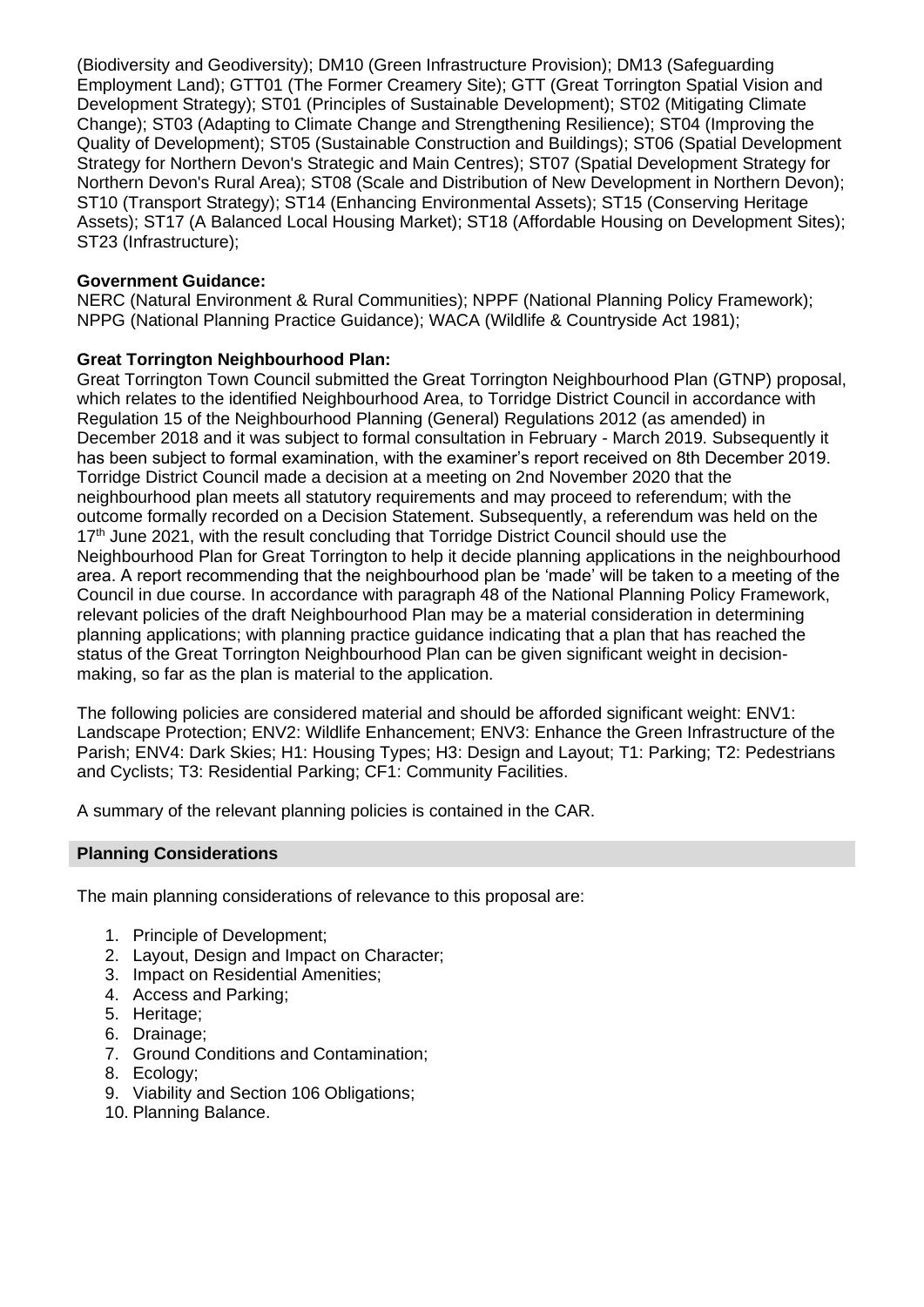## **Principle of Development**

The application site falls to be located both within and outside of the development boundary for Great Torrington. Furthermore, part of the application site falls within Policy GTT01. The proposed 19 resident units would be within the development boundary with the strategic open space for the comprehensive development sitting on either side – the indicative siting for the play areas would be within the development.

As discussed above in the CAR, the Applicant has justified the proposed uses, including the loss of employment uses, through the submission of a Viability Appraisal and Employment Land Demand statement. Given the evidence provided, and the wider aspirations for redevelopment, the loss of the existing redundant employment building is considered acceptable against Policy DM13. A comprehensive approach to development is being promoted and this site forms part of an overall masterplan along with applications 1/0524/2020/FULM, 1/0528/2020/REMM and 1/01231/2018/OUTM, which is considered to comply with the aspirations of Part 1 of Policy GTT01.

Given the above, it is clear that the principle of development is acceptable in this location given the site's position mostly within the development boundary of Great Torrington. The part of the site proposed for residential development is brownfield and within the development boundary. The site holds a strong and connected relationship with the former Creamery site. Part of the public open space would be sited outside of the development boundary, however given there would be no built development in this location this is considered acceptable, particularly in the context of the Council currently being unable to demonstrate a five year housing land supply.

The material planning considerations are set out below.

# **Layout, Design and Impact on Character**

The application is supported by a detailed Design and Access Statement (DAS) and Landscape and Visual Impact Assessment (LVIA), which sets out the context to how the proposed design has evolved with reference to the surrounding context.

A detailed assessment of the design and layout of the proposal and its impact on landscape character is set out in the CAR. This site forms a relatively small component part of the overall masterplan, proposing 19 dwellings. As indicated in the CAR, the overall approach to design and layout is supported with the development proposal promoting a high quality scheme that relies on retained and enhanced natural boundaries and interesting elevations to the dwellings through a mixture of facing materials and architectural features. The LVIA concludes that the proposed redevelopment of the site will lead to a positive enhancement and that is true of this site where it is proposed for a large industrial building to be replaced with 2 storey residential development. The scale and siting of the dwellings, forming a linear development to the south of Rolle Road, is considered appropriate and it will be viewed in the context of the wider masterplan to the north.

The layout allows for at least 2 off-road vehicle parking spaces per dwelling and dedicated space for refuse. The overall housing mix is considered acceptable and justified under NDTLP Policy ST17 and the Building fir Life 12 Assessment required by Policy DM04 are considered above in the CAR.

On matters of crime and disorder, the Designing Out Crime Officer (DOCO) has commented that he approves of many facets of the design. He notes that the general layout will provide overlooking and active frontages to the new internal streets and public open space. The DOCO has specifically noted: '*I note the proposed rear boundaries for plots 36 - 58,95 -100, 120-126 are an ornamental hedge atop the reinforced soil slope. I have serious concerns that this leaves the rear of these dwellings vulnerable and will likely result in residents installing their own boundary protection. In line with advice given above, I recommend that this boundary be secured with fencing, for example 1500 close board with a 300mm trellis. The front boundaries of plots 99 & 100 will require clear definition with for example either hedging or railings to prevent unwanted access by users of the public open space, LEAP and LAP. I note the proposed rear boundaries are an ornamental hedge atop the reinforced soil slope. I have serious concerns that this leaves the rear of these dwellings vulnerable and will likely result in residents installing their own boundary protection. In line with advice given above, I*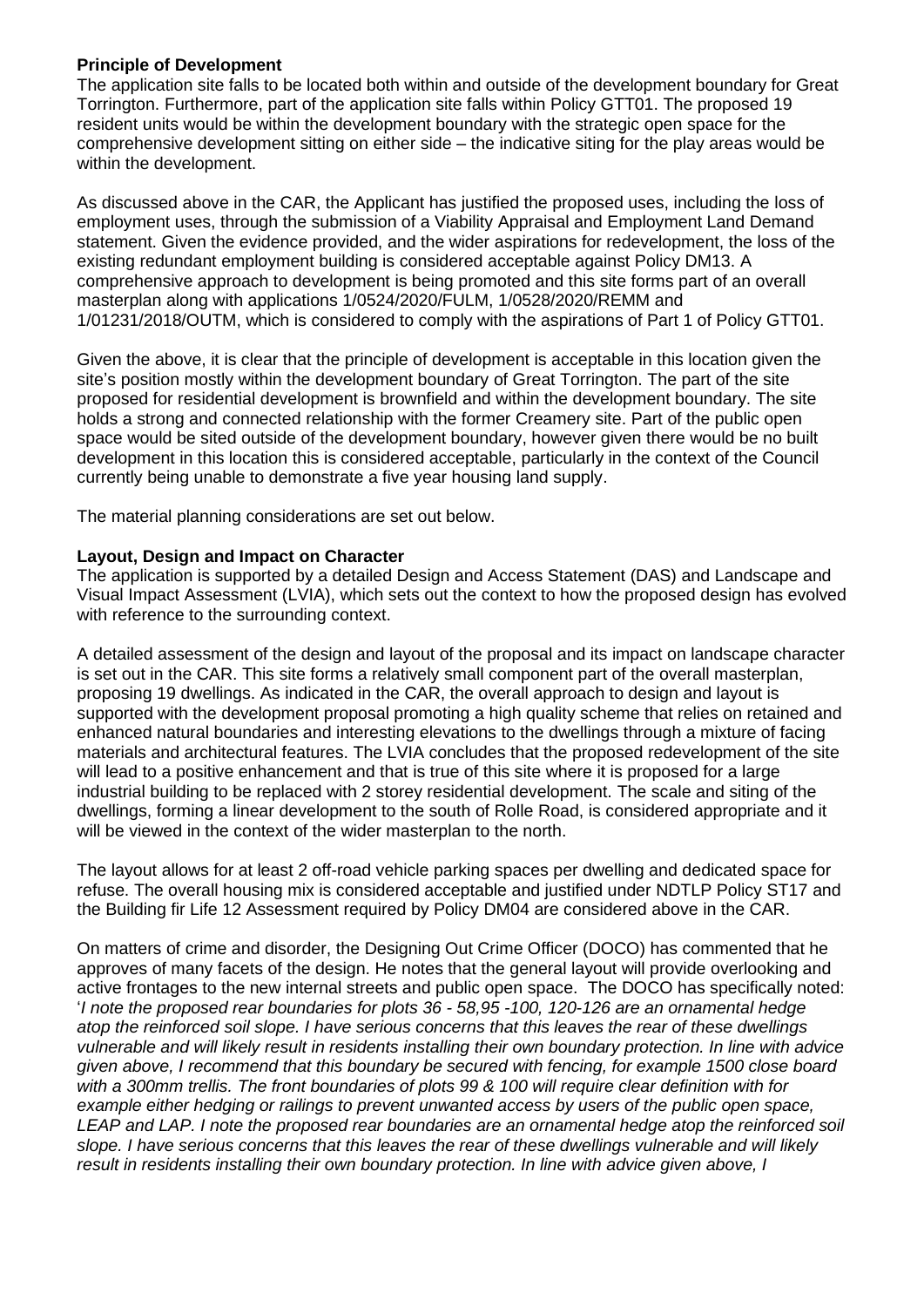*recommend that this boundary be secured with fencing, for example 1500 close board with a 300mm trellis.'*

It is recommended that a condition be included on any formal decision to require details of boundary treatments to the proposed dwellings. A careful balance will need to be struck between protecting the amenities of future residents but also ensuring an appropriately high quality and sensitive boundary onto the public open space.

The extensive area of public open space would serve the whole masterplan development, which would be secured via an overarching legal agreement. In accordance with Policy DM10, the legal agreement will secure two equipped play areas, each covering 300 sqm, to cater for the needs of different age ranges. The remainder of the open space will be natural green amenity space which will include benches, bins and paths etc. The level of open space proposed exceeds that which is required by Policy DM10 (for the whole masterplan) and given the relationship with the river and existing footpath/cycleway networks, it is considered that this open space can fulfil the 'strategic recreation provision' requirement set by Policy GTT01.

The legal agreement will require an obligation for a detailed Open Space Scheme however it is also recommended for a condition to be included on any formal decision to secure details of siting, equipment, boundary treatments/landscaping etc. The required details will need to demonstrate that the play facilities are 'flood safe'. The DOCO further states: '*I recommend both the LEAP and Lap are moved back towards the centre of the open space. This would increase the surveillance form the nearby dwellings and reduce potential noise issues. Fencing at a minimum height of 1200mm around the play areas can often discourage casual entry, provide a safe clean play area and reduce damage to the equipment.'* These matters can be considered via the future discharge of condition application and approval of an Open Space Scheme under the legal agreement.

The raising of Rolle Road and associated resurfacing and landscaping will greatly enhance the enjoyment of users of this popular through-route and this is considered a significant benefit of the proposal.

In summary, the application is promoting good design, seeking to achieve a quality place for future residents. The scale, massing and design of the new dwellings is considered acceptable and the proposal is considered to meet the requirements of NDTLP policies ST04, GTT01, DM04 and DM08A as well as the relevant sections of the NPPF and Policies ENV1, ENV3, H1, H3, T1, T2 and T3 of the GTNP.

#### **Impact on Residential Amenities**:

The proposed layout has been carefully considered to assess the potential for impacts on the amenities of existing neighbouring properties and the residents of the future development. Within the new development the separation distances between dwellings are considered appropriate. The application proposal sits to the south of Rolle Road and given the proposed intervening vehicular highway and retained Rolle Road, the distance between the dwellings proposed under this application and the RM scheme is acceptable.

It will be important to protect residential amenities from the effect of the construction phase but this does not mean that development should be resisted. Short-term disruption through the build process can be addressed through appropriate conditions and the Environmental Protection Officer (EPO) has recommended conditions to secure compliance with the submitted Construction Management Plan (CMP) and to control hours of construction works.

In the longer term, it is not considered that the increase in traffic movements and general day-to-day activities associated with 19 dwellings would give rise to an unacceptable level of disturbance to residents so as to justify refusal and the same is considered for the impacts of the masterplan proposal of 173 dwellings. This position is supported by the EPO who is raising no objection in this regard.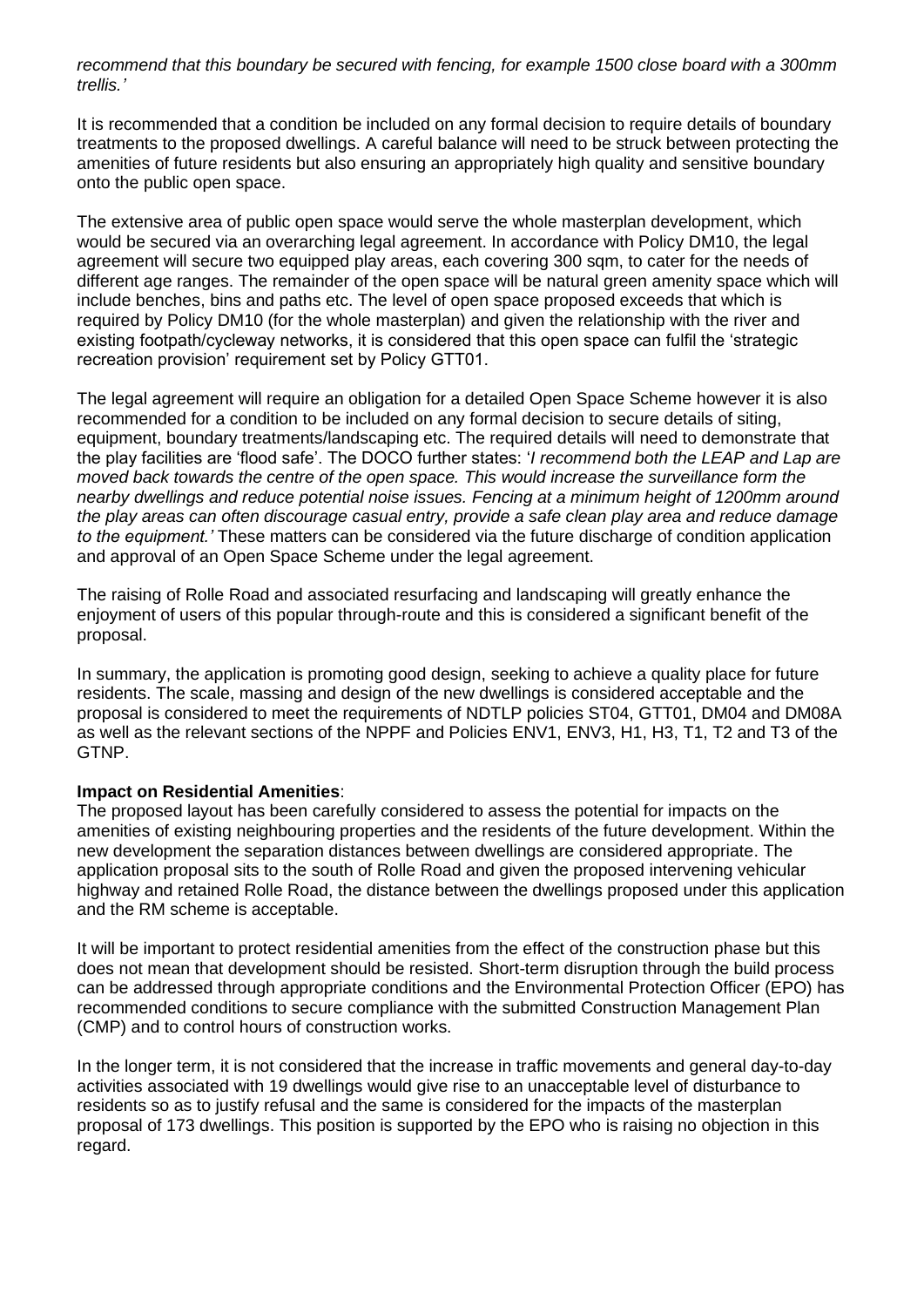The use of the land to the south for public open space and this relationship with the rear gardens of these dwellings needs to be carefully considered and a condition is recommended to secure details of this boundary treatment and of the management of this open space and features such as external lighting

Accordingly, the proposal is considered to be in accordance with the provisions of Policies DM01, DM02 and DM04 of the NDTLP.

### **Access, Parking and PRoW**:

The application proposes vehicular access via a newly routed vehicular access along the south of Rolle Road. This access would also serve the neighbouring commercial development to the west. Pedestrian connections will be provided either side of the site access and through a re-graded Rolle Road.

The application is supported by a Transport Assessment (TA), which reviews accessibility associated with the proposal and the likely impact of the proposed development on the local highway network. A review of the highways impacts for the masterplan as a whole is set out in the CAR where it is concluded that the overall impact of the development would provide 'safe and suitable' access and that the cumulative impact of the development would not be 'severe'.

The Local Highway Officer (LHO) initially requested further information be submitted in relation to swept path analysis. On receipt of this, the LHO has confirmed his support for the proposal subject to the inclusion of requested conditions.

The proposal involves the raising of Rolle Road in order to enable the levels across the masterplan site to physically work. These works would provide a benefit in that Rolle Road would move out of the flood risk area and it would allow enhanced public realm with a landscaped buffer to the new vehicular road. The PRoW Officer is not raising objections however he does draw the Applicant's attention to separate legislative requirements.

Given the above, and the support afforded to the scheme by the LHO, the application proposal is considered to be in accordance with NDTLP Policies ST10, GTT01, DM05 and DM06 as well as paragraphs 108 and 109 of the NPPF and Policies T1, T2 and T3 of the GTNP.

#### **Heritage**:

There are no listed buildings within this part of the masterplan site or immediately adjoining and it is not located within a Conservation Area. The Council's Conservation Officer has been consulted on the application and is raising no objections.

The Historic Environment Officer is recommending a condition to ensure that the development is carried out in accordance with the submitted Written Scheme of Investigation.

Subject to the inclusion of this condition on any decision, the development raises no concerns in respect of archaeology and the proposal is considered to be in accordance with NDTLP Policies ST15 and DM07.

#### **Drainage**:

NDTLP Policy ST03 requires that development takes account of climate change to minimise flood risk. Policy DM04 requires development to 'provide effective water management including Sustainable Drainage Systems, water efficiency measures and the reuse of rainwater'.

The application site falls within Flood Zones 2 and 3.

The application is supported by a Flood Risk Assessment and Drainage Strategy. The surface water drainage strategy is proposed to serve this application site along with the RM site (1/0528/2020/REMM) and Torridge Vale (1/0526/2020/FULM).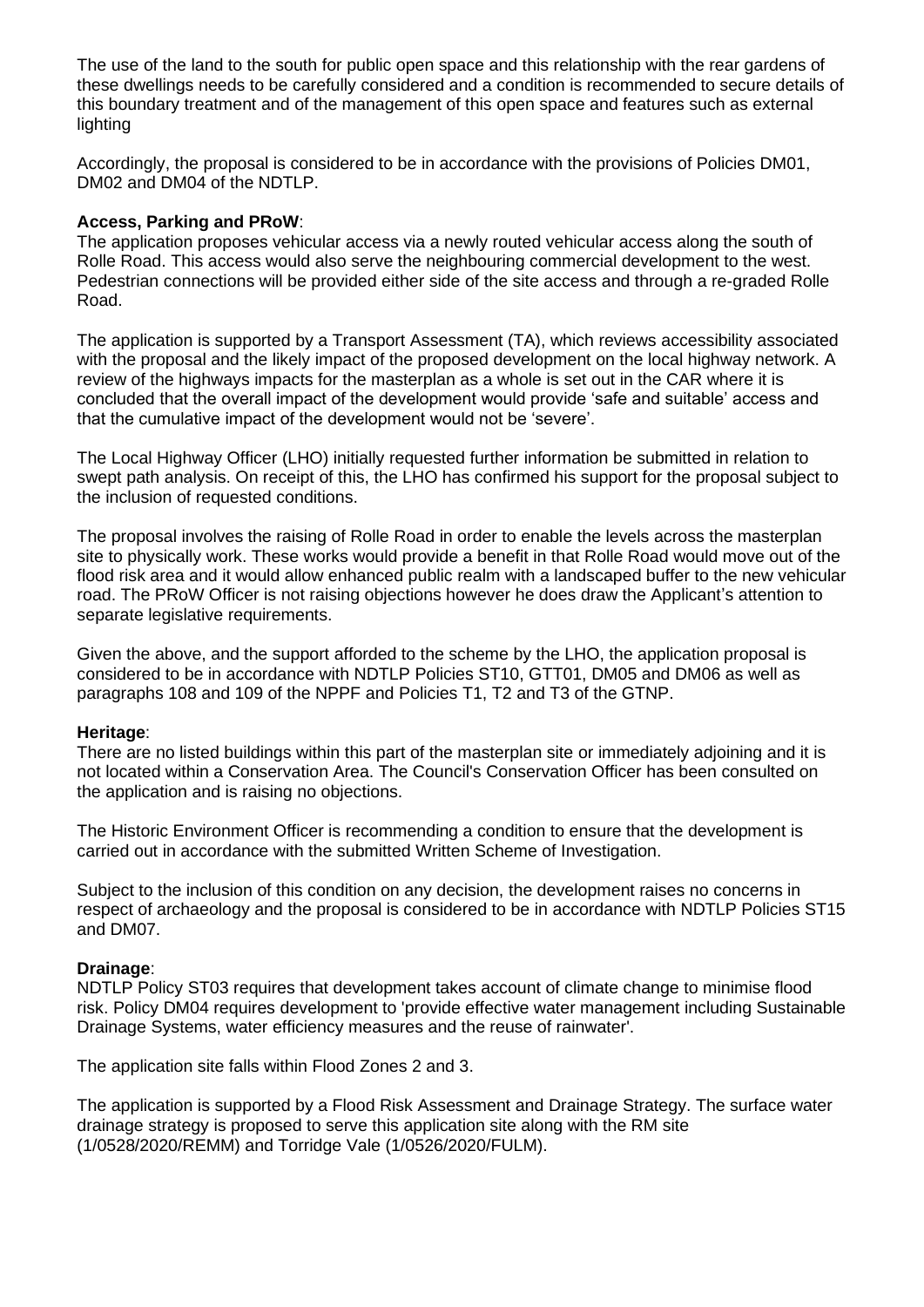Devon County Council's Flood Risk Management Team (DCCFRM) and the Environment Agency (EA) initially raised objection to the surface water proposals and requested additional information and amendments to the proposal.

The EA's technical concerns have been addressed further to a revised layout being provided along with an FRA addendum (Dec 2020). The removal of originally proposed plots 120-126 (within the RM site) has addressed their concerns regarding the negative impact of such development on the floodplain. In addition, the proposed additional land lowering between the plot gardens and the river, as well as the design of the gardens, decking and housing edge shape, is likely to result in a small betterment from the new design compared to the existing situation. The EA has noted that the application for the new development south of the Rolle Road, needs to satisfy the Sequential Test. This site is in within flood zone 3a (plus flood zone 2), and the public open space aspects are within functional floodplain 3b.

In regards to the sequential test, the majority of the masterplan site now proposed for residential redevelopment is allocated in the NDTLP under Policy GTT01 and all of the site proposed for housing is within the defined Great Torrington development boundary where development is acceptable in principle. A small element of the proposed masterplan, namely the Torridge Vale element subject of this application, is in the area at risk of flooding from the River Torridge and extends outside the formal allocation. The Applicant has presented their own sequential test analysis to the Local Planning Authority, as set out in Section 5 of the Flood Risk Assessment. Your Officer has undertaken a separate sequential analysis:

In applying the guidance contained within the Planning Practice Guidance, the scope of the sequential test is to consider sites in the context of the following principles:

- Within or on the edge of Great Torrington,
- Previously developed land,
- Key in delivering the spatial vision for Great Torrington; and
- Within 950 metres of Great Torrington Town Centre.

The only site that meets the applied search criteria is the former Meat Factory to the north of the town, which is a brownfield and partly redundant employment site falling within Flood Zone 1. This site however falls to be located outside of the 950 metre distance criteria, it does not have the same visual harm as the Creamery site and the regeneration benefits arising out of its redevelopment would be significantly less. Whilst there could be additional greenfield land around the eastern side of the town to deliver a comparable number of dwellings to the application site, a specific sequential site search has not been undertaken due to any other site not being able to compete with the priority to redevelop this longstanding brownfield site and the likely distance from the town centre.

The sequential analysis notes that the former Creamery is particularly bespoke in terms of its location, constraints, benefits and also its size and the same applies to the small part of the application site that lies outside the current allocation but within the settlement boundary (subject to application 1/0526/2020/FULM). The comprehensive site area and development proposed represents an ongoing collaboration between site owners in order to deliver a viable development and thus the redevelopment of this longstanding eyesore. As explained in the CAR, site constraints have also been acknowledged as particularly difficult and for this reason a "flexible approach" has been referred to within Policy GTT01, consistent with NPPF and PPG guidance. Whilst other allocated and potential residential development sites do exist and there is one comparable site with an extant planning permission, none are considered sequentially preferable to the application site being only medium term prospects (subject to viability), unallocated, or greenfield or outside the settlement and largely a greater distance from the town centre.

Also, while other sites might in their own way contribute to the vision for Great Torrington they are not comparable to the significant contribution the redevelopment of this wider site will make. Based on this assessment there are no other suitable locations, which could provide a similar quantum of development or its contribution to the Vision for Great Torrington as set out in Policy GTT. The part of the RM site to the south of Rolle Road is an essential component of the whole development and can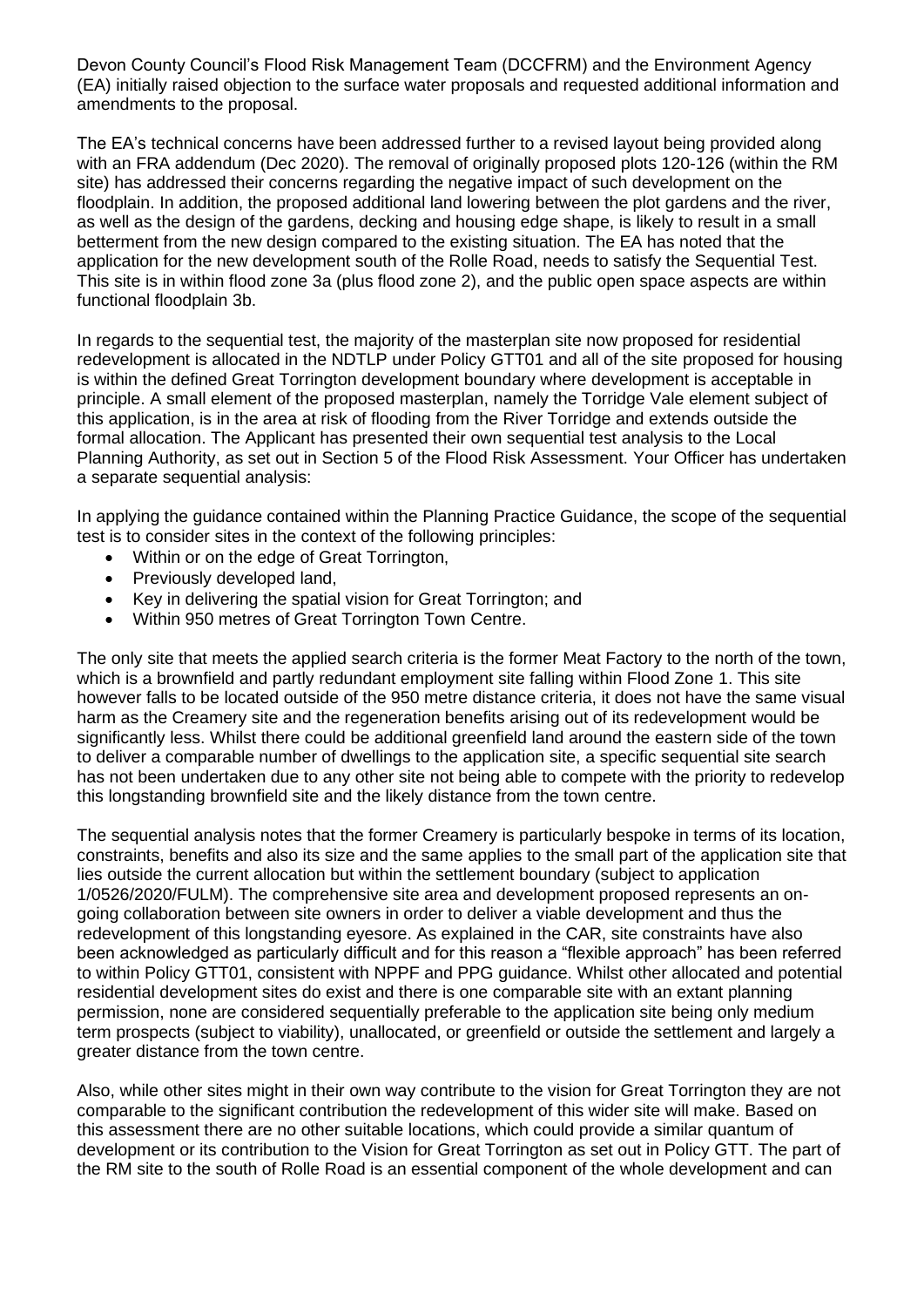be brought forward and be safe in flood risk terms without increasing flood risk elsewhere, as confirmed by the EA in regards to the second part of the Exceptions Test. The major social environmental benefit potential to the Great Torrington community is clear and can only be delivered through securing the long awaited removal and redevelopment of the longstanding eyesore to the town which continues to be of grave concern to local residents, and the wider community. The regeneration of this run-down area is long anticipated and deeply desired by Great Torrington and the wider sustainability benefits this comprehensive redevelopment would deliver are considered to outweigh the flood risk.

In order to address DCCFRM's concerns, the surface water drainage strategy was subsequently amended and on the basis of the further submission of details, both statutory consultees are now raising no objection subject to requested conditions being included on any decision notice. The Applicant now proposes an underground attenuation tank in lieu of the previously proposed basin due to the location of the fluvial zones which would compromise the functionality of the basin. There is now a significant betterment in terms of reduction in run-off rates in the region of 30-50% compared to existing in line with best practice. The comprehensive drainage strategy provides the further benefit of removing flows from the combined network which is known to have capacity issues. DCCFRM flag up that the attenuation tank, which is located within the boundary of application 1/0528/2020/REMM, should be installed at an early stage within the phasing of the masterplan development as the whole redevelopment is reliant on it; this ca be secured via the phasing obligation in the overarching legal agreement.

Foul drainage will be disposed of via the existing public sewer; South West Water (SWW) is raising no objection to this.

The concerns raised by third parties are noted, however the technical consultees are advising the Local Planning Authority that the proposed provisions are technically acceptable.

In light of the above, the application is considered to meet the requirements of NDTLP Policies ST03, DM02 and DM04 and NPPF and both the Sequential and Exceptions Tests are passed.

## **Ground Conditions and Contamination**:

The application is supported by a 'Phase 1 Contamination Survey'. The EPO and the EA have reviewed this document and advised that it is very detailed and comprehensive. Given the former contaminative use of the wider locality and the confirmed presence of contamination, both the EPO and EA concur with the recommendations for further intrusive ground works incorporating this site. A scheme of remediation will be required should any contamination be identified. The EPO recommends inclusion of the Council's full standard contamination land condition and a condition to require asbestos surveys to be carried out prior to demolition.

The proposal is considered acceptable when assessed against NDTLP Policy DM02.

#### **Ecology**:

The application is supported by an Ecological Impact Assessment (EIA) prepared by Ecological Surveys Ltd. This EIA provides a strategic assessment of the site subject of this application along with application 1/0524/2020/FULM, 1/0528/2020/REMM and 1/1231/2018/OUTM. A detailed summary of the assessment, the required mitigation measures and proposals for net gain are set out within the CAR and each respective decision notice will condition adherence to the mitigation and enhancement measures set out in the EIA. On the basis of these measures being secured and followed, the proposal is considered unlikely to adversely affect ecological interests at the site. The EIA indicates that a biodiversity net gain in excess of 10% can be achieved across this site combined with applications 1/0526/2020/FULM and 1/0528/2020/REMM however when including application 1/1231/2018/OUTM this reduces to a net loss. Given the required comprehensive approach this matter is assessed within the CAR.

The application proposal involves demolition of the existing industrial building on site, where there is evidence of bat activity/roosting. Consideration has been given to the EC Habitats Directive 1992 which requires the UK to maintain a system of strict protection for protected species and their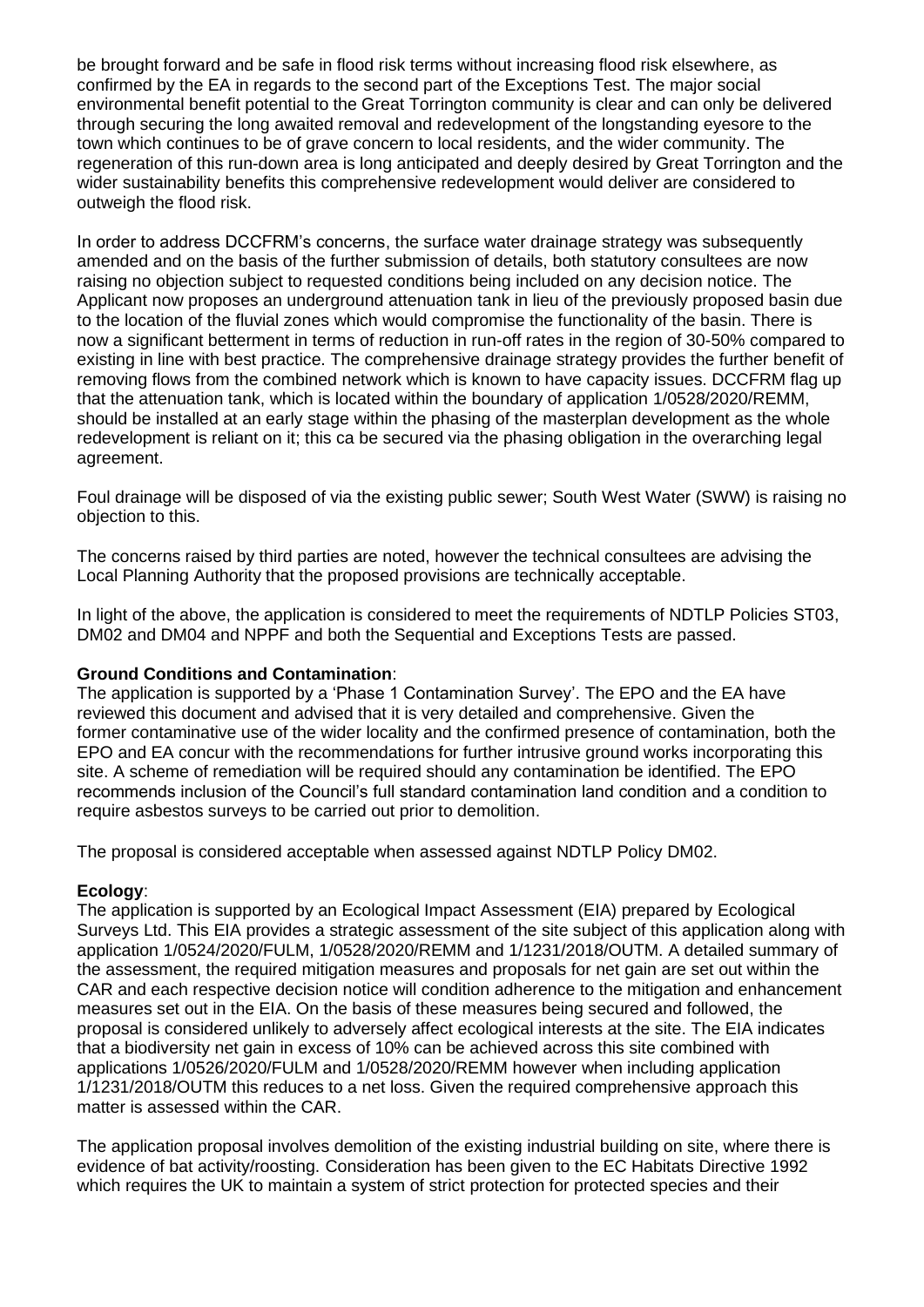habitats. The Directive only allows disturbance, or deterioration or destruction of breeding sites or resting places in accordance with 3 tests:-

- in the interests of public health and public safety, and provided that there is

- no satisfactory alternative and

- that favourable conservation status of the species is maintained.

With regards to the "3 tests", the proposal would represent an offense in that existing bat roosts will be destroyed; therefore, these works can only take place under an EPSL. The Council, in order to meet its legal obligations, has to give consideration to the NERC Act and the Habitats Directive 1992, which requires the UK to maintain a system of strict protection for protected species and their habitats. The Directive only allows disturbance, or deterioration or destruction of breeding sites or resting places in accordance with 3 tests:-

- 1. It is in the interests of public health and public safety, or for other imperative reasons of overriding public interest, including those of a social or economic nature and beneficial consequences of primary importance for the environment.
- 2. That there is no satisfactory alternative,

3. It will not be detrimental to the maintenance of the populations of the species concerned at a favourable conservation status (FCS) in their natural range.

### Consideration of the 3 tests:

Test 1: The proposal has significant benefits in terms of social and economic gains, this being its contribution towards the overall masterplan proposal which will see the removal of the unsightly redundant buildings and the visual enhancement of the site, plus the provision of houses (having regard to the Council's 5 year housing land supply), retail uses and open space.

Test 2: The creamery buildings provide bat roosts and its not feasible or desirable to retain these buildings, most of which have limited architectural interest and representing a local eyesore. The buildings removal will provide an enhancement of the site.

Test 3: The mitigation strategy has been set out within the EIA. The provision of bat boxes, a bat house (which forms part of this application), plus sensitive lighting and landscaping is considered to represent an acceptable mitigation. Further details will be required as set out in the planning conditions, however there is provision set out in this proposal which is considered sufficient to enable the LPA to conclude that this proposal is acceptable in terms of the Directive.

The 3 tests are satisfied and subject to appropriate conditions, the development can proceed without detriment to the bat population. The Council has also fulfilled its duties under the various Acts.

The proposal is considered to be in accordance with NDTLP Policies ST14, GTT01 and DM08 and Policy ENV2 of the GTNP, subject to comprehensive adherence to the mitigation and enhancement measures set out in the EIA being secured via condition.

## **Viability and Section 106 Obligations**:

The application generates infrastructure requirements in relation to affordable housing, education, onsite public open space and highway contributions towards improved cycling infrastructure. This application proposal, along with applications 1/0524/2020/FULM, 1/0528/2020/REMM and 1/1321/2018/OUTM have been comprehensively tested in terms of viability, as detailed in the CAR. This process has concluded that a comprehensive approach to the develop of the whole allocation and adjoining land leads to a scheme that is deliverable, however this is only on the basis of 100% open market housing and no off-site financial contributions. The District Valuer's Report is appended to these committee reports.

A strategic open space provision extending to approximately 2 hectares is included within this application boundary, and will serve the needs of this application site and those of the masterplan.

The viability position is accepted however in regard to this site this is only on the basis of a comprehensive scheme coming forward and the application being included within an overarching legal agreement to secure phasing, demolition and delivery of shared infrastructure. An independent viability of this application in isolation has not been carried,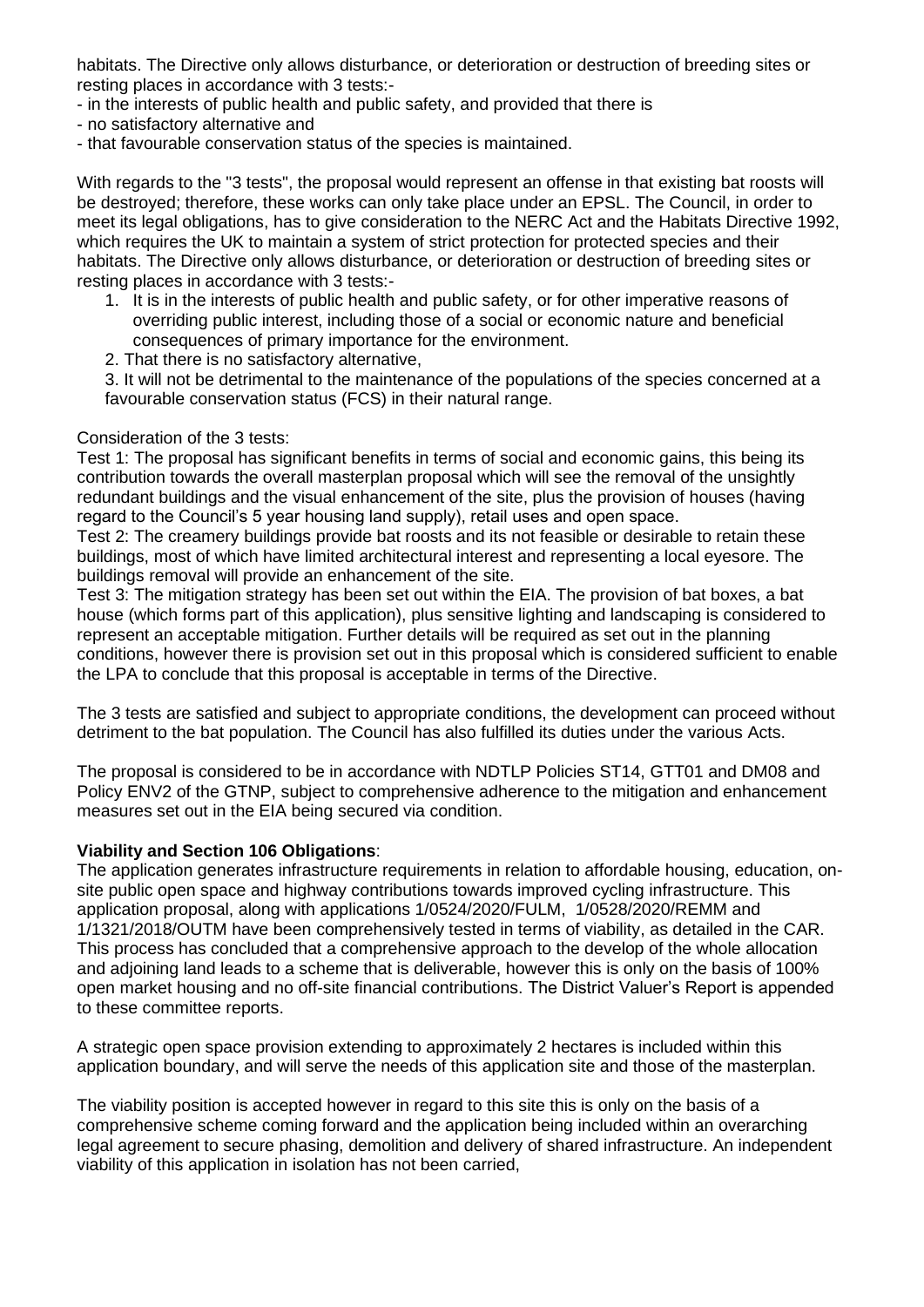### **Planning Balance:**

As discussed above, the Local Planning Authority cannot currently demonstrate a five year supply of housing land to meet the identified need within the district. It is therefore necessary to consider whether the adverse impacts of the proposal would significantly and demonstrably outweigh the benefits (the tilted balance). A comprehensive planning balance is set out in the CAR, however this application feeds into that balance as follows.

In this instance, the proposal would provide a significant contribution of 19 dwellings towards local housing supply on a brownfield site that is located in a sustainable location within a Main Centre. The site is therefore within reasonable proximity of a number of key services and facilities as well as public transport routes meaning that future occupants would be less reliant on the private motor car. Given the Council's current lack of a 5YHLS significant weight should be attached to the delivery of housing in this sustainable location.

The proposal would also provide a benefit to the local economy in respect of the construction of the development and improve the sustainability of Great Torrington in respect of the viability of local services and facilities. The construction phase would provide opportunities for economic benefits through job creation, albeit it is accepted this will be on a temporary basis for the construction period.

The scheme, collectively as part of the comprehensive development, will also deliver an overprovision of public open space beyond that which would be required for the wider level of housing proposed. This will provide a wider community benefit as all residents of the community will be able to access it – this is a significant benefit of the proposal. A comprehensive landscaping scheme will also be secured along with details of this new public open space which will secure significant visual enhancements.

The highways impacts are considered to be acceptable, both in respect of traffic generation and the proposed accesses; the Local Highway Authority is raising no objections to the proposal. The proposed raising and works to Rolle Road, combined with the surrounding redevelopment and landscaping, would achieve a significantly improved environment which would benefit all users beyond the development itself. The development is well designed and will ensure the amenities of existing and future residents of the new development are protected. The housing mix has been justified and is broadly in line with Policy ST17 with regard to the required mix – this will help to ensure the development provides for local needs. The DOCO has raised concern over boundary treatments and security – a condition is recommended to secure details of boundary treatments. In addition, adherence to Construction Management Plan would be secured via condition to protect residents during the construction phase. There are no objections in principle to the proposed foul and surface water drainage methods and the development of a vulnerable use within Flood Zone 3 has been justified via application of the Sequential and Exceptions Tests. Through condition the proposal will secure the protection of protected species and deliver biodiversity enhancements and includes a further bat house as mitigation for the loss of bat roosts. All of these material considerations are considered to deliver a neutral position post-development.

Turning to the adverse impacts, as discussed earlier, due to viability issues, the application is unable to secure any affordable housing or off-site financial contributions towards education, built facilities and highway improvements. The District Valuer has confirmed this position. The CAR comprehensive planning balance identifies harm in this regard and weighs this against the significant benefit of securing a viable comprehensive redevelopment of the wider site. The application should, therefore, only benefit from this position if brought forward comprehensively with the other parts of the masterplan area; there has been no site specific assessment of viability. Consequently, the overall benefit of the redevelopment of the Creamery site weighs heavily in favour of the comprehensive scheme, and this sites contribution towards the overall viability must be recognised as a significant benefit. However, equally, it will be important to ensure that this site can only come forward on a phased basis given the reliance on off-site infrastructure and the viability position only being on the basis of the high costs associated with demolition and clearing of the wider site being shared amongst all of the 4 applications.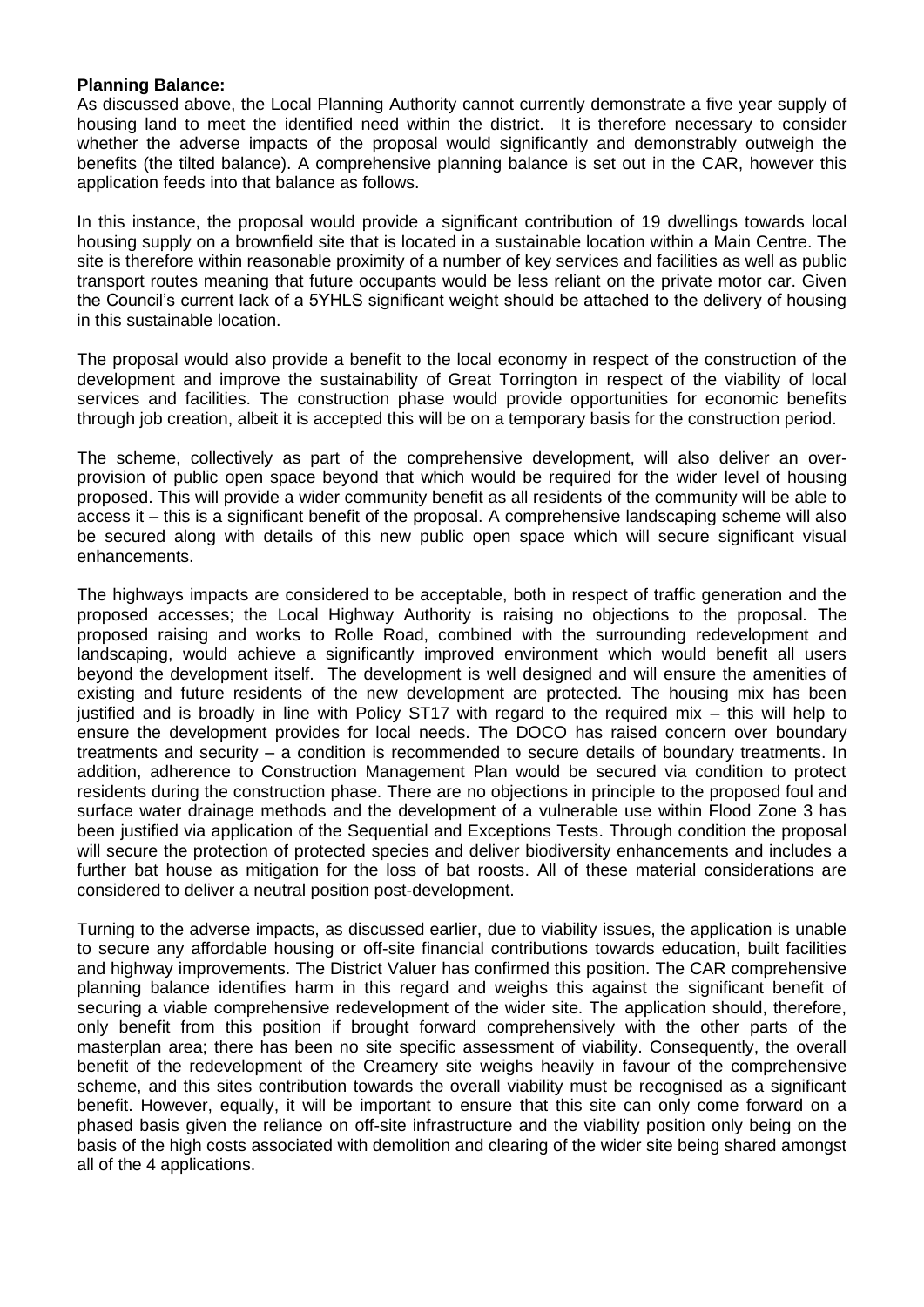The application site is a brownfield site and located within the development boundary of Great Torrington. Therefore, the principle of residential development is acceptable in this location within a Main Centre. The proposed development would make a significant contribution to the District's housing needs and it is understood that there is potentially a developer already on board meaning the proposal would support the Council's five- year housing delivery in a timely manner. The site is considered to be in a sustainable location.

Given the above, the application is recommended for approval as the benefits would outweigh the identified harm, however this is only on the basis of the proposal coming forward comprehensively with applications 1/0524/2020/FULM, 1/0528/2020/REMM (and linked 1/0039/2016/OUTM) and 1/1231/2018/OUTM. A comprehensive tilted balance is undertaken for the masterplan comprehensive scheme in the CSR.

On the basis of the application coming forward under the comprehensive approach and overarching legal agreement set out in the CAR, the proposed development is therefore considered to be in accordance Policies ST01, ST02, ST03, ST04, ST06, ST08, ST10, ST14, ST15, ST17, ST18, ST23, GTT, GTT01, DM01, DM02, DM04, DM05, DM06, DM07, DM08A, DM08 and DM10 of the North Devon and Torridge Local Plan (2018), Policies ENV1, ENV2, ENV3, H1, H3, T1, T2, T3, CF1 of the GTNP and the relevant provisions of the NPPF.

A comprehensive tilted balance is undertaken for the masterplan comprehensive scheme in the CAR.

### **Human rights**

Consideration has been given to the Human Rights Act 1998.

#### **Conclusion**

It is therefore considered that subject to the compliance with the attached conditions and taking into account all other material planning considerations, including the development plan the proposal would be acceptable.

#### **Recommendation**

GRANT subject to the following conditions

1 The development to which this permission relates must be begun no later than the expiration of three years beginning with the date on which this permission is granted.

Reason: The time limit condition is imposed in order to comply with the time requirements of Section 91 of the Town and Country Planning Act 1990 (as amended).

2 The development hereby permitted shall be carried out in accordance with the approved plans listed in the Plans Schedule.

Reason: To ensure the development is carried out in accordance with the approved plans.

3 No development hereby permitted shall commence until proposals for the adoption and maintenance of the permanent surface water drainage system has been submitted to and approved in writing by the Local Planning Authority. No building hereby permitted shall be occupied until the works have been approved and implemented in accordance with the details.

 Reason: The above condition is required to ensure the proposed surface water drainage system will operate effectively and will not cause an increase in flood risk either on the site, adjacent land or downstream in line with SuDS for Devon Guidance (2017) and national policies, including NPPF and PPG. The conditions should be pre-commencement since it is essential that the proposed surface water drainage system is shown to be feasible before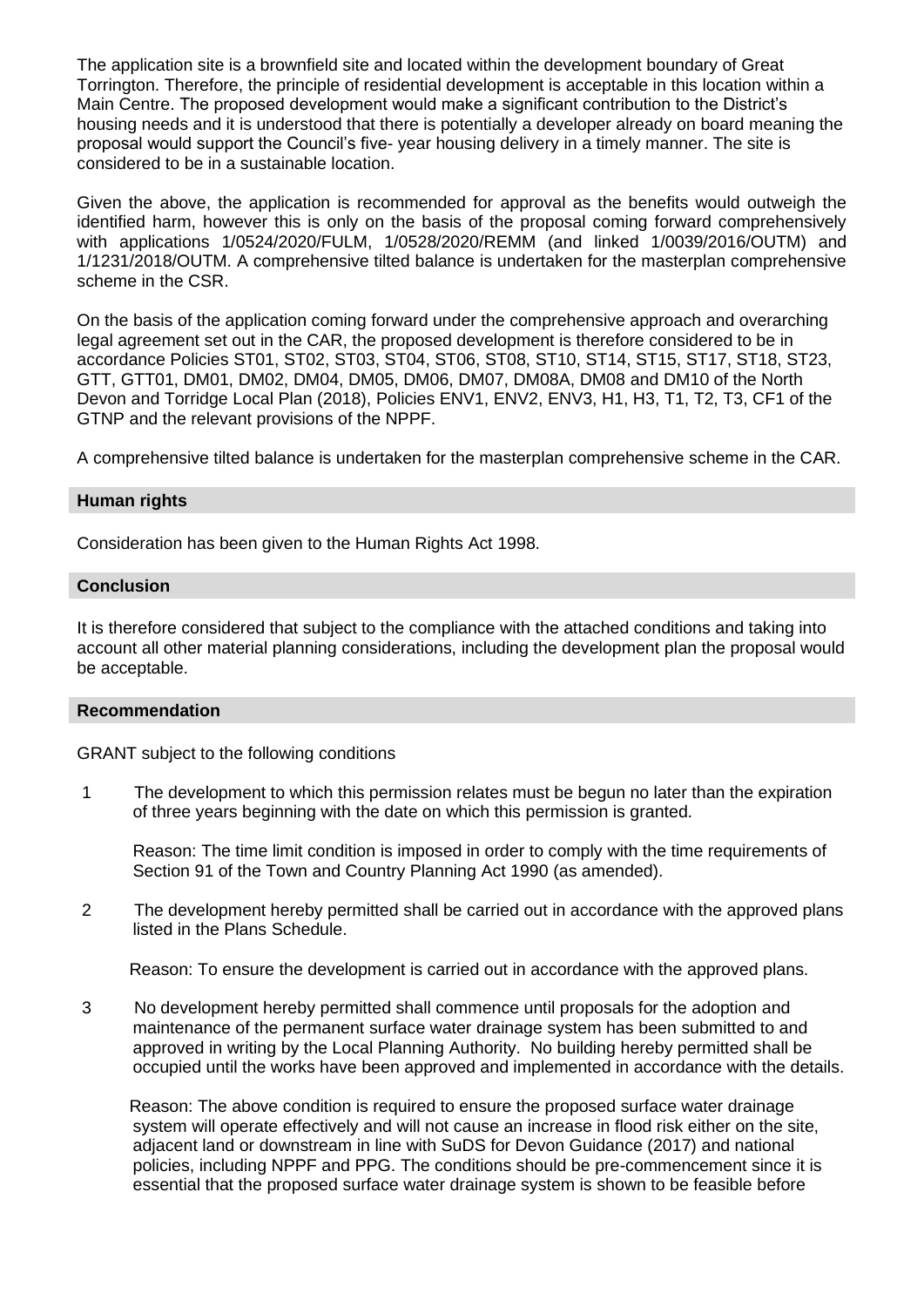works begin to avoid redesign / unnecessary delays during construction when site layout is fixed.

4 The development hereby permitted shall not be commenced until such time as the detailed design of the landscaping, site levels and road design in the part of the site located south of Rolle Road have been submitted to and approved in writing by the local planning authority.

 The scheme shall be fully implemented and subsequently maintained in accordance with the agreed details.

Reason: To ensure that flood risks are not increased to third parties.

5 The development hereby permitted shall not be commenced until such time as a detailed construction method statement, for the demolition/construction phase works in the part of the site located south of Rolle Road, has been submitted to and approved in writing by the local planning authority.

 The scheme shall be fully implemented and subsequently maintained in accordance with the agreed details.

Reason: To ensure that flood risks are not increased to third parties.

- 6 No development approved by this planning permission shall take place within the relevant phase until a remediation strategy that includes the following components to deal with the risks associated with contamination of the site shall each be submitted to and approved, in writing, by the local planning authority:
	- 1. A preliminary risk assessment which has identified:
	- . all previous uses
	- . potential contaminants associated with those uses
	- . a conceptual model of the site indicating sources, pathways and receptors
	- . potentially unacceptable risks arising from contamination at the site.

 2. A site investigation scheme, based on (1) to provide information for a detailed assessment of the risk to all receptors that may be affected, including those off site.

 3. The results of the site investigation and the detailed risk assessment referred to in (2) and, based on these, an options appraisal and remediation strategy giving full details of the remediation measures required and how they are to be undertaken.

 4. A verification plan providing details of the data that will be collected in order to demonstrate that the works set out in the remediation strategy in (3) are complete and identifying any requirements for longer-term monitoring of pollutant linkages, maintenance and arrangements for contingency action.

 Any changes to these components require the express written consent of the local planning authority. The scheme shall be implemented as approved.

 Reasons: To ensure that the development does not contribute to, and is not put at unacceptable risk from or adversely affected by, unacceptable levels of water pollution from previously unidentified contamination sources at the development site. This is in line with paragraph 170 of the National Planning Policy Framework.

7 If, during development, contamination not previously identified is found to be present at the site then no further development (unless otherwise agreed in writing with the local planning authority) shall be carried out until the developer has submitted a remediation strategy to the local planning authority detailing how this unsuspected contamination shall be dealt with and obtained written approval from the local planning authority. The remediation strategy shall be implemented as approved.

 Reasons: To ensure that the development does not contribute to, and is not put at unacceptable risk from or adversely affected by, unacceptable levels of water pollution from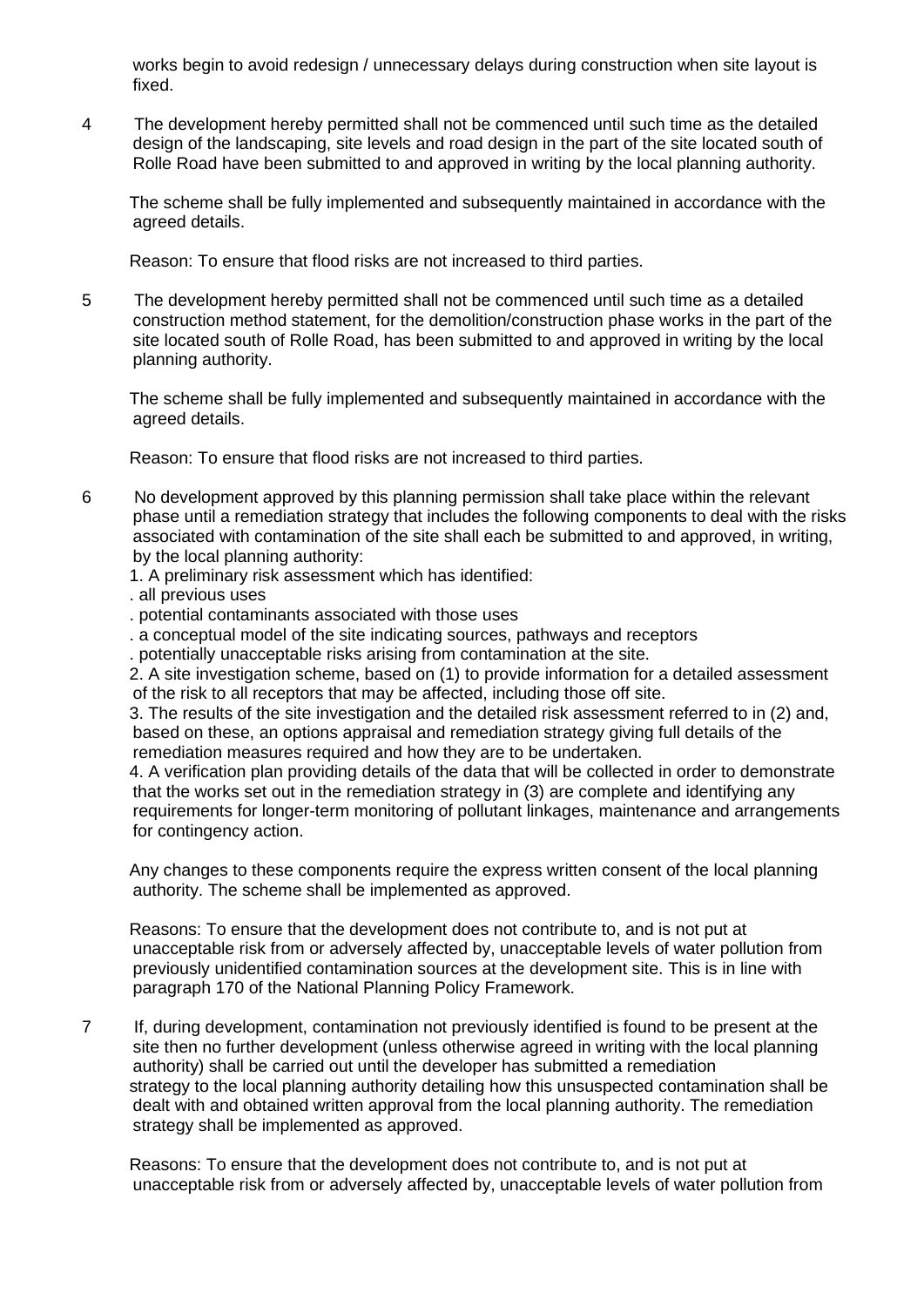previously unidentified contamination sources at the development site. This is in line with paragraph 170 of the National Planning Policy Framework.

8 No development shall take place until a detailed Construction Environment Management Plan (CEMP) has been submitted to and approved in writing by the Local Planning Authority. This Plan shall include details of all permits, contingency plans and mitigation measures that shall be put in place to control the risk of pollution to air, soil and controlled waters, protect biodiversity and avoid, minimise and manage the productions of wastes with particular attention being paid to the constraints and risks of the site. Thereafter the development shall be carried out in accordance with the approved details and any subsequent amendments shall be agreed in writing with the Local Planning Authority.

 Reason: To ensure that adequate measures are put in place to avoid or manage the risk of pollution or waste production during the course of the development works.

9 Unless otherwise agreed by the Local Planning Authority, development other than that required to be carried out as part of an approved scheme of remediation must not commence until the requirements A to D have been complied with. If unexpected contamination is found after development of the relevant phase has begun, development must be halted on that part of the site affected by the unexpected contamination to the extent specified by the Local Planning Authority in writing until condition D has been complied with in relation to that contamination.

### A. Site Characterisation

 An investigation and risk assessment, in addition to any assessment provided with the planning application, must be completed in accordance with a scheme to assess the nature and extent of any contamination on the site, whether or not it originates on the site. The contents of the scheme are subject to the approval in writing of the Local Planning Authority. The investigation and risk assessment must be undertaken by competent persons and a written report of the findings must be produced. The written report is subject to the approval in writing of the Local Planning Authority.

The report of the findings must include:

(i) a survey of the extent, scale and nature of contamination;

 (ii) an assessment of the potential risks to: o human health, o property (existing or proposed) including buildings, crops, livestock, pets, woodland and service lines and pipes, o adjoining land, o groundwaters and surface waters, o ecological systems, o archaeological sites and ancient monuments;

 (iii) an appraisal of remedial options, and proposal of the preferred option(s). This must be conducted in accordance with DEFRA and the Environment Agency's 'Model Procedures for the Management of Land Contamination, CLR 11'.

 Approval by the Local Planning Authority of the report submitted at this stage will confirm whether there is a need to undertake remediation measures under conditions B, C and E below.

### B. Submission of Remediation Scheme

 A detailed remediation scheme of the relevant phase to bring the site to a condition suitable for the intended use by removing unacceptable risks to human health, buildings and other property and the natural and historical environment must be prepared, and is subject to the approval in writing of the Local Planning Authority. The scheme must include all works to be undertaken, proposed remediation objectives and remediation criteria, timetable of works and site management procedures. The scheme must ensure that the site will not qualify as contaminated land under Part 2A of the Environmental Protection Act 1990 in relation to the intended use of the land after remediation.

C. Implementation of Approved Remediation Scheme

 The approved remediation scheme must be carried out in accordance with its terms prior to the commencement of development of the relevant phase other than that required to carry out remediation, unless otherwise agreed in writing by the Local Planning Authority. The Local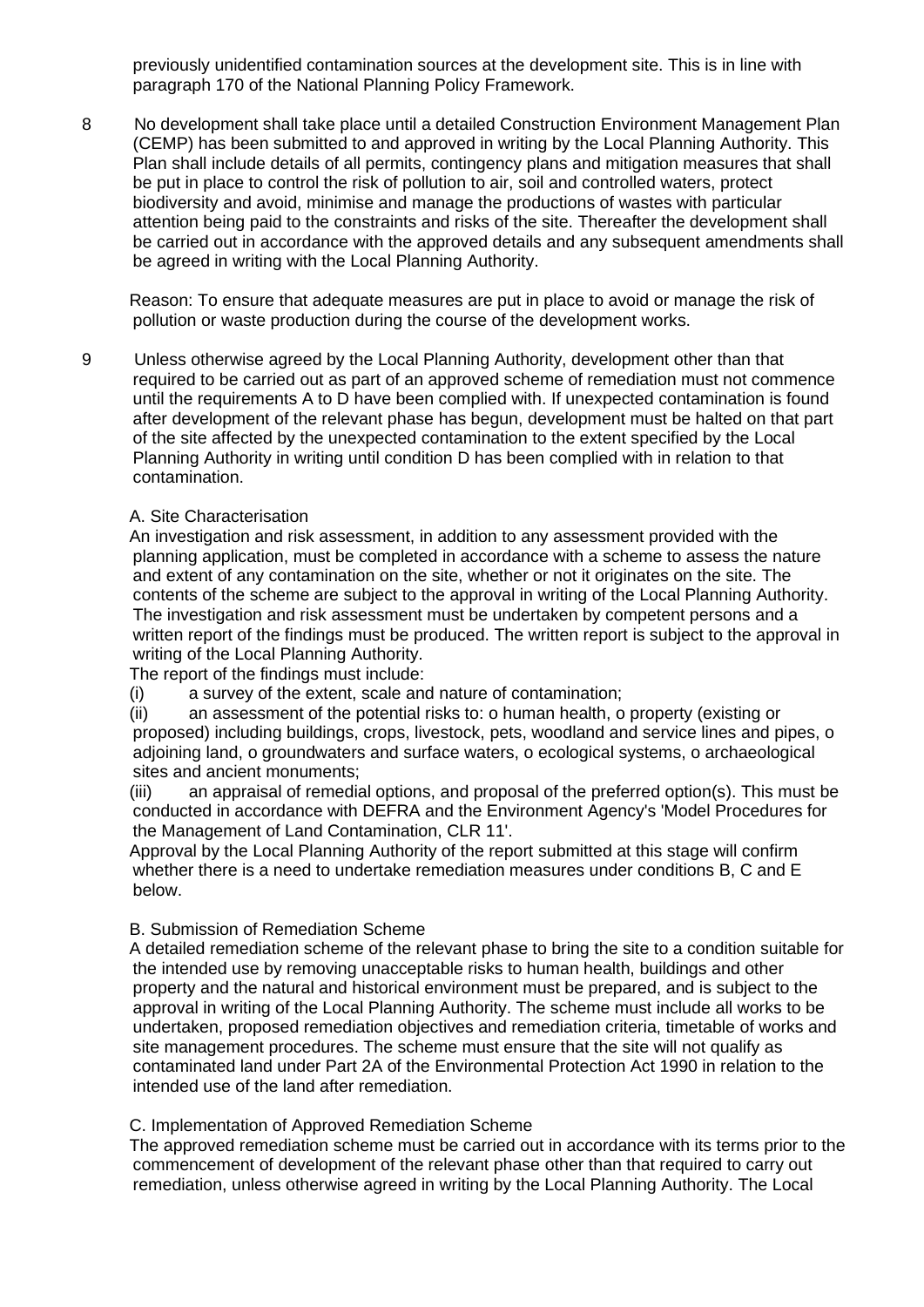Planning Authority must be given two weeks written notification of commencement of the remediation scheme works.

 Following completion of measures identified in the approved remediation scheme, a verification report (referred to in PPS23 as a validation report) that demonstrates the effectiveness of the remediation carried out must be produced, and is subject to the approval in writing of the Local Planning Authority.

D. Reporting of Unexpected Contamination

 In the event that contamination is found at any time when carrying out the approved development that was not previously identified it must be reported in writing immediately to the Local Planning Authority. An investigation and risk assessment must be undertaken in accordance with the requirements of condition A, and where remediation is necessary a remediation scheme must be prepared in accordance with the requirements of condition B, which is subject to the approval in writing of the Local Planning Authority. Following completion of measures identified in the approved remediation scheme a verification report must be prepared, which is subject to the approval in writing of the Local Planning Authority in accordance with condition C.

## E. Long Term Monitoring and Maintenance

 Where an approved remediation scheme includes a requirement for a monitoring and maintenance scheme to ensure the long-term effectiveness of the proposed remediation over time, a report setting out monitoring and maintenance requirements must be submitted in writing for the prior approval of the Local Planning Authority. Following completion of the measures identified in that scheme and when the remediation objectives have been achieved, reports that demonstrate the effectiveness of the monitoring and maintenance carried out must be produced, and submitted to the Local Planning Authority. This must be conducted in accordance with DEFRA and the Environment Agency's 'Model Procedures for the Management of Land Contamination, CLR 11'.

 Reason (common to all): To ensure that risks from land contamination to the future users of the land and neighbouring land are minimised, together with those to controlled waters, property and ecological systems, and to ensure that the development can be carried out safely without unacceptable risks to workers, neighbours and other offsite receptors.

10 A waste audit statement shall be submitted to and approved by the Local Planning Authority prior to the commencement of development of the relevant phase. This statement shall include all information outlined in the waste audit template provided in Devon County Council's Waste Management and Infrastructure Supplementary Planning Document. The development shall be carried out in accordance with the approved statement.

 Reason: To minimise the amount of waste produced and promote sustainable methods of waste management in accordance with Policy W4 of the Devon Waste Plan and the Waste Management and Infrastructure Supplementary Planning Document.

11 Prior to the commencement of any development of the relevant phase hereby granted planning permission and before any equipment, machinery or materials are brought onto the site for the purposes of the development hereby granted planning permission, site specific details of the specification and position of the fencing for the protection of any retained hedgerows and tree/group of trees shall be submitted to and approved in writing by the Local Planning Authority.

 The works shall be carried out as approved and the fencing shall be erected prior to the commencement of any of the development of the relevant phase hereby permitted and shall be maintained until the development has been completed and all equipment, machinery and surplus materials have been removed from the site.

 Reason: To protect the trees and hedgerows to be retained on this site from damage before and during the course of development.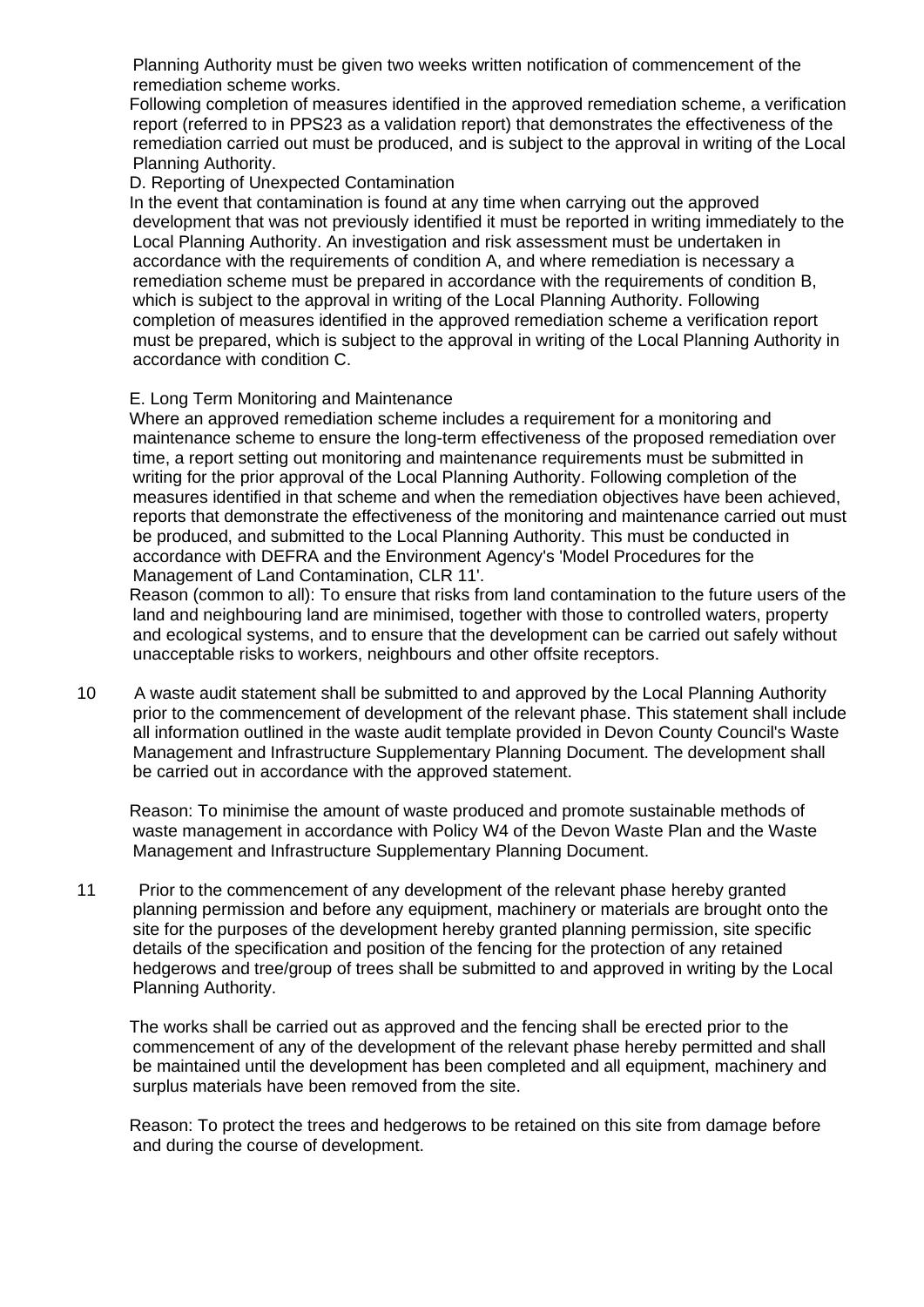This pre-commencement condition is required to ensure that the Local Planning Authority is satisfied of the proposed tree and landscaping works prior to works commencing on site. Failure to provide this information prior to works commencing on site could lead to the loss of existing trees and/or hedges which are of amenity value.

12 Prior to the commencement of development of the relevant phase, including any site clearance, groundworks or construction within each sub-phase (save such preliminary or minor works that the Local Planning Authority may agree in writing), a Construction Environmental Management Plan (CEMP) to manage the impacts of construction during the life of the works, shall be submitted to and approved in writing by the Local Planning Authority. For the avoidance of doubt, the CMP shall include:-

a) measures to regulate the routing of construction traffic;

b) the times within which traffic can enter and leave the site;

c) the importation of spoil and soil on site;

d) the removal/disposal of materials from site, including soil and vegetation;

e) the location and covering of stockpiles;

 f) details of measures to prevent mud from vehicles leaving the site and must include wheelwashing facilities

 g) control of fugitive dust from demolition, earthworks and construction activities; dust suppression

 h) impact assessments and associated mitigation measures in relation to noise, vibration, dust and lighting. (Assessments must be carried out by suitably qualified persons and the plan should demonstrate the adoption and use of best practice to reduce impacts)

i) details of any site construction office, compound and ancillary facility buildings

 j) specified parking arrangements for vehicles associated with the construction works and the provision made for access thereto;

 k) a point of contact (such as a Construction Liaison Officer/site manager) and details of how complaints will be addressed

l) detailed proposals for the management of surface water and silt runoff from the site during construction of the development hereby permitted.

 The details so approved and any subsequent amendments as shall be agreed in writing by the Local Planning Authority shall be complied with in full and monitored by the applicants to ensure continuing compliance during the construction of the development.

 Reason: To minimise the impact of the works during the construction of the development in the interests of highway safety and the free flow of traffic and to safeguard the amenities of the area in accordance with Policies DM01, DM02 and DM04 of the North Devon and Torridge Local Plan.

13 Construction works shall not take place other than between 0730hrs and 1800hrs on Mondays to Fridays, Saturdays between 0900hrs and 1700hrs and at no time on Sundays and Bank Holidays.

Reason: To protect the amenities of neighbouring properties.

14 Prior to demolition of the relevant buildings, the structures and land shall be surveyed by a competent person for the presence and identification of materials containing asbestos. The removal and disposal of asbestos containing materials must be carried out in accordance with the Control of Asbestos Regulations 2012, HSG248 and other relevant guidance by a suitably qualified contractor with an appropriate waste carrier licence.

Reason: In the interests of public safety.

15 Prior to construction above slab level, full details (including species, type and size at time of planting) of all proposed tree planting and landscaping and the proposed times of planting, have been approved in writing by the Local Planning Authority. The agreed details shall be implemented in accordance with the agreed scheme and at those times specified. If within a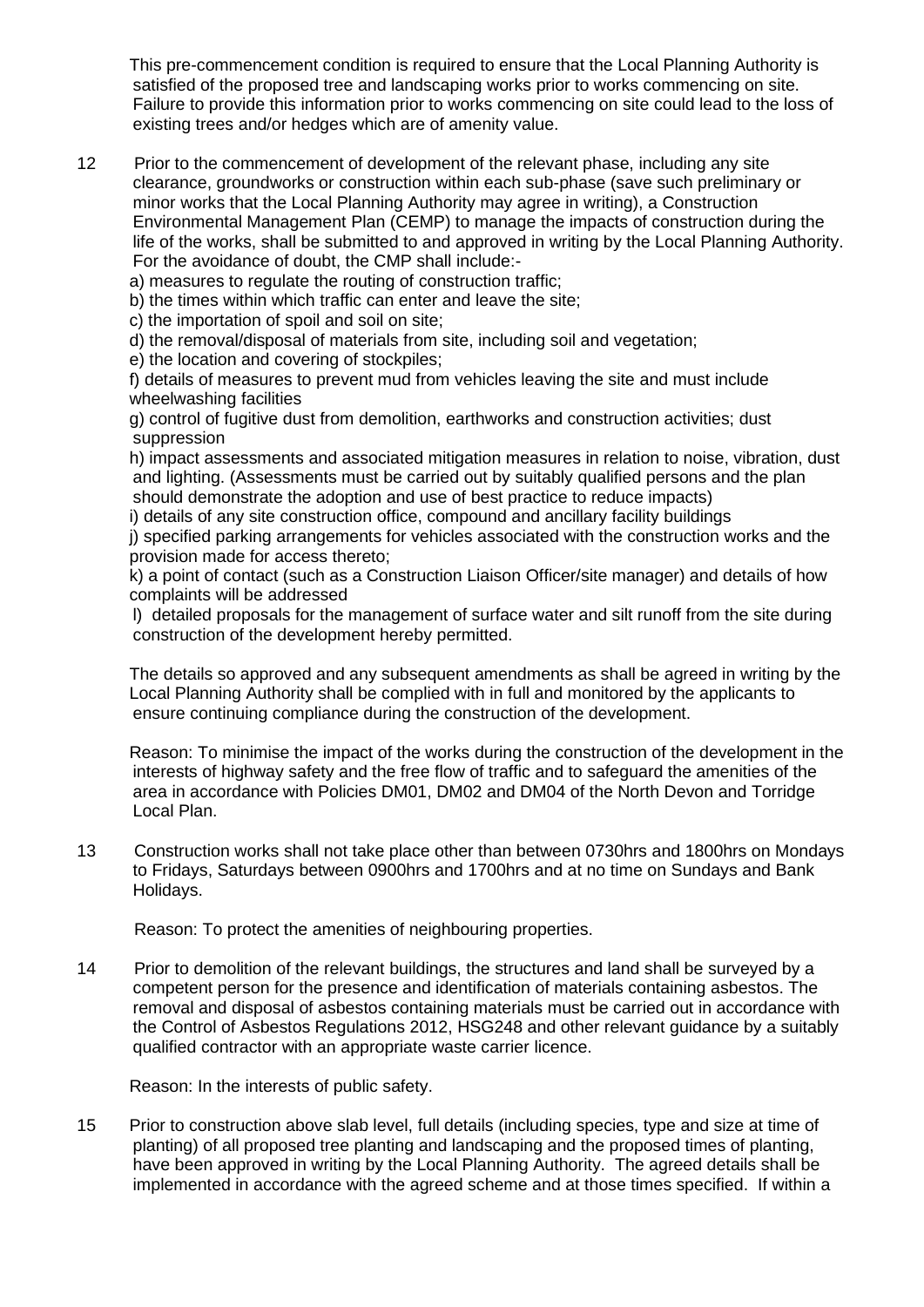period of five years from the date of the planting of any tree, that tree, or any tree planted in replacement for it, is removed, uprooted, destroyed, dies or becomes seriously damaged or defective another tree of the same species and size as that originally planted shall be planted at the same place, unless the Local Planning Authority gives its written consent to any variation.

Reason: In the interests of the visual amenities of the area.

16 Prior to construction above ground floor slab level of the relevant phase a plan identifying the location of public open space, amenity areas and play areas shall be submitted to and agreed in writing by the Local Planning Authority. The plan shall define the boundaries and shall include details of the intended future uses of each area, in particular the user age groups of play areas together with the features and items of play equipment it is proposed to install. The open space details shall be considered comprehensively with the development approved under application 1/0528/2020/REMM and in line with the Open Space Scheme required by the associated legal agreement.

 Reason: To ensure a satisfactory provision of different forms of open space throughout the development in the interests of the amenity of future residents.

. 17 Notwithstanding the details shown in the application hereby permitted, prior to their installation, full details of all boundary types shall be submitted to the Local Planning Authority for approval. Specific consideration should be given to the rear boundaries that adjoin the public open space, to reduce the potential for antisocial behaviour. The approved boundary treatments shall be installed prior to occupation of the associated dwelling and not at any time be removed, either in whole or in part. For the avoidance of doubt, no new points of pedestrian access shall be created directly onto the public open space.

 Reason: In order to confirm the specification and design of the boundary treatments in the interests of the character and appearance of the development and to prevent crime and disorder.

18 Notwithstanding the details shown in the application hereby permitted, prior to their installation, details (and/or representative samples) of the colour and texture of the facing and roofing materials to be used in the construction of the proposed development shall be submitted to and agreed in writing by the Local Planning Authority. The agreed details shall be implemented before the development hereby permitted is brought into use and shall thereafter be retained as such.

 Reason: To enable the Local Planning Authority to consider the suitability of the materials to be used for the development.

19 The development shall proceed in accordance with the Written Scheme of Investigation prepared by LP Archaeology (document ref: LP3759B-WSI-vl.4) and submitted in support of this planning application. The development shall be carried out at all times in accordance with the approved scheme, or such other details as may be subsequently agreed in writing by the Local Planning Authority.

 Reason: To ensure, in accordance with Policy DM07 of the North Devon and Torridge Local Plan 2011 - 2031 and paragraph 199 of the National Planning Policy Framework (2019), that an appropriate record is made of archaeological evidence that may be affected by the development.

20 The development shall be carried out in strict accordance with the recommendations and mitigation methods outlined in the submitted Ecological Impact Assessment dated September 2019 and the Landscape and Ecological Management Plan dated October 2019, both prepared by Ecological Surveys Ltd.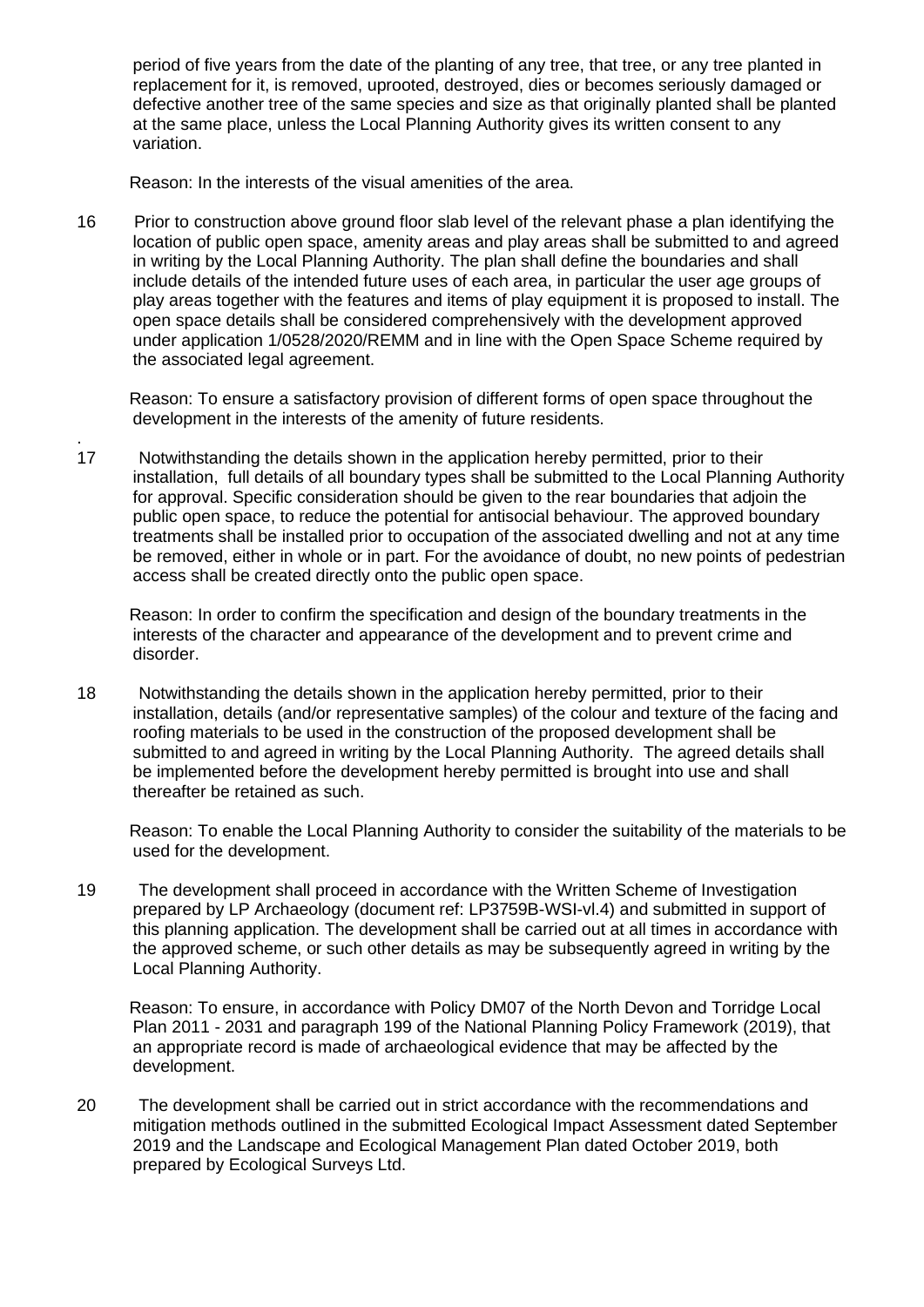Reason: To ensure the interests of protected species on the site are maintained and to achieve biodiversity enhancement in accordance with North Devon and Torridge Local Plan Policies ST14 and DM08.

21 Details of the numbers and locations of new biodiversity net gain features (including bat tubes, bird bricks, solitary bee bricks, barn owl nest box, hedgehog houses), as recommended within the Ecological Impact Assessment Ecological Impact Assessment dated September 2019 and prepared by Ecological Surveys Ltd, shall be submitted to and agreed in writing by the Local Planning Authority. This provision should be considered comprehensively along with the development consented under applications 1/0524/2020/FULM and 1/0528/2020/REMM. The agreed details shall be implemented prior to occupation of the relevant dwellings hereby approved and retained thereafter as such.

Reason: In the interests of the ecology and biodiversity interests of the site.

22 Prior to their installation, full details (including the specification and location) of any proposed external lighting shall be submitted to and agreed in writing by the Local Planning Authority. The agreed details shall be implemented prior to the development hereby permitted being brought into its intended use and shall thereafter be retained as such.

Reason: In the interests of the visual amenities of the locality and for security purposes.

23 Notwithstanding the provisions of Article 3 of the Town and Country Planning (General Permitted Development) Order 2015, (or any Order revoking and re-enacting that Order) no development of the types described in Part 1, Class A, D-F and Part 2, Class A of Schedule 2, other than that hereby permitted shall be carried out without the further grant of planning permission.

Reason: To ensure that flood risks are not increased to third parties.

- 24 The vehicular site access visibility splays shall be constructed, laid out and maintained for that purpose at the site accesses in accordance with the Drawing Number: AT2395 121A prior to the commencement of onsite work. Reason: To provide a satisfactory access to the site and to provide adequate visibility from and of emerging vehicles.
- 25 Visibility splays shall be provided, laid out and maintained for that purpose at the site access in accordance with Drawing Number: AT2395 121A where the visibility splays provide intervisibility between any points on the X and Y axes at a height of 1.05 metres above the adjacent carriageway level and the distance back from the nearer edge of the carriageway of the public highway (identified as X) shall be 2.4 metres and the visibility distances along the nearer edge of the carriageway of the public highway (identified as Y) shall be 42 metres in the western direction and 22.8 metres in the other direction.

Reason: To provide adequate visibility from and of emerging vehicles.

26 The site access road to any housing phase shall be hardened, surfaced, drained and maintained thereafter to the satisfaction of the Local Planning Authority for a distance of not less than 20 metres back from its junction with the public highway prior to commencement of any other part of that phase of development.

Reason: To prevent mud and other debris being carried onto the public Highway

27 No part of the development hereby approved shall be brought into its intended use until the access, parking facilities, visibility splays, turning areas, parking spaces and garage/hardstanding, access drives and surface water drainage have been provided and maintained in accordance with details that shall have been submitted to, and approved in writing by, the Local Planning Authority and retained for that purpose at all times.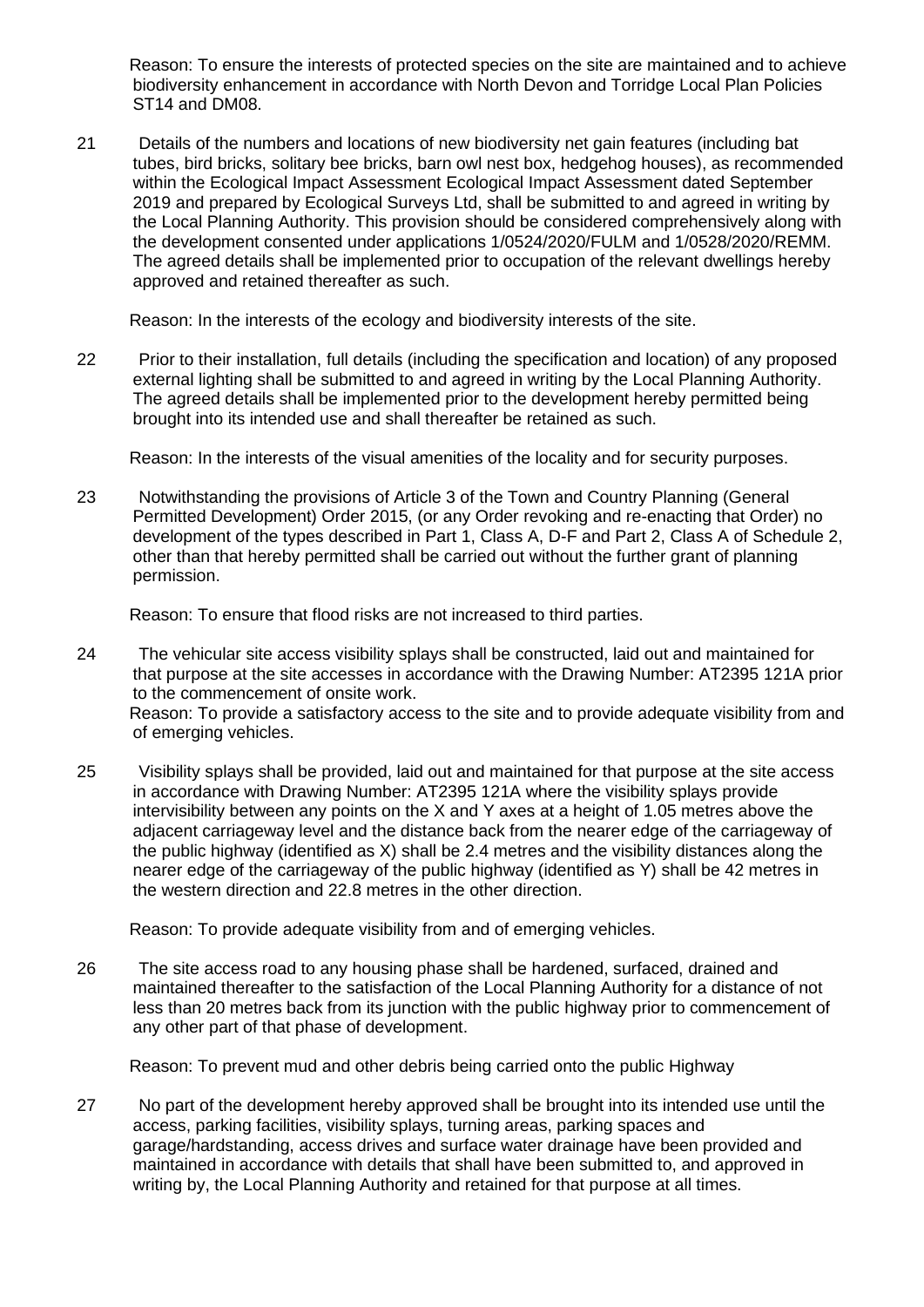Reason: To ensure that adequate facilities are available for the traffic attracted to the site.

28 In accordance with details that shall previously have been submitted to, and approved by, the Local Planning Authority, provision shall be made within the site for the disposal of surface water so that none drains on to any County Highway

Reason: In the interest of public safety and to prevent damage to the highway

29 Any proposed estate road, cycleways, footways, footpaths, verges, junctions, street lighting, sewers, drains, retaining walls, service routes, surface water outfall, road maintenance/vehicle overhang margins, embankments, visibility splays, accesses, car parking and street furniture shall be constructed and laid out in accordance with details to be approved by the Local Planning Authority in writing before their construction begins. For this purpose, plans and sections indicating, as appropriate, the design, layout, levels, gradients, materials and method of construction shall be submitted to the Local Planning Authority.

 Reason: To ensure that adequate information is available for the proper consideration of the detailed proposals.

30 No part of the development hereby approved shall be commenced until:

 A) The access road has been laid out, kerbed, drained and constructed up to base course level for the first 20 metres back from its junction with the public highway

 B) The ironwork has been set to base course level and the visibility splays required by this permission laid out

 C) The footway on the public highway frontage required by this permission has been constructed up to base course level

 D) A site compound and car park have been constructed to the written satisfaction of the Local Planning Authority

 Reason: To ensure that adequate on site facilities are available for all traffic attracted to the site during the construction period, in the interest of the safety of all users of the adjoining public highway and to protect the amenities of the adjoining residents

31 The occupation of any dwelling in an agreed phase of the development shall not take place until the following works have been carried out to the written satisfaction of the Local Planning Authority:

 A) The spine road and cul-de-sac carriageway including the vehicle turning head within that phase shall have been laid out, kerbed, drained and constructed up to and including base course level, the ironwork set to base course level and the sewers, manholes and service crossings completed;

 B) The spine road and cul-de-sac footways and footpaths which provide that dwelling with direct pedestrian routes to an existing highway maintainable at public expense have been constructed up to and including base course level;

C) The cul-de-sac visibility splays have been laid out to their final level;

 D) The street lighting for the spine road and cul-de-sac and footpaths has been erected and is operational;

 E) The car parking and any other vehicular access facility required for the dwelling by this permission has/have been completed;

 F) The verge and service margin and vehicle crossing on the road frontage of the dwelling have been completed with the highway boundary properly defined;

G) The street nameplates for the spine road and cul-de-sac have been provided and erected.

 Reason: To ensure that adequate on site facilities are available for all traffic attracted to the site, in the interest of the safety of all users of the adjoining public highway and to protect the amenities of the adjoining residents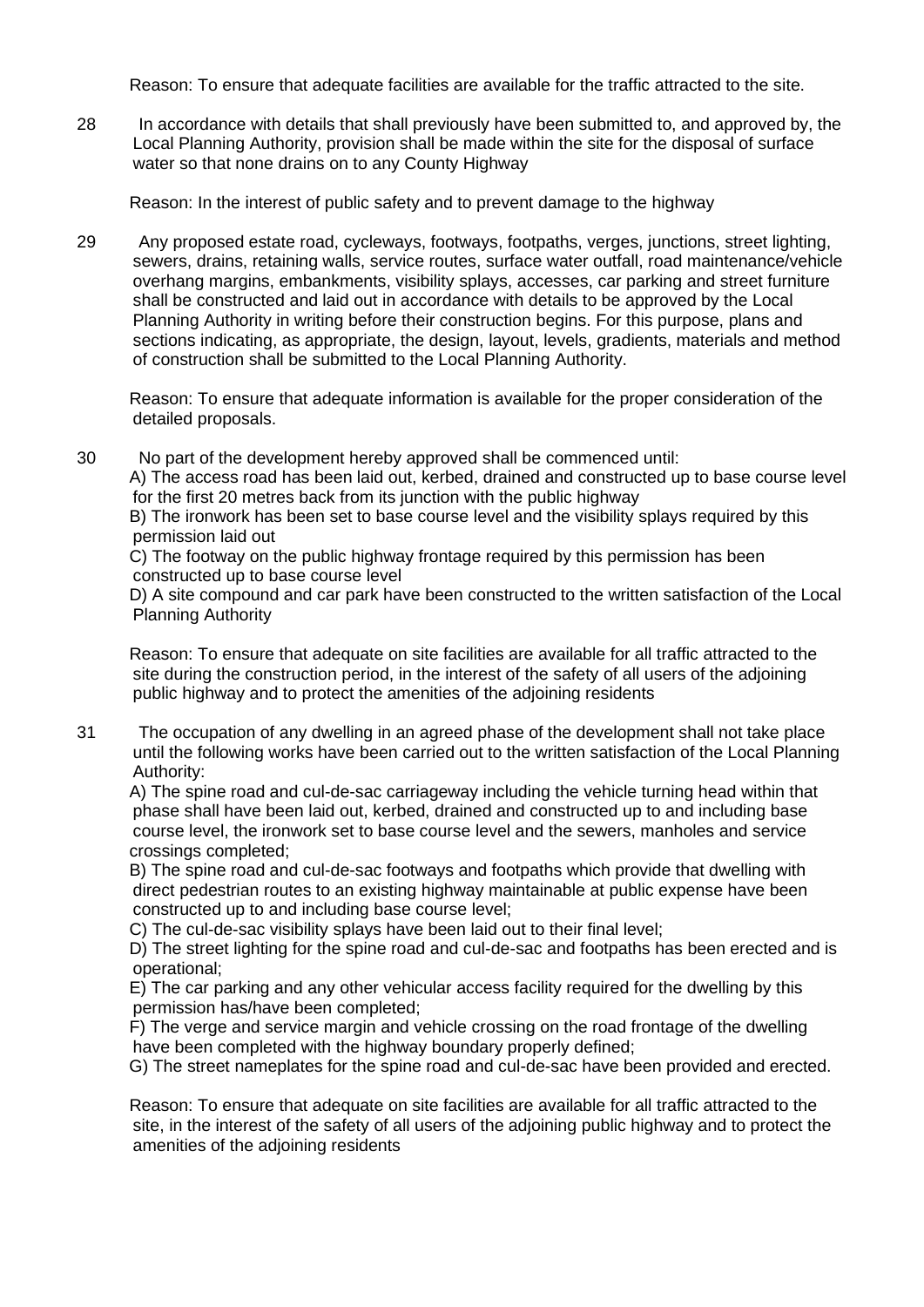33 When once constructed and provided in accordance with the conditions above, the carriageway, vehicle turning head, footways and footpaths shall be maintained free of obstruction to the free movement of vehicular traffic and pedestrians and the street lighting and nameplates maintained to the satisfaction of the Local Planning Authority.

Reason: To ensure that these highway provisions remain available.

| <b>Plans Schedule</b> |            |
|-----------------------|------------|
|                       |            |
| Reference             | Received   |
| ACL.1151.204 A        | 01.12.2020 |
| ACL.1151.207 B        | 01.12.2020 |
| ACL.1151.208 A        | 01.12.2020 |
| ACL.1151.210 A        | 01.12.2020 |
| ACL.1151.211 A        | 01.12.2020 |
| ACL.1151.212 A        | 01.12.2020 |
| ACL.1151.213 A        | 01.12.2020 |
| ACL.1151.214 A        | 01.12.2020 |
| ACL.1151.264 A        | 01.12.2020 |
| ACL.1151.265 A        | 01.12.2020 |
| ACL.1151.270 A        | 01.12.2020 |
| ACL.1151.271 B        | 01.12.2020 |
| AT2395 109 A          | 01.12.2020 |
| AT2395 107 A          | 01.12.2020 |
| AT2395 110 B          | 01.12.2020 |
| AT2395 113 A          | 01.12.2020 |
| AT2395 114 B          | 01.12.2020 |
| AT2395 128 B          | 01.12.2020 |
| AT2395 145            | 08.03.2021 |
| ACL 1151 004 A        | 23.06.2020 |
| ACL 1151 007          | 23.06.2020 |
| ACL 1151 209          | 23.06.2020 |
| ACL 1151 221 A        | 23.06.2020 |
| ACL 1151 222          | 23.06.2020 |
| ACL 1151 223          | 23.06.2020 |
| ACL 1151 229          | 23.06.2020 |
| ACL 1151 230          | 23.06.2020 |
| ACL 1151 233          | 23.06.2020 |
| ACL 1151 234          | 23.06.2020 |
| 7177 A01              | 23.06.2020 |
| ACL 1151 269          | 23.06.2020 |
| AT2395 111            | 23.06.2020 |
| AT2395 112            | 23.06.2020 |
| AT2395 121            | 23.06.2020 |
| AT2395 124            | 23.06.2020 |
| AT2395 125            | 23.06.2020 |
| AT2395 126            | 23.06.2020 |
| AT2395 127            | 23.06.2020 |
| AT2395 129            | 23.06.2020 |
| AT2395 130            | 23.06.2020 |